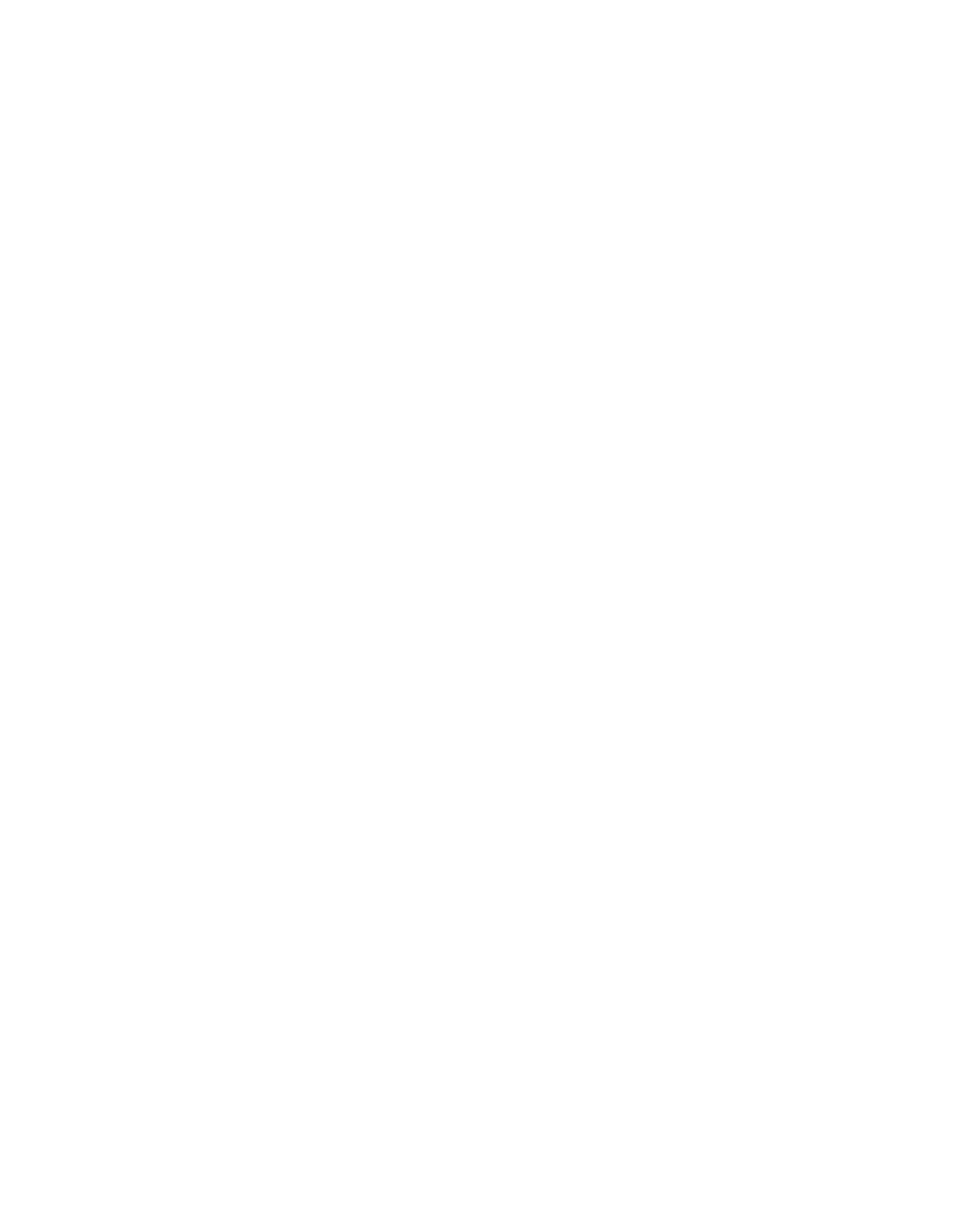#### Acknowledgement

This guide is the result of 10 years of information gathering and creative brainstorming with many inspiring people — all listed in the Clean Production contact list. In particular, I would like to thank the Greenpeace toxics campaign for allowing many of these concepts years ago to first germinate; my colleagues in Clean Production Action who are all a constant source of inspiration; and the Clean Production Network for allowing this Guide to see the light of day.

*This Guide has been produced with the financial support of the Charles Stewart Mott Foundation.*

## **CITIZEN'S GUIDE TO CLEAN PRODUCTION Produced for the Clean Production Network**

First Edition August, 1999

By: Beverley Thorpe - International Director, Clean Production Action Tel: +1 514 484 8647 Email: BevCPro@aol.com

©1999 The University of Massachusetts Lowell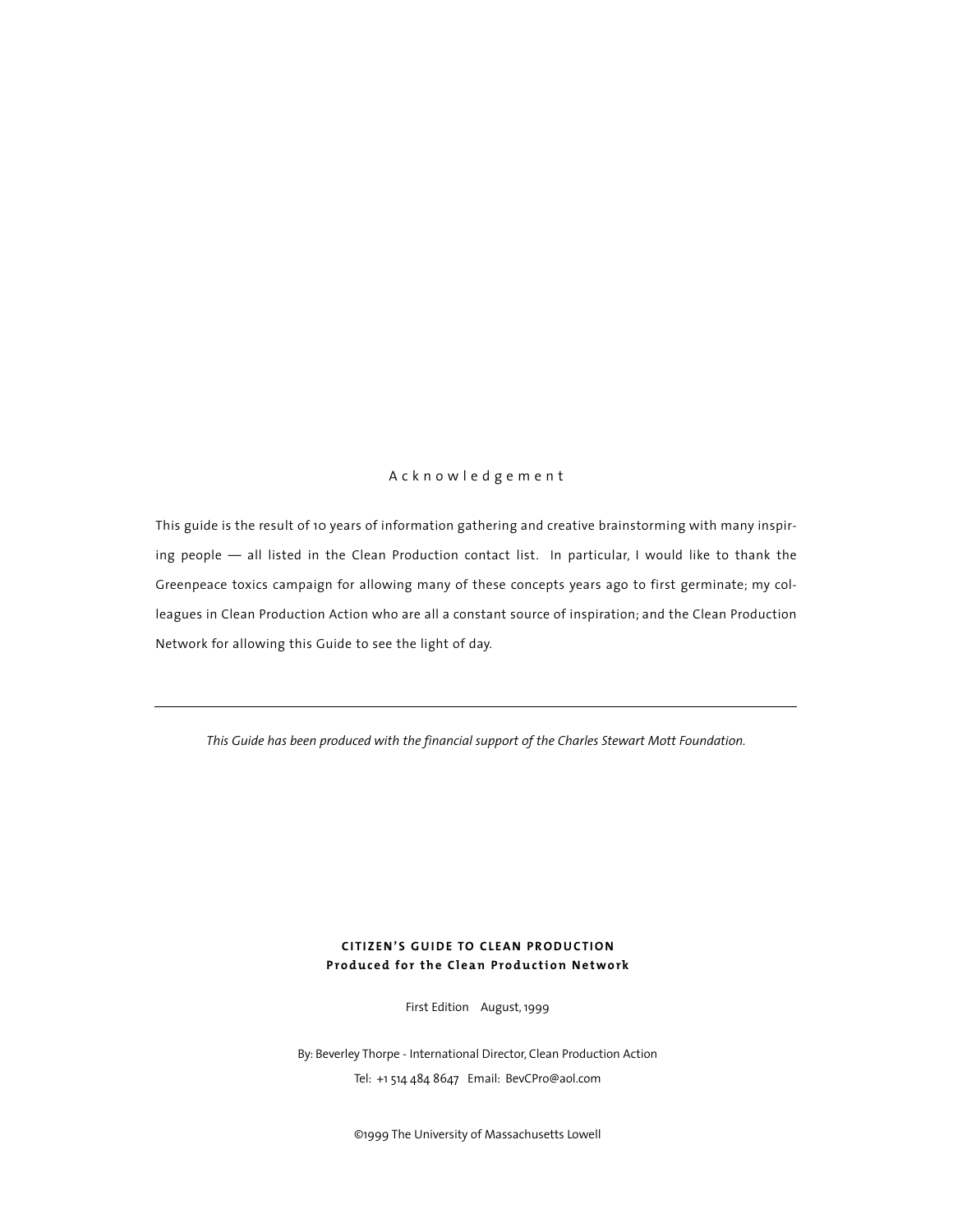## **Contents**

## **1 INTRODUCTION**

## **3 PART I. OVERVIEW OF CLEAN PRODUCTION**

#### **3 A. WHAT IS CLEAN PRODUCTION?**

4 / The Four Principles of Clean Production 5 / Clean Production Criteria

**6 B. TEN REASONS TO PROMOTE CLEAN PRODUCTION**

#### **8 C. SIMILAR CONCEPTS AND INITIATIVES**

- 8 / UNEP Cleaner Production Program
- 9 / The Natural Step
- 9 / World Business Council for Sustainable Development: Eco-Efficiency
- 10 / Business: Industrial Ecology
- 10 / Ecological Engineers: Ecotechnology
- 11 / U.S. EPA's Pollution Prevention/Design for

## Environment

- 11 / Some European Countries: Factor 4/Factor 10
- 11 / Some Designers: Clean Textiles

## **13 PART II. STRATEGIES TO PROMOTE CLEAN PRODUCTION**

#### **13 A. MEASURING AND REDUCING RESOURCE USE**

- 13 / Ecological Footprint
- 13 / MIPS and Ecological Rucksacks
- 13 / **What You Can Do**
- 14 / Backcasting
- **15 B. EXERCISING THE RIGHT TO KNOW** 
	- 15 / Tracking Chemical Use in Products
	- 16 / Expanding Beyond Chemicals: Examining the Product Life Cycle
	- 17 / Life Cycle Assessments (LCAs): From Cradle to Grave

#### 20 / **What you can do—what to look for in LCAs**

- 20 / A Breakthrough: Environmental Product Declarations
- 21 / What about Eco-labels?
- 21 / Product Labeling

#### **22 C. HOLDING PRODUCERS RESPONSIBLE**

- 22 / Corporate Reporting: CERES
- 23 / Supplier Responsibility
- 23 / Retailer Responsibility
- 24 / Social Responsibility
- 24 / SA 8000
- 25 / **What you can do—questions to ask** 
	- **producers**
- **26 D. EXTENDED PRODUCER RESPONSIBILITY** 
	- 26 / The Range of Responsibilities
	- 27 / **What you can do—questions on take-back**
	- 27 / Going Beyond Recycling
	- 27 / EPR—Progress to Date
	- 28 / Some Product Take-back Schemes
	- 30 / How Can EPR Promote Cleaner Product Design?
- **31 E. ARE THERE EPR INITIATIVES IN THE U.S.?** 
	- 31 / Car Waste
	- 31 / Battery Take-Back
	- 32 / A U.S. Town Resolution on EPR
	- 33 / **What you can do**

#### **33 F. FINANCING SUSTAINABILITY**

- 33 / Increasing Pollution Charges
- 34 / Removing Tax Breaks to Polluting Industries
- 34 / Removing Subsidies to Polluting Industries
- 35/ **What you can do**
- **36 G. CAN WE REDUCE OUR CONSUMPTION?**
	- 36 / Selling the Service—Not the Product
- **37 H. CONCLUSION**
- **39 Part III. RESOURCES**

#### **39 REFERENCES USED IN THIS GUIDE**

- **43 GLOSSARY OF CLEAN PRODUCTION TERMS**
- **47 CLEAN PRODUCTION CONTACT LIST**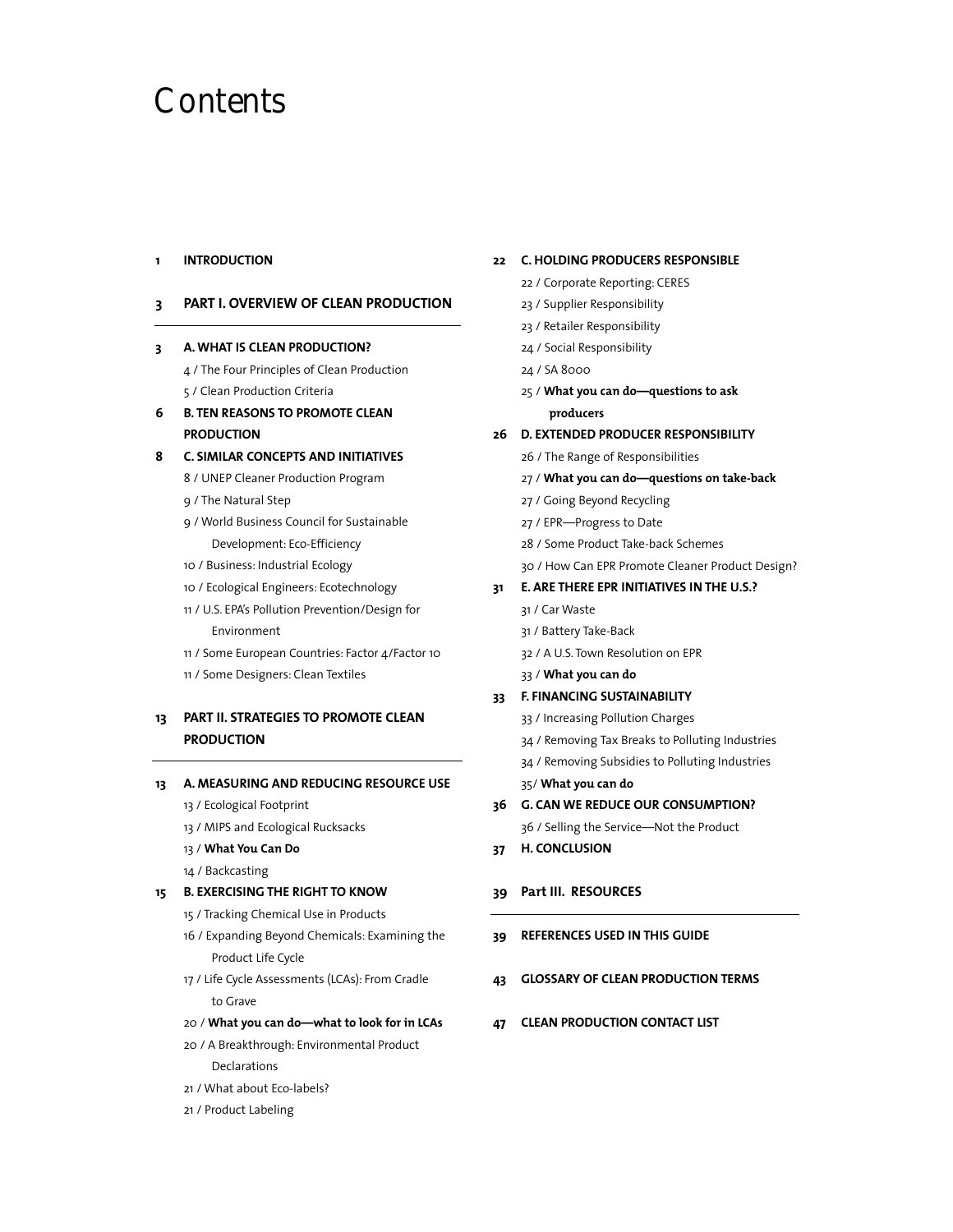## Introduction

*"Clean production" is a new way of producing products and services to help reverse our current destructive production and consumption practices.* "Clean production" is a new way of producing<br>products and services to help reverse our current destructive<br>production and consumption practices.

...

he following guide will examine some key concepts and strategies and offer ways that individuals and groups can help move production and consumption toward a safe, susthe following guide will examine some key concepts and strategies and offer ways that<br>
individuals and groups can help move production and consumption toward a safe, sus-<br>
tainable future. It is not meant to be a detailed resources listed will empower citizens to take action.

This guide is meant for consumers, taxpayers, retailers, local authorities, labor organizations, producers, and planners; in other words, all of us along the chain of production—both makers and buyers.

The guide was developed to provide background, tools, and support for environmental and other advocates looking for a new, proactive way to campaign for change. The need for such a guide was enthusiastically supported by advocates participating in the University-Public Interest Partnership for Clean Production. The Partnership has been a two-year project among the Center for Clean Products at the University of Tennessee Knoxville, the Lowell Center for Center Production at the University of Massachusetts Lowell, and environmental, environmental justice, consumer, and labor organizations. The Partnership is now developing into a Clean Production Network that includes activists and university researchers throughout North America.

This is the first edition of the Citizen's Guide to Clean Production. We hope to update it regularly as we collect information on clean production activities and campaigns in the U.S. and abroad. We hope that you will send us information on your clean production campaign strategies, models, and successes to include in future versions of this guide. If you have questions or comments on the guide, please contact Beverley Thorpe of Clean Production Action.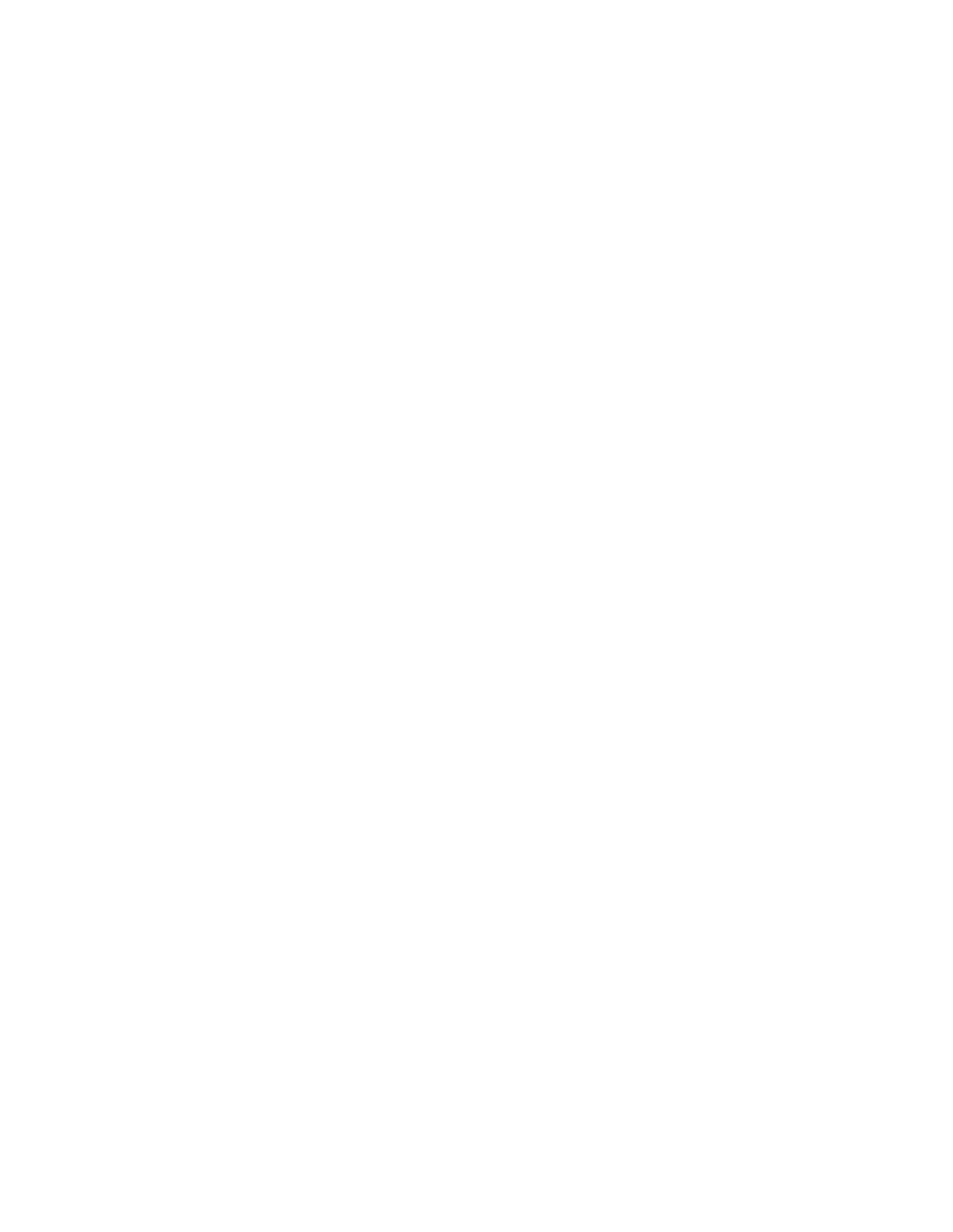## **1** Overview and History of Clean Production

## **A WHAT IS CLEAN PRODUCTION?**

Clean production is not just about producing things in factories in a cleaner way. Instead it is a holistic way of looking at how design and consumption of products is causing severe ecological problems. Clean production offers ways to reverse our current nonsustainable use of materials and energy. Clean production promotes renewable energy and materials and sustainable product design, which means non-toxic products and processes. More importantly, it protects biological and cultural diversity while encouraging an approach to production and consumption that is precautionary, preventive, and democratic.

## *Clean production is rooted within circular concepts of product life cycle. It*

- •questions the need for products in the first place
- •takes a precautionary approach to material selection and system and product design
- •designs products for durability and reuse
- •minimizes the use of renewable energy, water, and raw materials
- uses safer or non-toxic inputs in production processes
- •recirculates ecologically safe materials
- reduces consumption in current material-intensive economies while maintaining quality of life and materials
- assures sustainable work
- •protects biological and social diversity

Clean production ultimately means the use of renewable energy and materials, the minimal use of resources, the design of sustainable products, the production of food in a sustainable way, and the generation of waste that is benign and returnable into the production process.

Clean production begins with a comprehensive look at the way material flows in society. In particular it looks at the PRODUCT CHAIN: where raw materials come from, how and where they are processed, what wastes are generated along the product chain, what products are made from the materials, and what happens to these products during their use and at the end of their commercial life.

It also questions the need for the product itself. Often the service that the product provides can be supplied by other means, that are cleaner, safer, and consume less materials and energy.

For example, one-use aluminum beverage cans—even if they are recycled—use a great deal of energy and displace tons of minerals in bauxite mining compared to refillable glass bottles that are reused on a local basis. Similarly, good, reliable public transportation is more efficient than cars because it moves more people with the same amount of resources and energy. We can redesign our systems of habitation to be even more effective. We can design cities and towns to incorporate a mix of residential, commercial, and retail service and reduce the need to move between suburb and city every day.

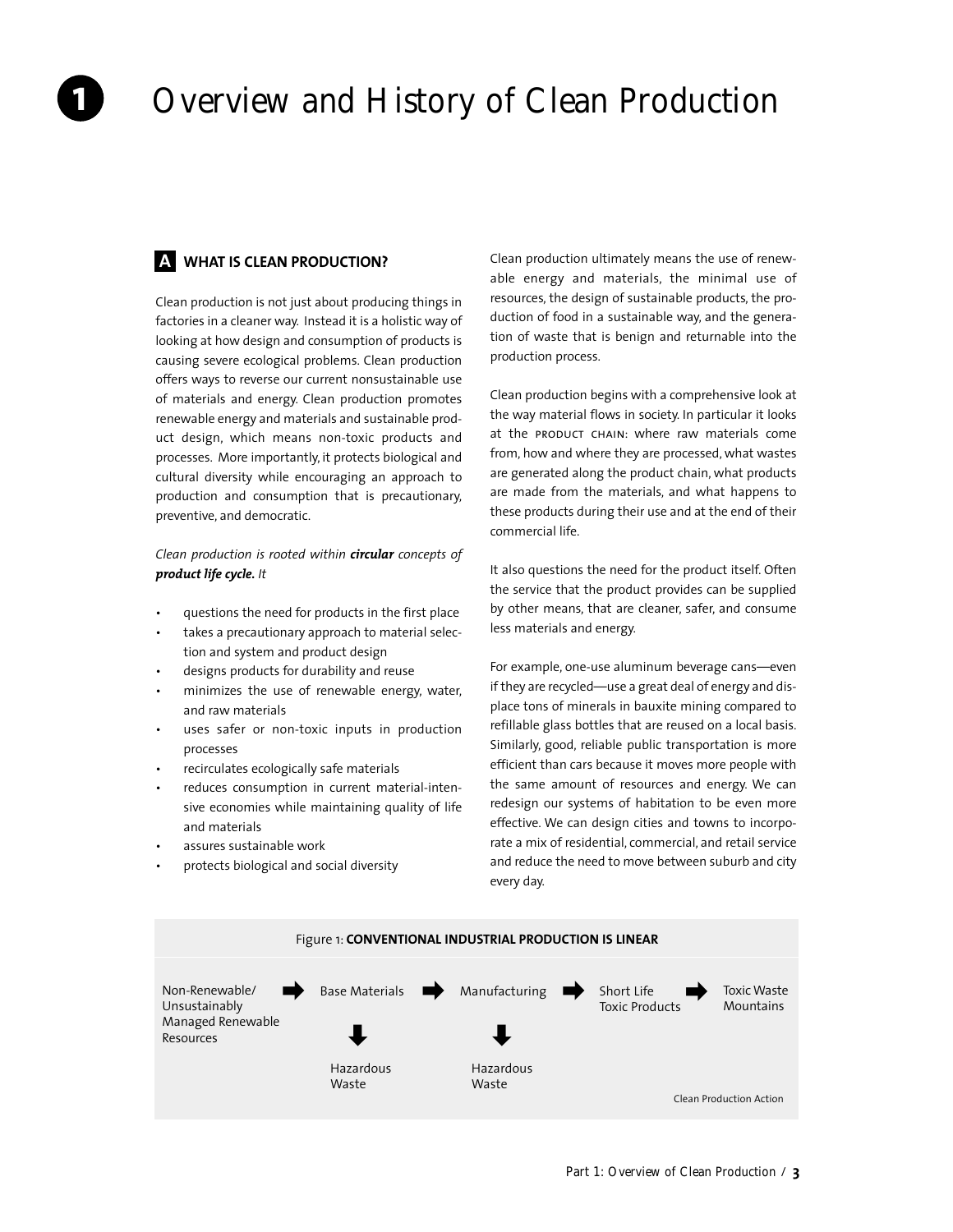

Clean production goes even beyond "pollution prevention," which traditionally advocates reducing toxic materials at their source in manufacturing processes. Pollution prevention was, in turn, an advancement over "end-of-pipe" controls and other disposal technologies such as incinerators. End-of-pipe measures did not solve the problem of waste generation; rather, they only moved the hazard from one environmental medium to another. For example, in the case of incinerators, hazardous waste and garbage is collected from manufacturing processes and households. The wastes are then burned, polluting the air and water. Contaminants become concentrated in ash, which has to be buried in landfills—or, in some countries, such as the Netherlands, it may be used for road construction. But this is not a final solution: landfills will leak and road surfaces will disintegrate.

The pollution prevention approach has made manufacturing processes less toxic and more efficient but clean production takes a more holistic, systems view of production. Clean production has now been advocated in many international forums such as the OSPAR (Oslo-Paris) Convention for the Northeast Atlantic, the North Sea Declaration, and the Barcelona Convention for the Mediterranean Region.

#### **The Four Principles of Clean Production**

According to various definitions developed over the years, four main elements make up the concept of clean production:

#### *The Precautionary Principle*

The 1998 Wingspread Statement on the Precautionary Principle defines the principle in this way: "When an activity raises threats of harm to the environment or human health, precautionary measures should be taken even if some cause-and-effect relationships are not fully established scientifically." Under this principle, the burden is on proponents of an activity to prove there is no safer way to proceed, rather than on victims or potential victims of the activity to prove it will be harmful.

#### *The Preventive Principle*

It is cheaper and more effective to prevent environmental damage than to attempt to manage or "cure" it. Prevention requires examining the entire product life cycle, from raw-material extraction to ultimate disposal. It encourages the exploration of safer alternatives and the development of cleaner products and technologies. For example, prevention requires changes in processes and products—designing nontoxic products from materials than can be safely recycled or composted—in order to avoid the generation of waste that is incinerated.

#### *The Democratic Principle*

Clean production involves all those affected by industrial activities, including workers, consumers, and communities. Access to information and involvement in decision-making, coupled with power and resources, will help to ensure democratic control. Clean production can only be implemented with the full involve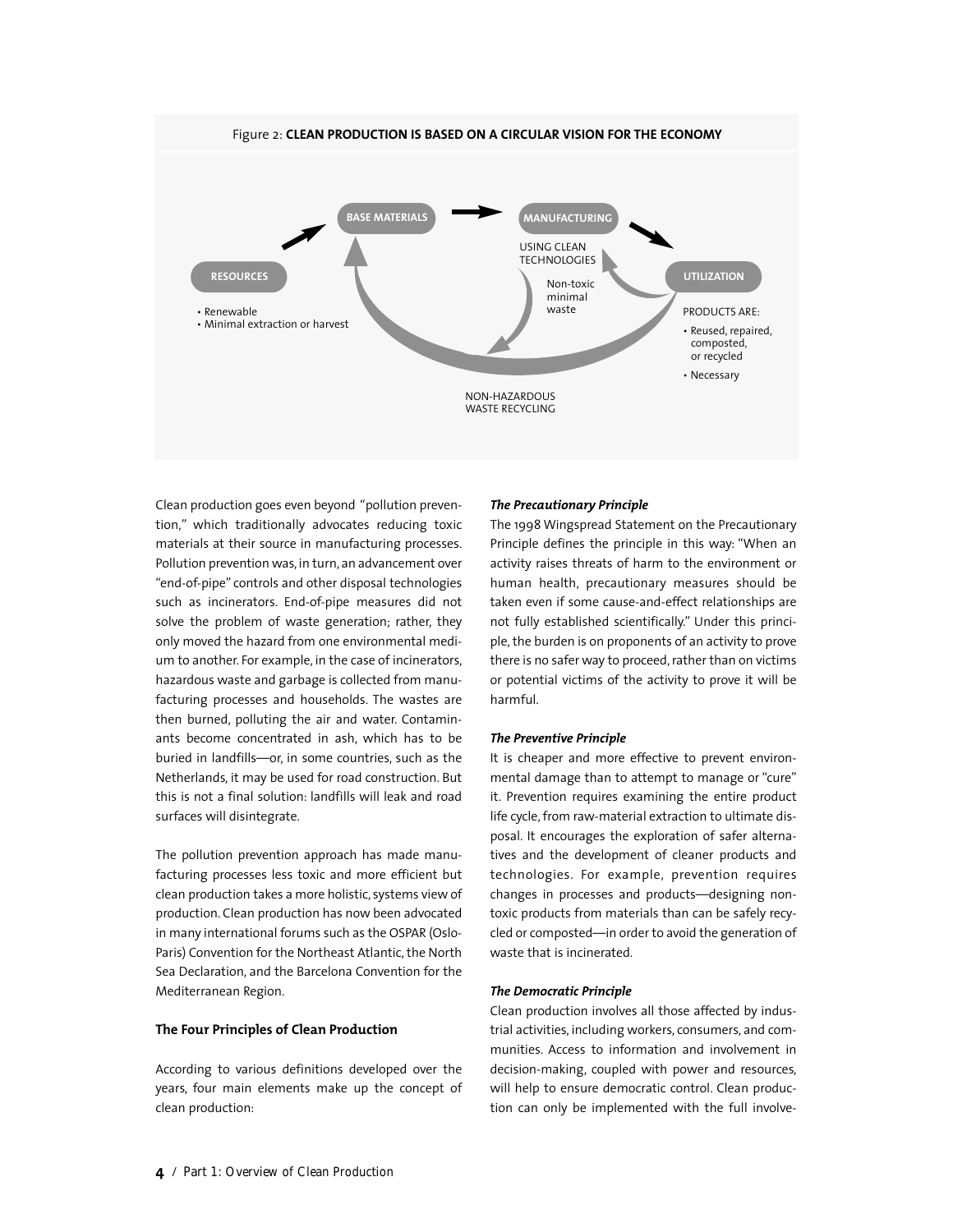ment of workers and consumers within the product chain.

#### *The Holistic Principle*

Society must adopt an integrated approach to environmental resource use and consumption. We need to think in terms of systems. For each product we buy, we need to have access to information about the materials, energy, and people involved in making it. Access to this information would help build alliances for sustainable production and consumption.We must also take a holistic approach so that we do not create new problems while addressing old ones (e.g. replacing pesticides with genetically engineered plants) or shift the risk from one sector to another.

*Example: Implementing the precautionary and preventive principles: banning softeners in soft vinyl plastic baby toys*

> Concern about the use of chemical softeners called phthalates in vinyl (polyvinyl chloride or PVC) baby toys has stirred an international debate among toy manufacturers, con-

sumers, and governments. Evidence about the safety or danger of phthalates, which can leach into babies' mouths, is still being collected and debated. Meanwhile, some countries such as Denmark, Sweden, the Netherlands, Greece, Austria, France, and Germany have taken their own initiatives based on the precautionary principle and banned the use of phthalates in soft baby toys. As the Danish Environment Minister stated in response to legal action by the toy industry: "The scientific proof will unfortunately only be available when the damage is done, and there is real solid basis for concern in this case." Consumer groups note that the banning of phthalates alone will not address the development of new softeners which might be hazardous or address the dangers of the PVC life cycle.They have called for vinyl to be phased out in children's toys (see description of PVC as a clean production campaign, below).

#### **CLEAN PRODUCTION CRITERIA**

Clean production systems for food and manufactured products are

- Nontoxic:
- Energy efficient.

They may be made

- Using renewable materials which are routinely replenished and extracted in a manner that maintains the viability of the ecosystem and community from which they were taken; or
- From non-renewable materials previously extracted but able to be reprocessed in an energyefficient and non-toxic manner.

The products are

- Durable and reusable;
- Easy to dismantle, repair, and rebuild;
- Minimally and appropriately packaged for distribution using reusable or recycled and recyclable materials; or
- Compostable at the end of their life.

Above all, clean production systems

- Are non-polluting throughout their entire life cycle;
- Preserve diversity in nature and culture;
- Support the ability of future generations to meet their own needs.

The life cycle includes

- The product/technology design phase;
- The raw material selection and production phase;
- The product manufacture and assembly phase;
- The consumer use of the product phase;
- The management of the materials at the end of the useful life of the product.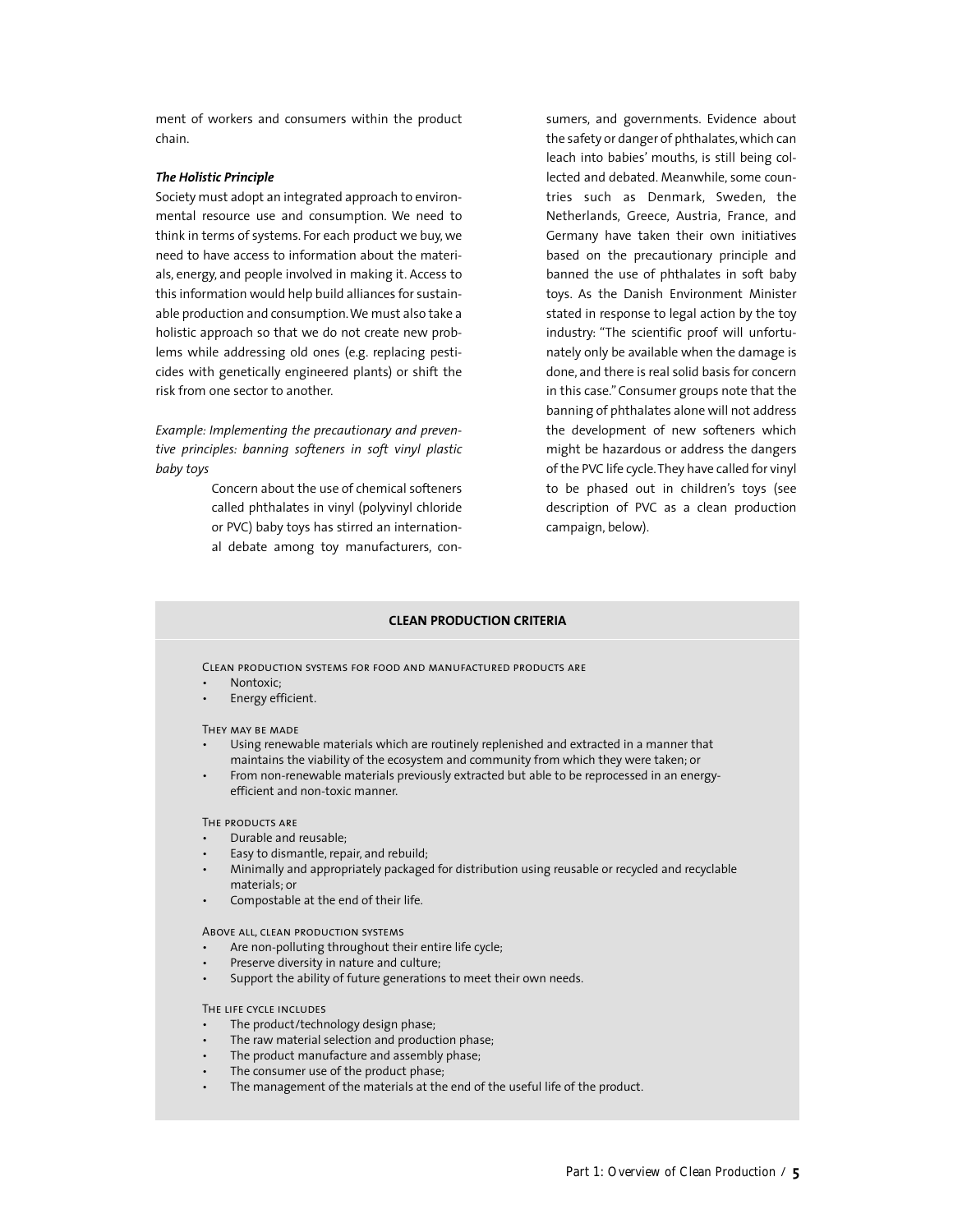## **TEN REASONS TO PROMOTE CLEAN PRODUCTION**

North American production systems are inefficient, and our consumption is not sustainable. North Americans consume more resources than any other population on earth. Each American consumes about 23 times more goods and services than the average Third World citizen. The excessive consumption levels characteristic of Americans depend on the import of natural resources from other countries. Overall, America's material and energy efficiency is not more than 1 or 2 percent. In other words, American industry uses as much as 100 times more material and energy as theoretically required to deliver consumer services. Despite this, government agencies and businesses measure progress by the number of products produced and consumed by citizens.

The danger is to ourselves, our children, and our environment. It is compounded by the fact that governments, businesses, and advertisers globally push our present production and consumption model as progress to the rest of the world's citizens.

This situation presents important reasons for citizens and citizen groups to promote clean production. Clean production is a useful tool for campaigning for fundamental changes in environmental and public health protection efforts.

## **1. Our own resources are being depleted, poisoned, and wasted.**

- Water. The U.S. is consuming its water at an unsustainable rate. Our consumption of water is 25% higher than the ability of groundwater or rivers to replenish themselves. In some locations like the Midwest Ogallala aquifer, annual consumption is 130% to 160% above replacement. If this continues, this vast aquifer is expected to run out in less than 40 years.
- *Soil loss*. Two hundred years ago, most cropland in the U.S. contained at least 21 inches of topsoil. Today the country has lost nearly one third of its prime topsoil—almost 7 billion tons—mostly due to overgrazing and overproduction of feed crops. It has been estimated that each pound of feedlot beefsteak costs about 34 pounds of eroded topsoil. It takes from 200 to 1,000 years to naturally produce an inch of topsoil.
- *Pesticides.* Pesticide use in the U.S. has grown 33 fold, yet crop losses to pests continue to increase. While the use of insecticides on corn was increasing 1,000-fold, corn losses to insects rose nearly 4 fold. Pesticide use has increased because agriculture is based on energy- and capital-intensive monocultures, or uniform crops.
- Meat. Our current practices of meat production and consumption are environmentally destructive, providing an inefficient source of nutrition. It takes about five to ten times more energy to produce meat than it does to produce grain that has equivalent food energy. About seven pounds of grain are needed to produce one pound of pork. The waste from industrial meat production generates nitrates and nutrients which pollute our rivers and groundwater.

U.S. citizens consume more meat than any other country—247 pounds of meat per person per year—giving average Americans almost 40 percent of their calories from fat and twice as much protein as they need. Lowering fat consumption to 15 percent of calories could prevent many cases of diseases of affluence such as heart disease, diabetes, and certain cancers.

#### **2. Our waste generation continues to increase.**

We are far better at making waste than making products. For every 100 pounds of product we manufacture in the United States, we create at least 3,200 pounds of waste. Only six percent of the materials we extract each year from the Earth becomes durable goods; the other 94 percent is converted into waste within a few months of being extracted.

Municipal solid waste production per capita in the U.S. increased from 2.7 pounds per day in 1965 to 4.0 pounds per day in 1988. The U.S. and Canada have the highest per capita rates of waste generation in the world. These wastes eventually land in landfills, where they cause hazardous leachate, or in incinerators which generate toxic ash and emissions.

#### **3. Most of our chemicals are unregulated.**

The incidence of reproductive cancers is on the rise in the U.S. Breast cancer used to affect one in 20 women in the 1960s. This has now risen to one in eight. Our production and use of known carcinogenic chemicals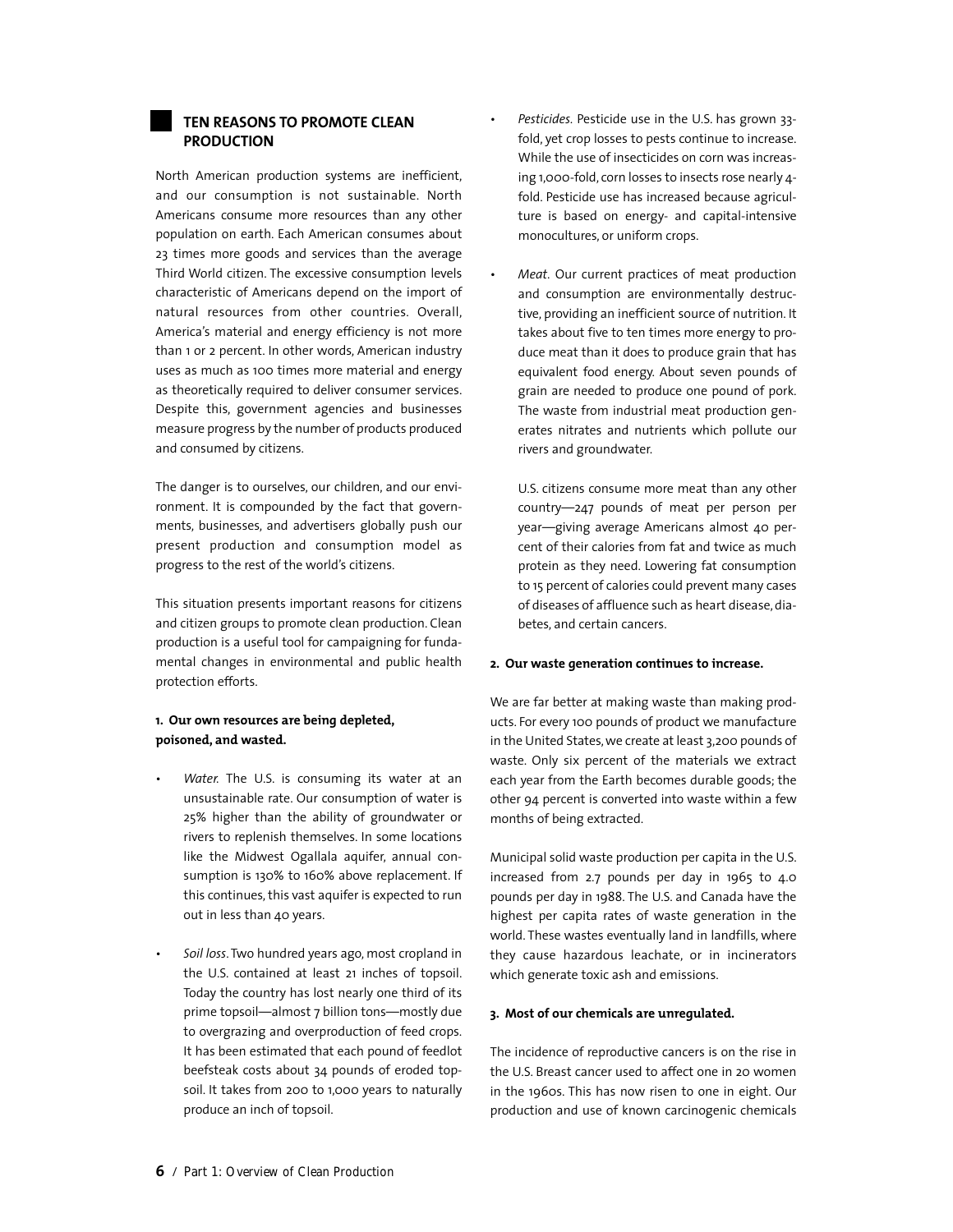continues in agriculture and manufacturing. Less than two percent of all 600,000 chemicals in commercial use have been adequately tested, yet we license up to 1,000 new chemicals every year. Recent reports by the EPA and the Environmental Defense Fund have demonstrated that we have adequate information to assess hazards for less than ten percent of even the largest production-volume chemicals in commerce (those produced in volumes of over 1 million pounds per year). We lack any toxicological data at all for more than forty percent. Yet these chemicals are still "permitted" to be released and incorporated into products.

## **4. Our transportation systems need radical rethinking.**

Americans drive two trillion miles every year creating smog and acid rain, adding 2.2 billion metric tons of carbon dioxide to the atmosphere, and accelerating the risk of global climate change. The economic side effects of our petroleum-based transportation system loom over us, too: trade imbalances and defense expenditures grow alongside our appetite for imported oil, which cost \$60 billion in 1990 but is projected to top \$200 billion by 2010.

## **5. We offer a dangerous production and consumption model for the rest of the world.**

Achieving the U.S. model of production and consumption is not only unwise but impossible for the rest of the world, based both on projections of future resource availability and population growth. If everybody lived like today's North American, it would take at least two additional planet Earths to produce the resources, absorb the wastes, and otherwise maintain life support. We urgently need to reduce our use of materials and energy if we are to sustain ourselves and others in the future. It is an issue of global social equity. Obviously not every individual consumes the same amount in North America, but the collective use of toxic materials and depletion of resources affects us all.

#### 6. Products themselves often pose the biggest toxic threat.

In many cases the environmental releases from products can be larger and more dangerous than those from the associated industrial processes. For example, mercury, lead, calcium, chromium, and nickel mostly end up in products, not industrial wastes. In 1990 at least 55 to 99 percent of industrial inputs of these five

heavy metals were used in products. While some of these products are recovered and recycled, much of the heavy metal content of products is released into the environment (e.g. in paints and coatings) or enters landfills and incinerators (e.g. in plastics). Similarly, a large percentage of persistent and bioaccumulative chemicals (those that stay in the environment for long periods of time and accumulate in our bodies) are used in products, where they are emitted throughout the world without any control. Concern about the environmental release of these substances from products is the reason why some countries like Sweden have announced intentions to phase them out of production.

## **7. We are all involved in the product chain as workers, consumers, and taxpayers.**

We can direct our collective forces to a more sustainable and just production and consumption system. Market surveys show that increasing numbers of American shoppers are sensitive to the health and safety aspects of retail products and would pay more attention to the environmental impacts if they knew them. Northern European citizens have demonstrated strong environmental preferences for years. Many Americans may be getting their largest doses of toxic exposure from the products that they buy and use daily.

Workers are employed to produce and provide products and services. Lobbying to reduce the environmental impacts of production technologies could be linked to labor or workplace campaigns to reduce the physical or chemical hazards of those technologies. Organizing to change products could have significant impacts on the workers who make those products. Canadian auto workers' initiative to promote "Just Transition" concepts has grown from a recognition that reductions in chlorine use could have severe impacts on the job security of rank and file members. Extending environmental protection campaigns to production and products, and lobbying for financial reform such as ecological tax reform, could promote alliances between labor and consumers.

A focus on production and products could offer a bridge between conventional environmentalists and environmental justice advocates. Toxic products and materials are first extracted and manufactured somewhere—often in Third World countries, where worker health and environmental protection are neglected, or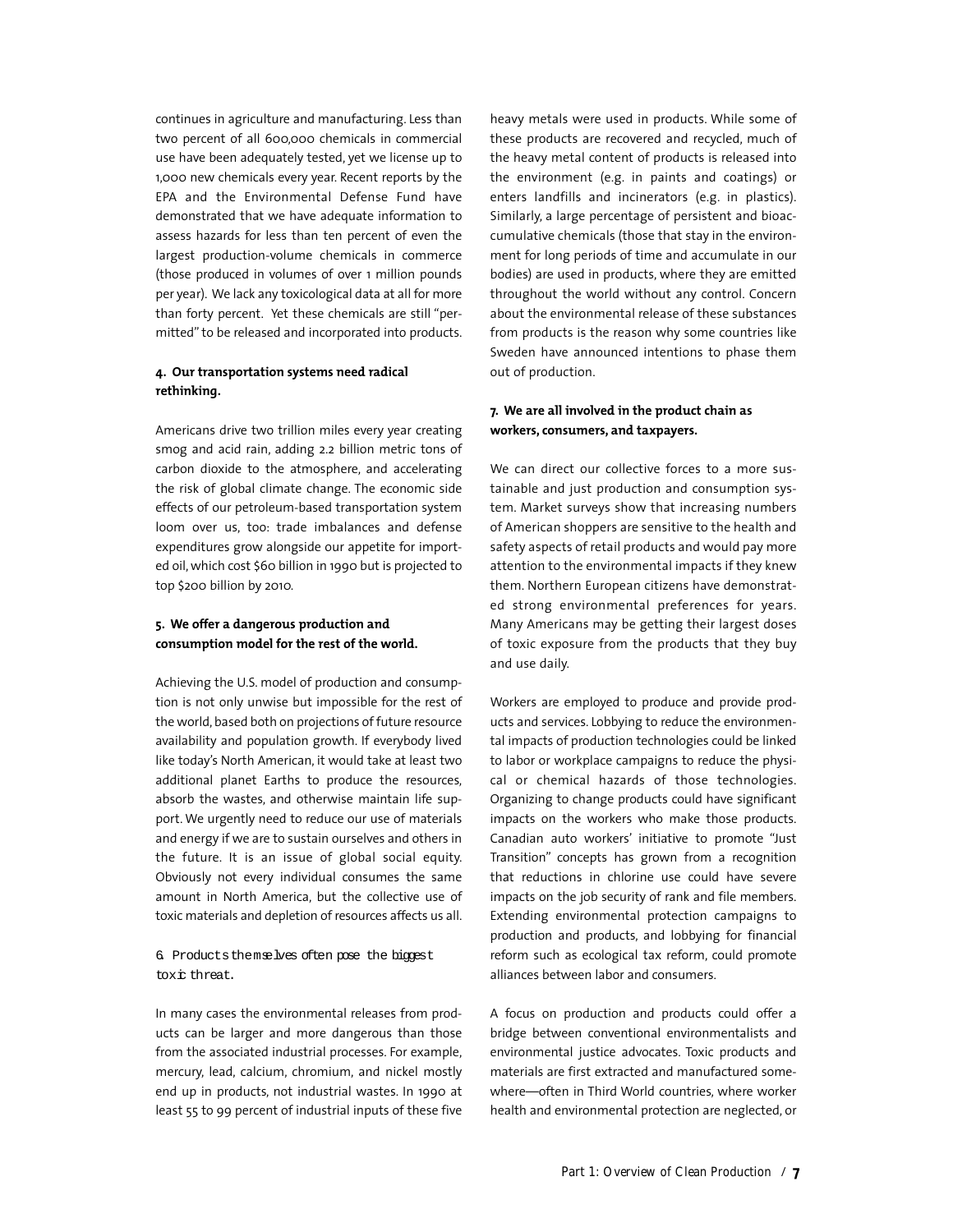in communities of low income and social inequity. Building alliances along the product chain and demanding clean product design and manufacture will promote international social equity.

## **8. We need to set the agenda and push for what we want—not just for what we don't want.**

The environmental movement has been criticized for being defensive and opposing all development. Groups sometimes spend much of their time fighting for cleanup of hazardous sites and problems, without advocating what they want instead. The concept of clean production has been developed mainly by academic scientists, industry representatives, and government officials to the exclusion of the public. Clean production, however, offers an opportunity for advocates to focus on proactive, innovative policies for change rather than fighting each potentially dangerous proposal that comes up. Advocates need to be defining clean production if the concept is not to be co-opted by those who might use it to continue potentially damaging activities.

A focus on safe and sound products can strengthen the market for alternative products such as organic foods and fibers, low-impact appliances, solar energy technologies, and bio-based materials. This can divide some manufacturers and retailers from material suppliers, equipment vendors, and other manufacturers who resist environmentally friendly and socially just production. Producer responsibility and clean products will only increase with consumer demand for them.

## **9. Clean production supports local and regional production systems.**

Energy efficiency and closed material loops, which are crucial to clean production, are often best attained at the local level. This has major implications for work security and community cohesion. Clean production also supports social diversity and the different ways communities can achieve sustainable consumption and production. Clean production often uses traditional ideas and makes them more efficient in a sound ecological way.

For instance, organic food is a clean product because it uses no toxic inputs and generates waste that is fed back onto the land through composting. It follows a closed, clean material cycle. But the type of organic food and the way of producing it will differ from region

to region. We can say the same about different modes of transportation, housing design, and packaging materials.

## **10. Building international solidarity will increase corporate accountability.**

Keeping corporate operations accountable will require coordinated, international organizing initiatives. Corporations may try to evade environmental, health, or workplace rights by moving about in capital and trade markets. But this also makes them vulnerable to local mobilizations. The strength of the local is magnified by international networking and support. The Internet provides a valuable tool for building international awareness and for mobilization. American activists have been less well informed about international treaty negotiations and the negotiating policies of the U.S. government than they could be. Promoting the concepts of clean production among American activists would increase solidarity with international environmental movements working toward the same goal.

## **C SIMILAR CONCEPTS AND INITIATIVES**

A **glossary** of clean production terms is provided as an appendix to this report as well as **a clean production contact list** with contact information for various organizations throughout the world promoting clean production. Below we provide a list of only some players involved in promoting their vision of clean production.

## **UNEP Cleaner Production Program**

The United Nations Environment Program has a Cleaner Production Program (UNEP CPP) which networks national cleaner production centers around the world. The UNEP CPP provides an information database of international case studies, working groups focused on specific industrial sectors and products, ongoing conferences, and consulting services. Its workgroup on Sustainable Product Design (see contact list) gives many examples of indigenous product design as well as new industrial designs.

UNEP uses the term "cleaner" to reflect the need for constant improvement. Its official international definition of cleaner production is the following: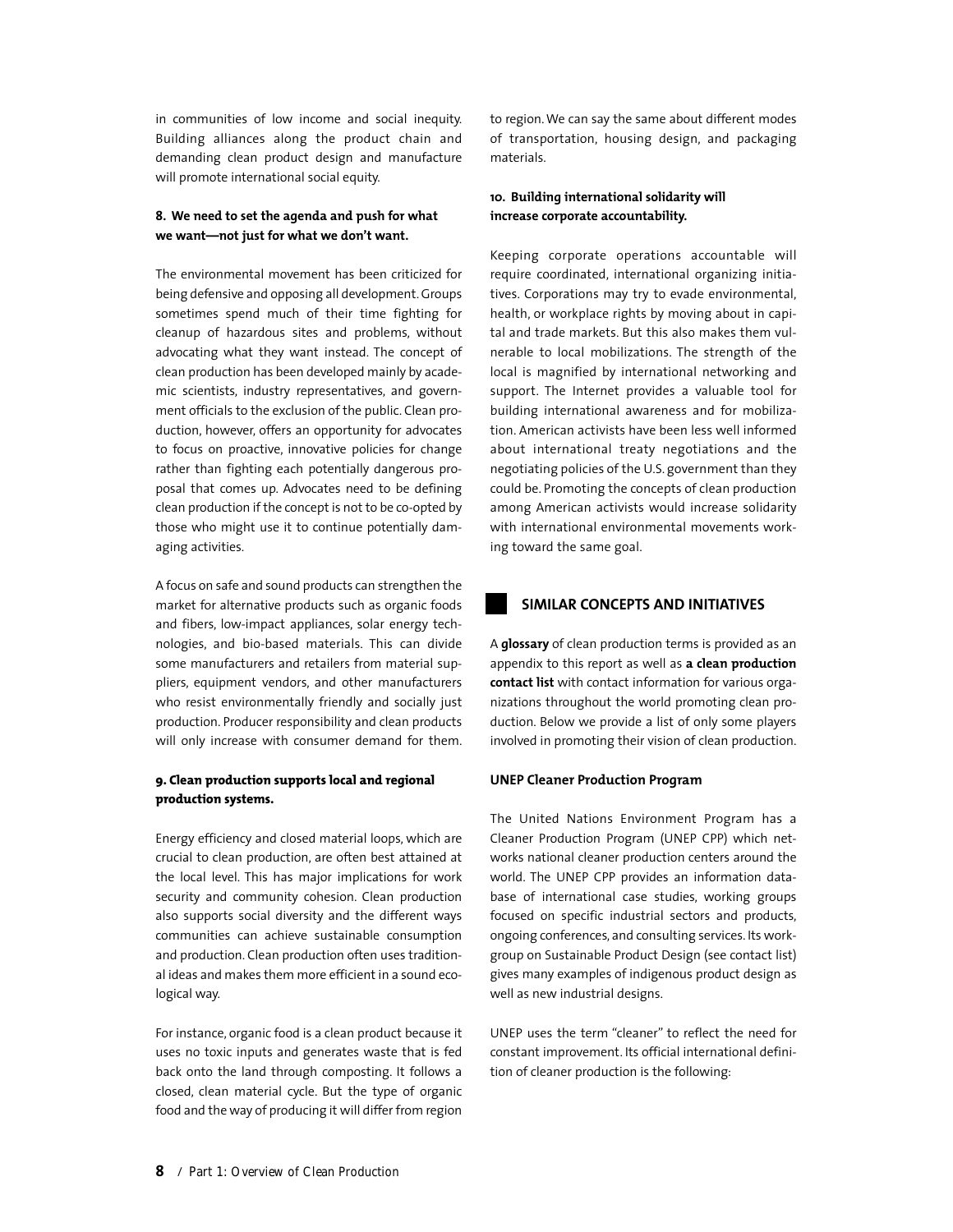Cleaner production means the continuous application of an integrated preventive environmental strategy to processes and products to reduce risks to humans and the environment.

- For production processes cleaner production includes conserving raw materials and energy, eliminating toxic raw materials, and reducing the quantity and toxicity of all emissions and wastes before they leave a process.
- For products the strategy focuses on reducing impacts along the entire life cycle of the product, from raw material extraction to the ultimate disposal of the product.

Cleaner production is achieved by applying know-how, by improving technology, and by changing attitudes. How is cleaner production different? Much of the current thinking on environmental protection focuses on what to do with wastes and emissions after they have been created. The goal of cleaner production is to avoid generating waste in the first place, and to minimize the use of raw materials and energy.

## **The Natural Step**

The Natural Step is an organization based on a set of ecological principles developed by a Swedish cancer physician. A pamphlet and cassette on the links between disease and environmental contamination and the need for a new vision for environmental protection have been sent to every household in Sweden.

The Natural Step puts forward four "system conditions" that must be followed to achieve sustainability. These principles are being adopted by many companies throughout the world and have served as a challenge for organizations to achieve:

- 1 Nature cannot withstand a systematic buildup of dispersed matter mined from the Earth's crust (minerals, oil, etc.);
- 2 Nature cannot withstand a systematic buildup of persistent compounds made by humans (e.g. PCBs and DDT);
- 3 Nature cannot take a systematic deterioration of its capacity for renewal (e.g. harvesting fish

faster than they can replenish, converting fertile land to desert);

(4) Therefore, if we want life to continue, we must (a) be efficient in our use of resources and (b) promote justice. Ignoring poverty will lead the poor, for short-term survival, to destroy resources that we all need for long-term survival (e.g. rainforests).

The Natural Step has influenced farmers, citizens, and businesses. For example:

- The Federation of Swedish Farmers is aiming at sharply cutting back its members' dependence on artificial fertilizers and pesticides. Organic growers (about 2,000 and rapidly increasing in number) are regarded today as the cutting edge of agriculture. Conventional farmers will receive various kinds of help from the Federation if they wish to convert to more organic methods.
- In the Swedish retail trade, environmental issues have begun to assume a role that few people could have imagined a decade ago. Chlorinebleached paper products are largely gone from shelves.
- Electrolux, the refrigerator and appliance company, decided not to replace its CFC Freon-based chemicals with a less toxic Freon because this still went against system condition #2. It opted instead to research a biologically harmless substitute.

## **World Business Council on Sustainable Development (WBCSD): Eco-Efficiency**

According to the WBCSD, an organization of multinational corporations dedicated to sustainable development, eco-efficiency is reached by delivery of competitively priced goods and services that satisfy human needs and enhance quality of life. This is achieved while progressively reducing ecological impacts and resource use through the life cycle of a product to a level at least in line with the Earth's carrying capacity. Criteria for eco-efficiency include: minimizing material and energy use in goods and services (**dematerialization**); minimizing toxic dispersion; and extending product durability and usefulness.

The WBCSD believes that proper corporate responsibility and a market free of subsidies that support inefficient extraction can solve environmental problems. There is little focus on the need to phase out toxic sub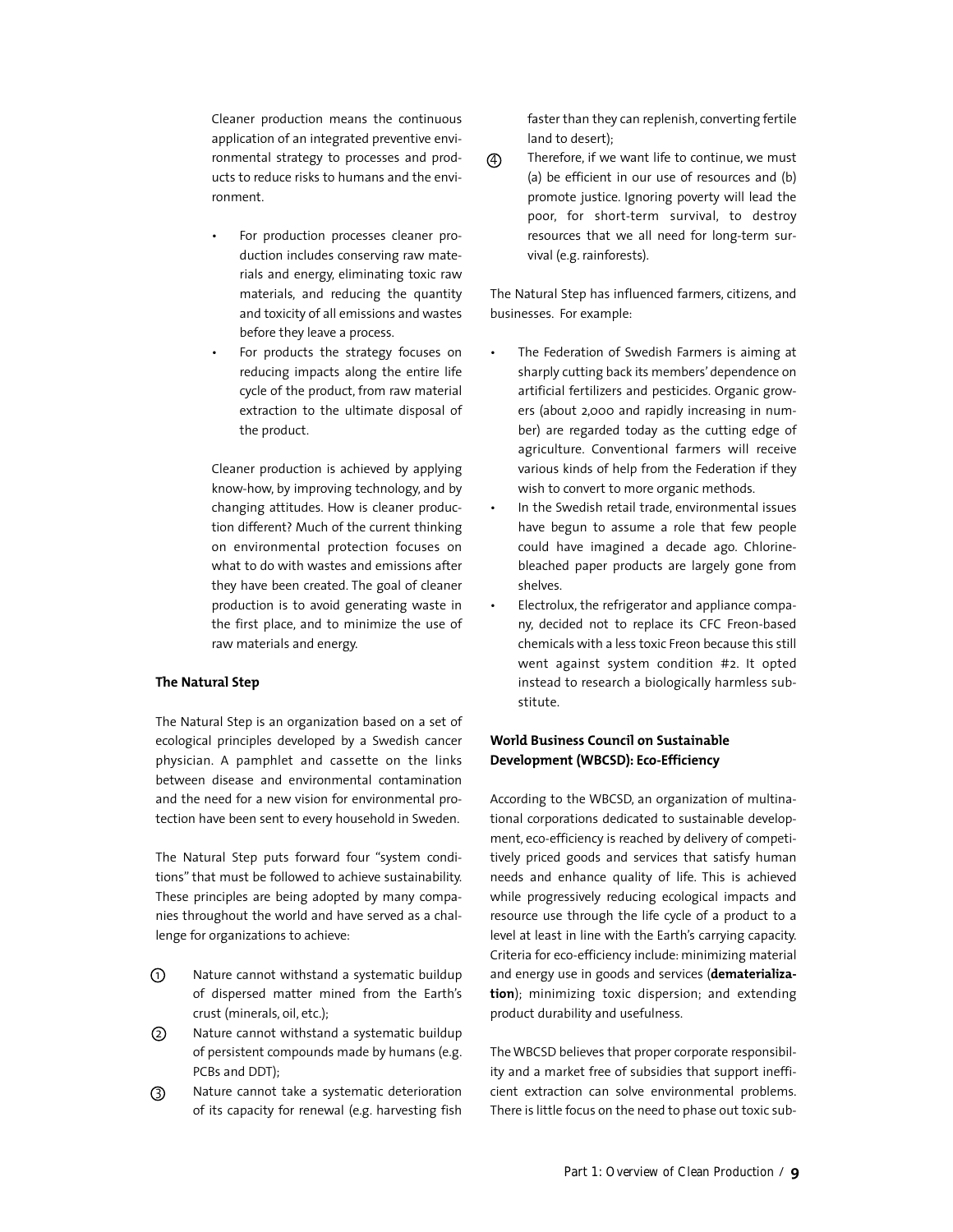stances within the eco-efficiency model. It simply calls for better control of their dispersion. There is no focus on reducing net consumerism. Critics see this as business as usual but in a more efficient way.

Increased consumption can outstrip the benefits of dematerialization and eco-efficiency. For example, mobile phones are more eco-efficient than the telephone design of twenty years ago, but because more people now use them, material use has increased.

## **Various Industries/Academic Institutions: Industrial Ecology/Industrial Metabolism**

Industrial ecology is the academic/industry-generated idea that one company's waste can become another's raw material if industries are clustered. It implements some ideas of eco-efficiency by optimizing the consumption of energy and materials. Critics say that while this is a more efficient form of recycling, it does not phase out toxic materials or products. Several examples exist of industrial ecology systems throughout the world and an entire journal dedicated to the subject is being published.

## *Example: Kalundborg, Denmark*

An industrial park in the town of Kalundborg, 80 miles west of Copenhagen in Denmark, was the first example of "industrial ecology." The industrial park involves the cooperation of an electric power generating plant, an oil refinery, a biotechnology production plant, a plasterboard factory, a sulfuric acid producer, cement producers, local agriculture and horticulture, and district heating. The power station supplies power to the pharmaceutical plant, refinery, and district heating system. Gyproc, the wallboard producer, buys surplus gas from the refinery along with industrial gypsum, a byproduct of the desulfurization process that makes the gas cleaner. In addition, fly ash from the power plant is used for cement making and road building. The power plant also uses surplus heat for warming its own seawater fish farm. Sludge from the fish farm is used as fertilizer by local farmers.

## **Ecological Engineers—Ecotechnology**

Ecotechnology is the concept of embedding technologies or manufacturing in the natural cycles of the ecosphere, with its capacity to produce renewable materials. Ecotechnologies are biodegradable and may use a range of biological processes in a holistic and noninvasive way, with the aid of efficient engineering. Ecological technologies fit into socio-cultural patterns and serve humankind.

## *Example: the zero waste concept*

Zero waste means the elimination of waste by replicating the cycles of nature where all waste is food for other organisms within the ecocycle. This is being practiced with breweries in Fiji, Tanzania, China, and Namibia by an eco-engineer, Gunther Pauli. Breweries produce solid waste from spent barley grain composed of fibers and protein as well as liquid waste. Mushrooms are grown on the fibers found in the solid waste, producing five harvests of mushrooms in one batch of spent grain—including high-quality consumer mushrooms such as shiitake. (No mushroom experts around the world had ever thought of growing them on beer.) The mushrooms also break down the lignin content of the waste into high quality carbohydrates which are fed to local cattle.

Earthworms are cultivated in the protein content of solid waste, producing 287 pounds of worms from one ton of solid waste. These earthworms are fed to chickens in a chicken farm linked to the brewery, creating food for the local population.

Chickens and cattle produce manure rich in methane, which is collected and fed into a digester that generates steam and electricity. One of the largest breweries in China, producing 800,000 liters of beer a year, is powered by a digester running on the waste of the chickens and cattle. The liquid slurry waste of the digester has a very high biological oxygen demand, but this is put into fish ponds on which floating gardens produce flowers, rye grasses, and tomatoes.Within 24 hours the slurry is broken down and helping to produce seven kinds of fish.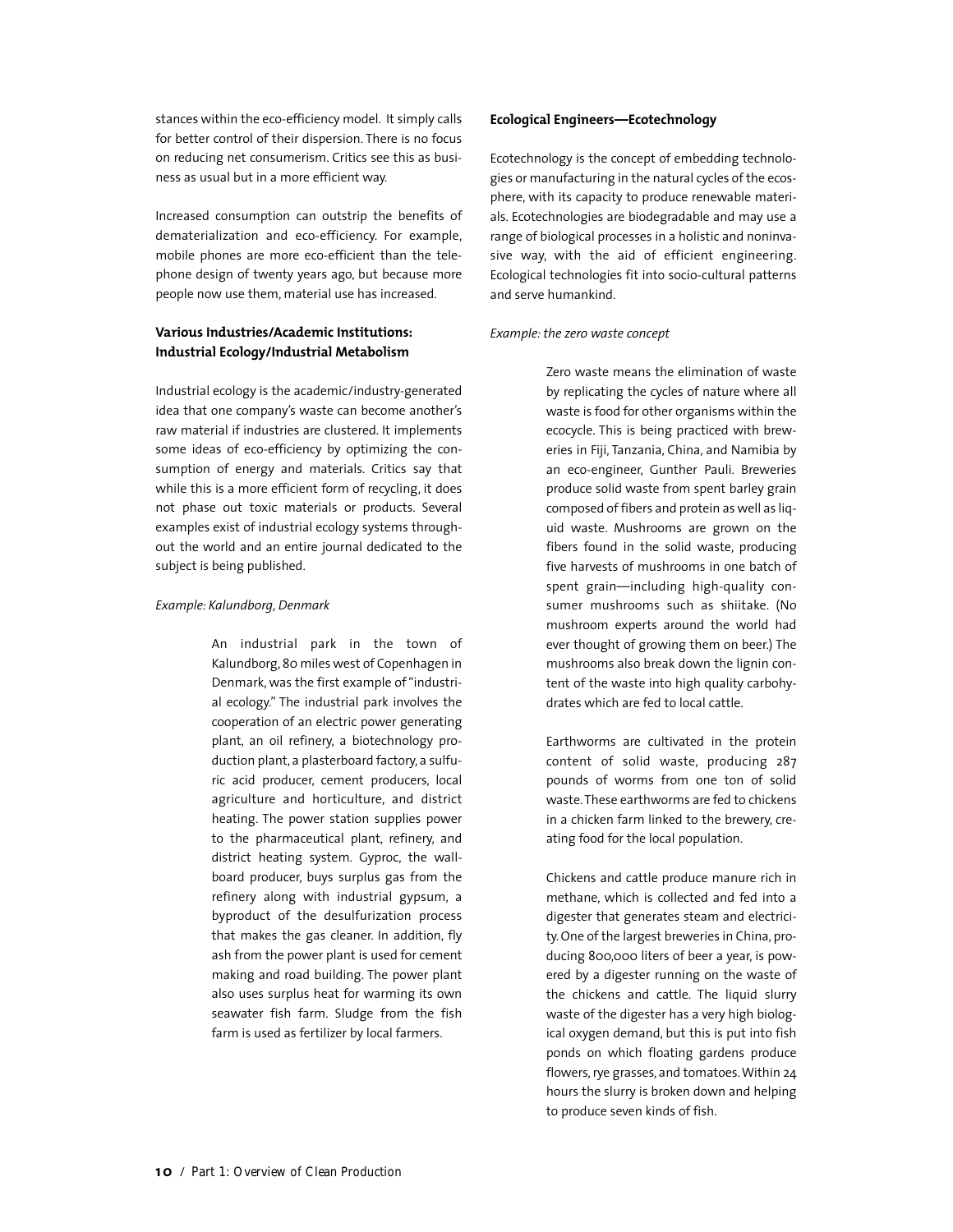Everything is maximized by applying the principles of natural cycles. Nothing is linear. The output is seven times more than a conventional brewery—seven times more food, fuel, and fertilizer. Interestingly, the system can only be used in a small brewery because of the biological limits of the system. The system has generated four times more jobs than a normal brewery because all that clustering with related industries requires workers. Another advantage is that every resource comes "free" because it had been simply considered waste. Infrastructure expense is minimal because everything is located around the brewery and transportation is unnecessary. The brewery is always located close to a consumption center, which means the mushrooms, chickens, eggs, and fish are sold locally.

#### **U.S. EPA: Pollution Prevention**

The U.S. EPA defines pollution prevention (1990 Pollution Prevention Act) as any technique that reduces or eliminates the quantity and/or toxicity of pollutants through source reduction:

> Source reduction is defined as any practice which reduces the amount of any hazardous substance, pollutant, or contaminant entering the waste stream or otherwise released into the environment prior to recycling, treatment or disposal; and reduces the hazards to public health and the environment associated with the release of such substances, pollutants, or contaminants.

Critics point out that the focus is solely on toxics and waste problems, the main focus of concern in the 1980s. There is no specific reference to products or their life cycles, nor of the unsustainable consumption of resources in production.

#### **Design for the Environment (DfE)**

This is the U.S. EPA's attempt, initiated in 1992, to expand its definition of pollution prevention. DfE is the application of systematic environmental criteria to product and process design. It is aimed at the prevention of waste and emissions and the minimization of environmental impacts along the material life cycle of the product. The aim is to help businesses incorporate

environmental considerations into the design and redesign of products, processes, and technical and management systems. To date most work has been on energy efficiency such as the DfE power saver on computer screens. EPA has also launched a "green chemistry" initiative to work with industry in developing more environmentally benign and bio-based chemicals and polymers.

#### **Various European Countries: Factor 4 / Factor 10**

In order to achieve both economic and ecological progress in a sustainable way, it will be necessary to sharply reduce the amount of material used (material intensity) per unit of service of products. To achieve a fifty percent reduction of global material flows, future installations, products and services would have to reduce their use of materials by a factor of 10. This concept is being promoted by several research institutions in the U.S. and Europe as critical to achieving sustainable development.

## *Examples:*

Recently some European countries have committed themselves to such reductions. The Netherlands hopes to achieve a factor 4 reduction by halving resource use and doubling wealth; Austria hopes to achieve a factor 10 reduction over the next decade; and Sweden proposes a factor 10 reduction in materials and energy use over the next 25-50 years. Germany has gone for a more modest factor 2.5 reduction in non-renewable raw materials to be achieved by 2020.

## **Various Product/Architectural Designers: Ecological Intelligent Design**

A variety of universities, institutes, and consultants now teach and research clean product and building design to demonstrate the feasibility of achieving factor 4 and factor 10 efficiencies in material and energy use.

Michael Braungart, an ecological chemist, and William McDonough, an architect and designer, have created products and buildings under the criteria of Ecological Intelligent Design. This is based on the idea that there are three different product types: *Consumables* are products that when eaten, used, or thrown away literally turn back into dirt and therefore are food for other living organisms. Service products, also known as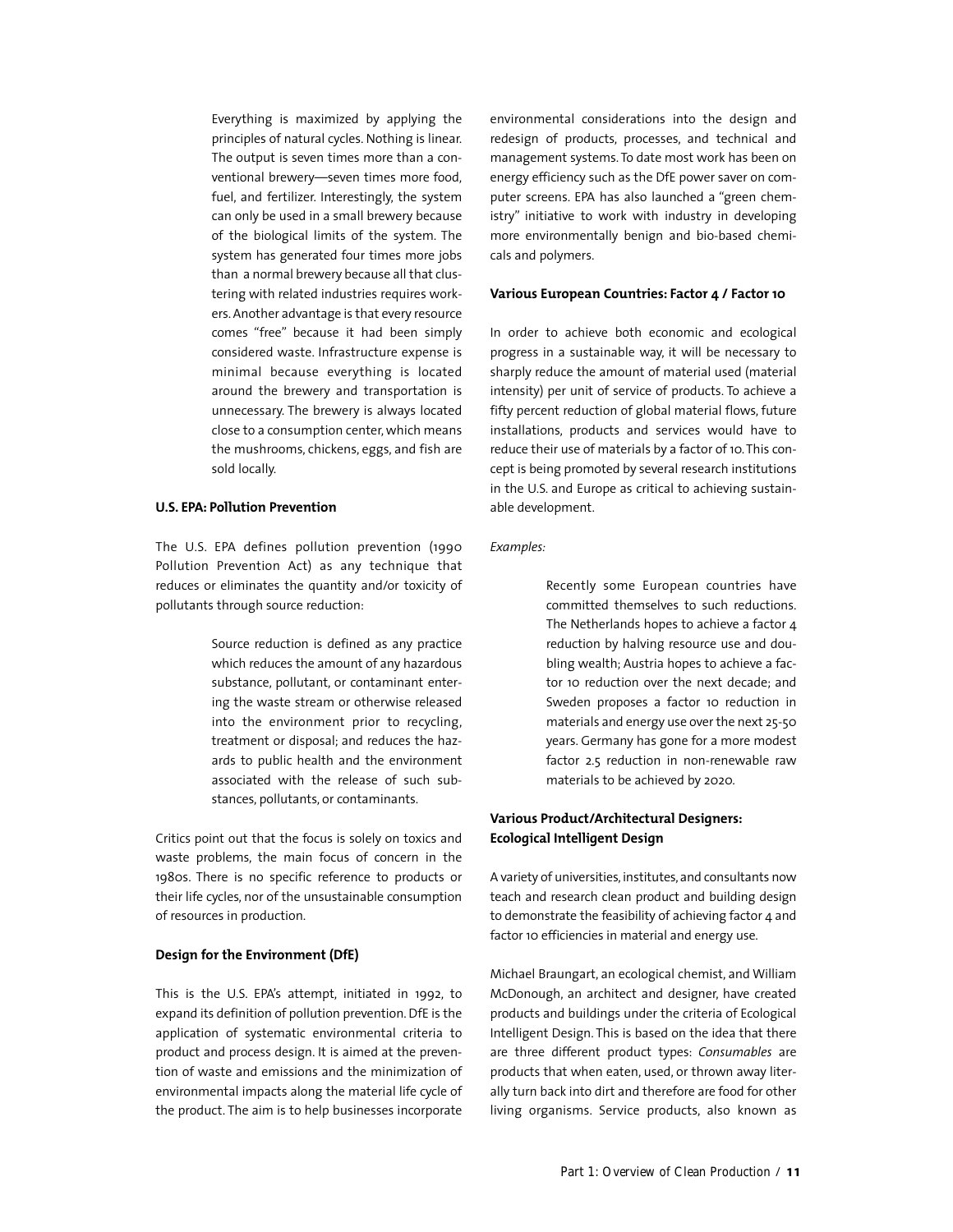*durables*, are such products as cars and television sets, that provide services—food, entertainment, or transportation. To eliminate waste, service products would not be sold, but effectively leased to the user. The third type of products is called "*unsaleables.*"These are toxic products that no one should buy. In many cases, consumers do not realize they are buying them. Braungart and McDonough contend that these must cease to be sold and that those already sold should be stored in warehouses when their use is finished, until we can figure out a safe and non-toxic way to dispose of them. PCB (polychlorinated biphenols) oils were commonly used in electrical transformers, as well as in common products such as lipstick and carbonless copypaper. They are persistent organic pollutants that were finally banned from production in most countries in the 1970s. These chemicals have been dispersed around the globe, posing reproductive and carcinogenic risks to humans and wildlife. The majority of PCBs however are buried in landfills or are still being used in transformers, posing ongoing threats. Their collection and safe destruction are global priorities.

#### *Example: clean textiles*

McDonough and colleagues have designed a furniture fabric that can be composted when removed from the chair or sofa and decomposes with no toxic byproducts. The fabric is made from ramie, a plant product similar to linen, which was found to be an excellent alternative to polyester. When combined with wool, the resulting fabric transports moisture away from the skin, allowing a person to remain comfortable when seated for long periods of time.

The dyes and chemicals used in the manufacturing process are essentially free from toxic substances. McDonough and colleagues asked sixty different chemical companies for a product that is free of mutagens, carcinogens, bioaccumulative compounds, persistent toxins, heavy metals, and endocrine disrupters. Ciba Geigy agreed to supply a dye with these criteria (after looking at 8,000 chemicals and eliminating 7,962 of them). The fabric was produced with a total of only 38 chemicals. Regulators who tested the effluent from the manufacturing mill thought that their instruments were broken because the water coming out of the factory was as clean as the water going in. McDonough, who calls this the next industrial revolution, believes regulations should be seen as signals of design failure. The fabric is now available under the DesignTex line.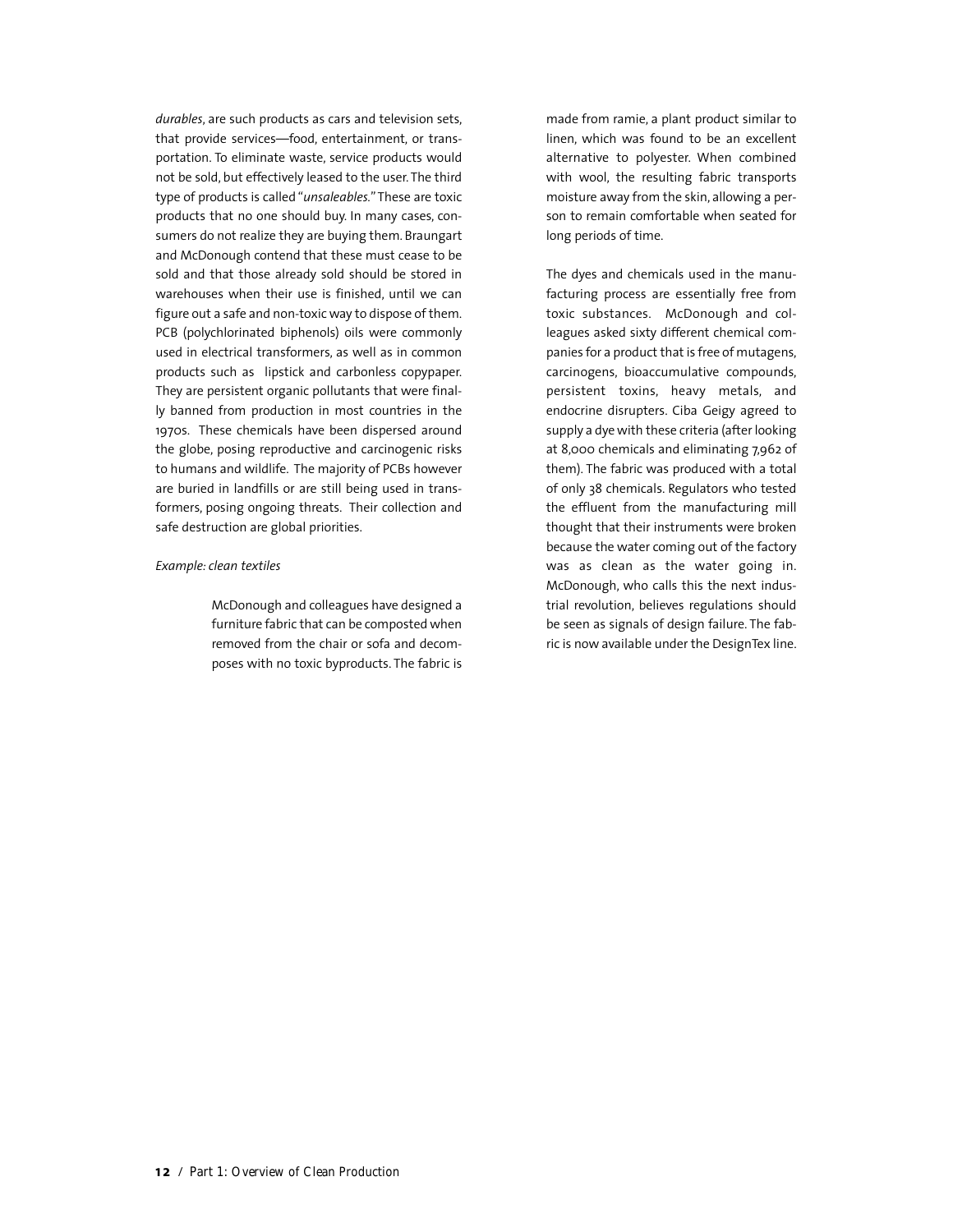## **2** Strategies to Promote Clean Production

## **A MEASURING AND REDUCING RESOURCE USE AND WASTE**

Several methods of measuring resource and material use can serve as excellent tools in a campaign for clean production. They provide easily understood visual or numeric estimates of unsustainable practices and allow advocates to engage in discussions for change.

**Ecological Footprint** is a measurement of the space in land that we need in a year to supply all of our material uses and to absorb all of our wastes. The results are displayed on a map as a "footprint." Global calculations show that humans are consuming over one third more than nature can reproduce. For industrialized countries, this rate is even higher. As mentioned earlier, North American consumption and waste generation would necessitate two extra planet Earths if the rest of the world copied our production and consumption model.

#### *Examples:*

- When this exercise was done for the lower Fraser Valley in British Columbia, Canada, researchers found the population is using an area 19 times larger than their community to satisfy present consumption levels of food, forest products, and fossil fuel.
- Researchers in the Netherlands found the country would have to be 14 times larger to supply all the resources, water, and energy used by Dutch consumers and absorb all the waste produced by Dutch citizens. This led the Dutch government to establish a factor 10 reduction target in their National Environmental Action Plan. Analysis of the Dutch footprint found fifty percent of the footprint is due to carbon dioxide absorption. This has spurred the Dutch government to focus on climate change remediation. It has also created eco-design centers where examples of factor 4 products can be demonstrated to small and medium-scale industries.

A related tool called the **ecological rucksack** (backpack) is a term used in Europe to describe the amount of resources that goes into making a product. Also known as **MIPS** (or Material Input per Unit Service) this indicator measures the energy and waste (but not toxicity) that goes into providing a particular service.

#### *Example*:

The Wuppertal Institute in Germany calculated the environmental impact of drinking one glass of orange juice, that is, the amount of soil, energy, water, and other materials used or displaced to produce the glass of juice. They found that 1 kilogram of orange juice required 25 kilograms of materials and energy.

This led some consumer groups in Germany to advertise the benefits of drinking local cranberry juice which is just as rich in vitamin C but with a smaller ecological rucksack. In other words, the service that was provided (vitamin C in a tasty fruit drink) could be supplied by another product with a lower ecological impact.

#### **WHAT YOU CAN DO**

- Individuals, households, or communities can calculate their own ecological footprints.This is done by keeping a record of all consumption-related expenditures and categorizing them under headings such as housing, food, transportation, goods, and services. It will be necessary to account for your consumption not only in dollars but also in liters, gallons, pounds, or other physical measures. The Ecological Footprint Group supplies information to help translate this consumption data into land areas. Contact them at Redefining Progress (see contact list).
- A computer program using ecological footprinting to evaluate consumers' impact on the environment is also available. The goal of the Eco-cal,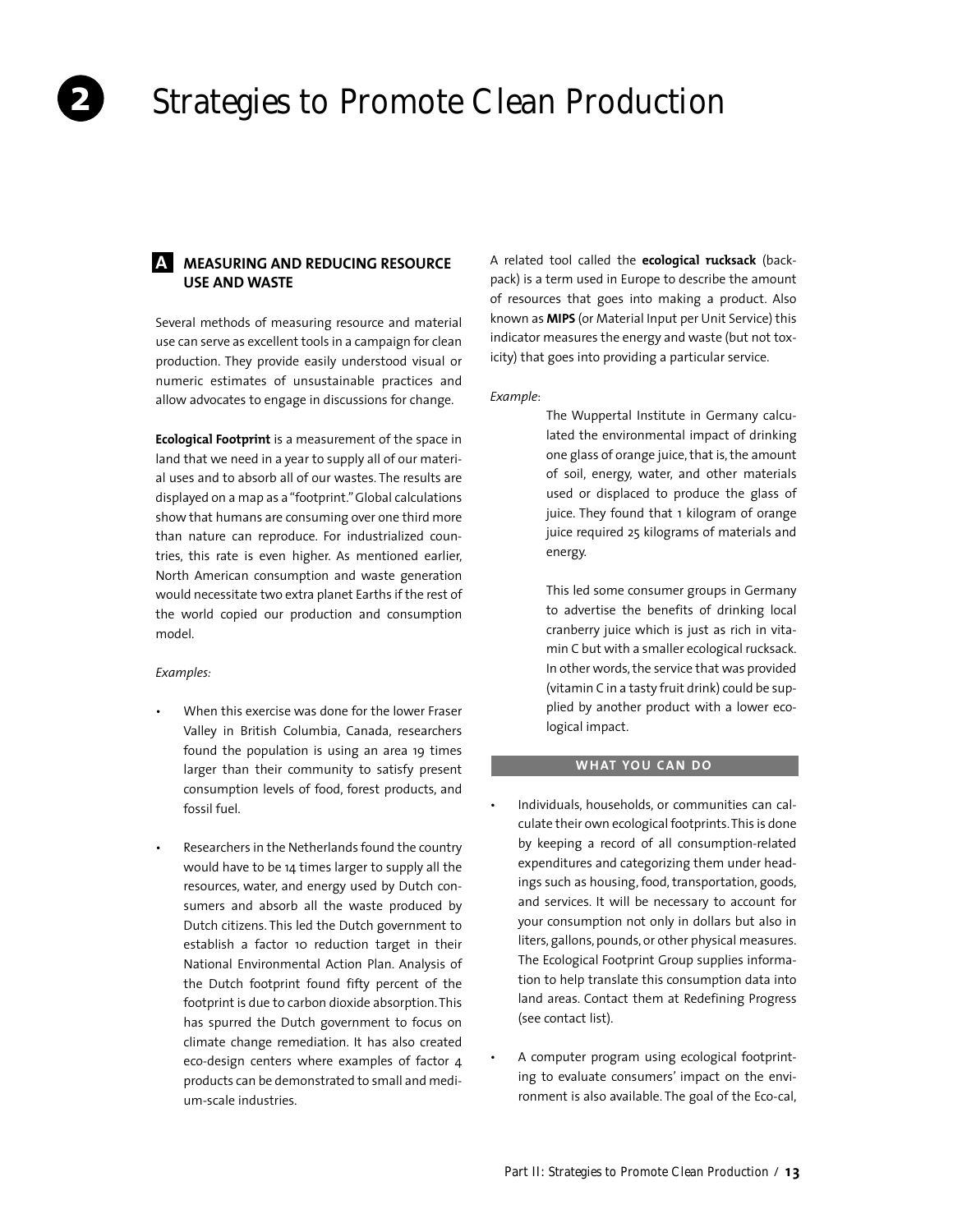which was designed in Britain, is to motivate companies, public bodies, and individuals to measure and understand the magnitude of their impact on the environment and determine what they need to do to promote sustainability. The software is limited by readily available data and the potential to change behavior. However, a project launched in the Netherlands by the consumer group, Consumentenbond, five years ago found that over 50% of those who tried the test reported a change in behavior. The software is available from Going for Green (see contact list).

Once an ecological footprint is done, **backcasting** can be used to figure out how to carry out the necessary reductions. Backcasting means setting goals and working backwards to determine how to achieve those goals. This differs from forecasting the uncertain outcome of current trends and taking measures to try to avoid that future.

When the Dutch Sustainable Technology Development group used backcasting to consider how to reverse current resource consumption, their conclusion was that "technology will not save us."They pointed to the need for complete changes in our transportation systems, product use, and food supply. Such data collection gives added urgency to implementing such measures as reduced auto use, alternative fuels, city planning, renewable energy, eco-design, industrial clustering, local food production, and organic food supply.

## *Example: Friends of the Earth—backcasting for a sustainable Europe*

Friends of the Earth in Europe commissioned a study by the Wuppertal Institute in Germany to quantify the effects of European consumption on their own environment as well as the social and environmental effects on developing countries.

Using the concept of ecological footprints, per capita consumption in Europe was quantified and then compared with a standard for equitable global consumption. The levels of reduction needed by the year 2010 and 2040 were indicated. Recommendations were made for achieving these reductions. Backcasting allowed a discussion of the solutions needed and how quickly they need to be implemented. The study was done to initiate national and Europe-wide debate, and to link consumption issues with local environmental campaigns.

The following is a summary of recommendations on reductions in resource consumption presented in the Friends of the Earth report, *Sustainable Europe*:

Energy: CO<sub>2</sub> reductions from 1987 levels of 20-30 percent by year 2005, 50 percent by 2020, and 80 percent by 2050.

*Achievable through*: increasing the efficiency of energy use and production, increasing the use of renewable energy sources, switching to lower carbon fuels, and limiting demand growth in energy intensive services.

**Nonrenewable raw materials:** Currently 20 percent of the world's population consumes 80 percent of resources. Factoring the equity principle into resource consumption calculations, European reductions must be proportionately higher. Dematerialization (using less material to produce the same range of products) targets were drawn up for the following: cement reduction of 85 percent by 2040; iron, 87 percent by 2040; aluminum, 90 percent by 2040; and chlorine, 100 percent by 2040.

*Achievable through*: designing products that are repairable, have longer lifespans, are reusable, and ultimately recyclable; increasing reuse and recycling of materials; substituting nontoxic for chlorinated materials; and increasing use of services, through leasing and sharing, rather than products.

**Land use:** The European import of agricultural products from developing countries limits the available land those countries need to sustain their own population. Reductions in European land use must include reductions in land use in exporting countries. Europe must become more selfsufficient in food production.

Reductions in consumption are needed. Arable land use must be reduced by 58 percent, pasture by 47 percent, net import of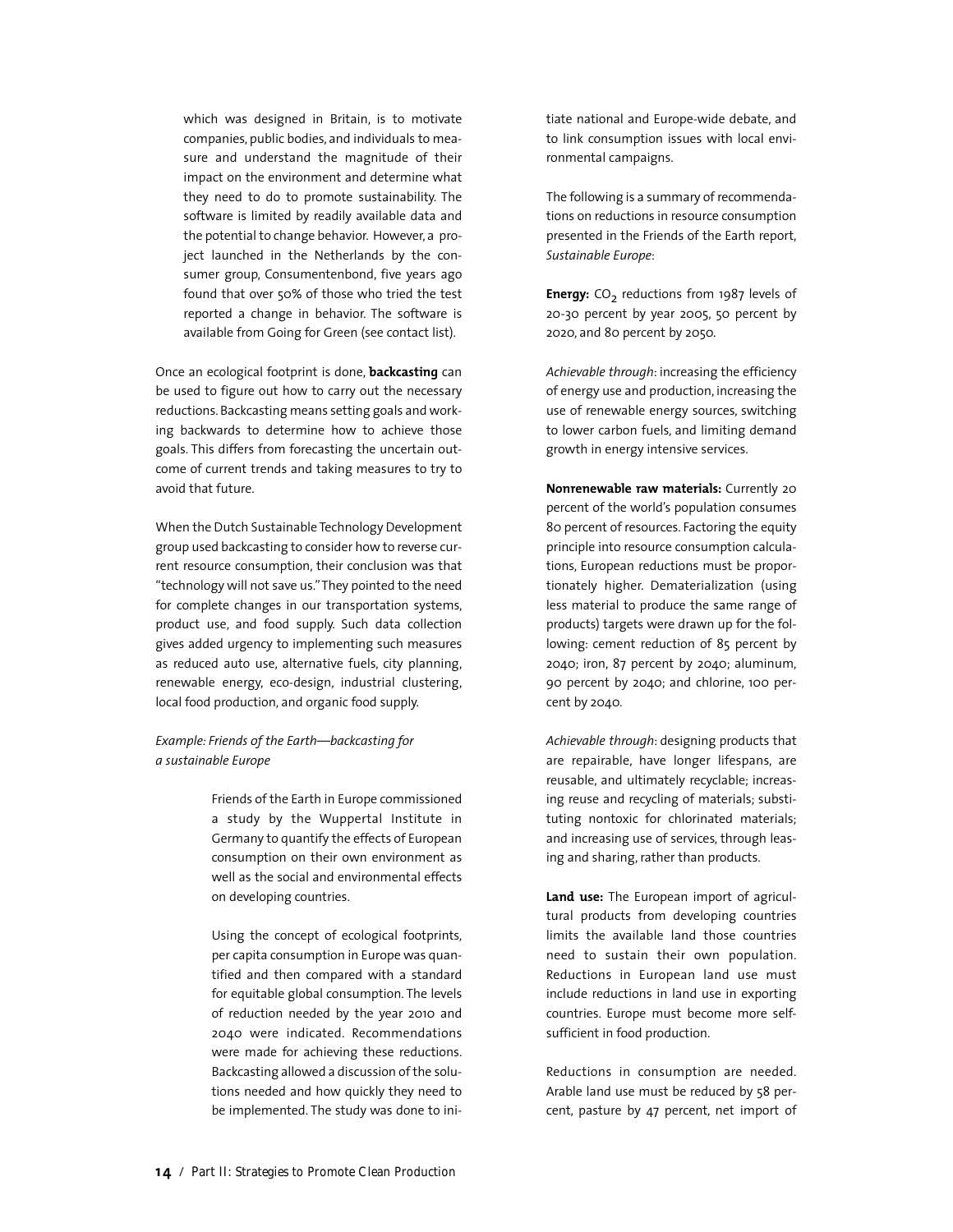agricultural land from other countries by 100 percent, unprotected woodland by 16 percent, and urban areas by 3 percent.

*Achievable through:* ecological farming methods, the cessation of animal fodder imports by 2010, and adoption of more local crops.

**Wood:** Reduction by 15 percent of current wood use is needed by 2010.

*Achievable through:* multifunctional silviculture, selective cutting, and natural regeneration. Sustainable forestry involves ending the use of fertilizers, pesticides, and nonindigenous fast-growing species. This does not decrease total wood production but changes the use of wood harvested, e.g., less wood for energy generation and paper production. Hence an increase in energy efficiency, solar energy, and alternative fibers for paper is also needed.

**Water:** The sustainable extraction of water depends on natural replenishment through rainfall, which will vary from region to region. Europe-wide reductions in water use cannot be calculated but potential actions can still be planned: a reduction potential of 50 percent drinking-quality water in the public sector (for use in schools, swimming pools, other public facilities); a reduction potential of 40 percent for industry.

*Achievable through:* the use of nonpotable water when possible (e.g. toilets, car washing). Surface water can be collected for direct use, e.g. irrigation of parks; water can be recycled within buildings; separate water pipes for drinking water and nonpotable water can be installed in dense urban areas to collect rainfall—a common practice 40 years ago.

## **B EXERCISING THE RIGHT TO KNOW**

Whether we live near factories or not, we are all affected by industrial, agricultural, and product production and waste emissions. The U.S. leads the world in community right-to-know legislation through the passage of the Emergency Planning and Community Right to Know Act in 1986. This law gave the public information about what some factories in some industrial sectors have emitted to air, land, underground water supplies, rivers, publicly owned treatment plants, disposal sites such as incinerators, and even external recycling plants.

#### **Tracking Chemical Use in Products**

The **Toxic Release Inventory** (TRI) has been a groundbreaking and empowering tool for communities. Many communities have used the TRI to set up dialogues with their neighboring industries and have achieved emission reductions through forcing public accountability.The TRI has been one of the most powerful tools for advocates, government, and industry in encouraging the adoption of pollution prevention—reducing the amount of toxic chemical emissions and waste at source without the use of add-on pollution control equipment.

Who uses this information?

- **Communities** use TRI data to begin dialogues with local facilities and to encourage them to reduce their emissions, develop pollution prevention plans, and improve safety measures.
- **Governments** also use the data. For example, the state of Massachusetts financed its toxics use reduction program from company fees based on the number of TRI (and other) chemicals that they use and the number of employees. The U.S. government used TRI emissions as the basis for measurements under its 33/50 program.
- **Industry** uses the data to identify pollution prevention opportunities, set goals for emissions reductions, and demonstrate their commitment to and progress in reducing emissions. When the U.S. first initiated TRI reporting, industry was concerned that the public would misunderstand and misuse the data—a common reaction among industry and government officials. In reality, the public nature of the data has encouraged companies to improve their materials use.
- Increasingly, TRI data are being used in financial decision-making. Investment analysts use TRI data to provide recommendations to clients seeking to make environmentally sound investments.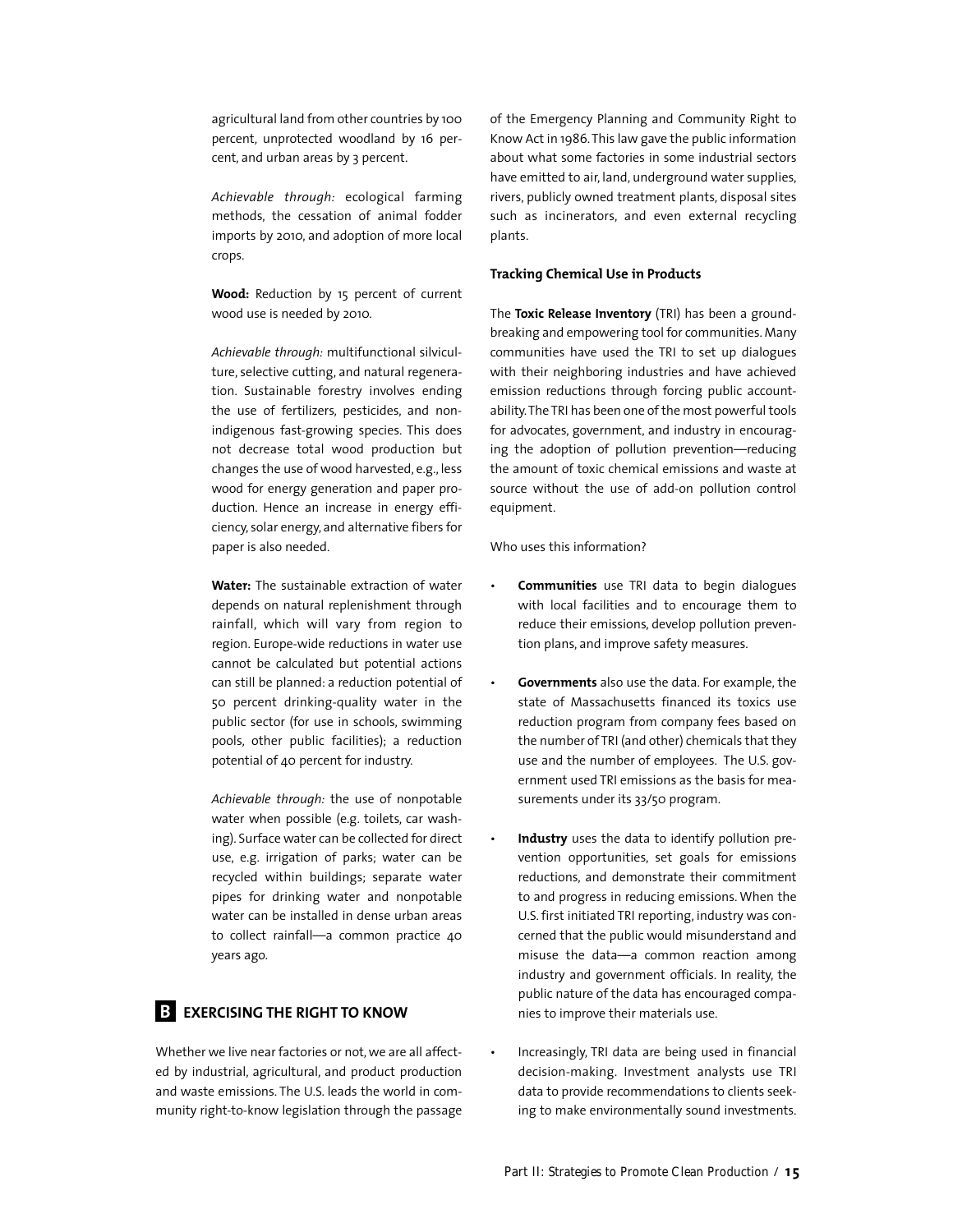Insurance companies look to TRI data for potential environmental liabilities.

The TRI has been the inspiration for the development of **Pollutant Release and Transfer Registers** in other countries. In fact, a specific recommendation from the Rio Summit of 1992 was that communities should have access to information about emissions in their country. The Organization for Economic Cooperation and Development (OECD) conducted a series of international workshops to draw up a Guidance Manual for Governments on how to implement community rightto-know about emissions.

In the United States, the TRI has been the foundation of many pollution prevention initiatives. It has forced companies to measure their use of materials—often for the first time—and to realize better efficiencies and savings. However emissions reporting is only one small part of the product chain.The TRI reports on only seven percent of high-production chemicals used in the United States. While right-to-know has been a critically important tool for addressing environmental impacts around facilities, and for comparing companies and geographic areas, it is limited. There is no information on chemicals contained in products or on impacts throughout a product's life cycle: raw material extraction, production, use, and disposal. Nonetheless, this information is a powerful tool in democracy building and has become the basis for even better company reporting. Two states, Massachusetts and New Jersey, do require this type of materials accounting data.

#### *Example: Massachusetts Toxics Use Reduction Act*

Emissions reporting has now progressed to materials audits in some states. Materials audits track what happens to chemicals that enter the production process. A material or chemical can be followed from the time it enters the company gates, indicating how much is used in the production process; what byproducts/wastes it might form part of; what emissions to air, water, and land it might reside in; and finally, how much enters the final product.

The state of Massachusetts requires companies to conduct a materials audit and toxics use reduction plan. The plan shows in detail how a company could reduce its use of toxic materials through process changes, material

substitution, on-site closed-loop recycling, or product reformulation. The plan also examines the costs of using toxic substances and compares the costs of different toxics use reduction options over time. Since the law came into effect, no new incinerators have been constructed.

Companies are given help in completing their plans through training and research paid for by fees linked to TRI releases. It is therefore in a company's best interest to reduce its emissions through toxics use reduction techniques. Summaries of all the plans are made publicly available.

The 1997 data show real success in reducing the use of toxic chemicals in Massachusetts (adjusted for production volume). Over eight years:

- Companies generated 41% less toxic waste.
- Companies reduced use of toxic chemicals by 24%.
- Companies achieved an 80% reduction in emissions released to the environment.
- More than 80% of the firms reported implementing pollution prevention projects.
- Net savings to industries and the state amounted to \$15 million without considering environmental or public health benefits.

## **Expanding Beyond Chemicals: Examining the Product Life Cycle**

Materials audits are a good beginning but do *not* give us sufficient information about the product for two main reasons:

- The audits only deal with a finite list of chemicals. They do not quantify water, energy, or other raw materials used in processing, products, or raw material extraction;
- The audit does not investigate where the chemicals come from, the impacts of that extraction, and what happens to the product at the end of its life. Are the materials recycled, landfilled or incinerated? What kind of waste and emissions are generated then?

*How can community and labor groups get information about the entire product chain of material and energy use? How can we assure producer accountability for the* product itself, including its life cycle, and force cleaner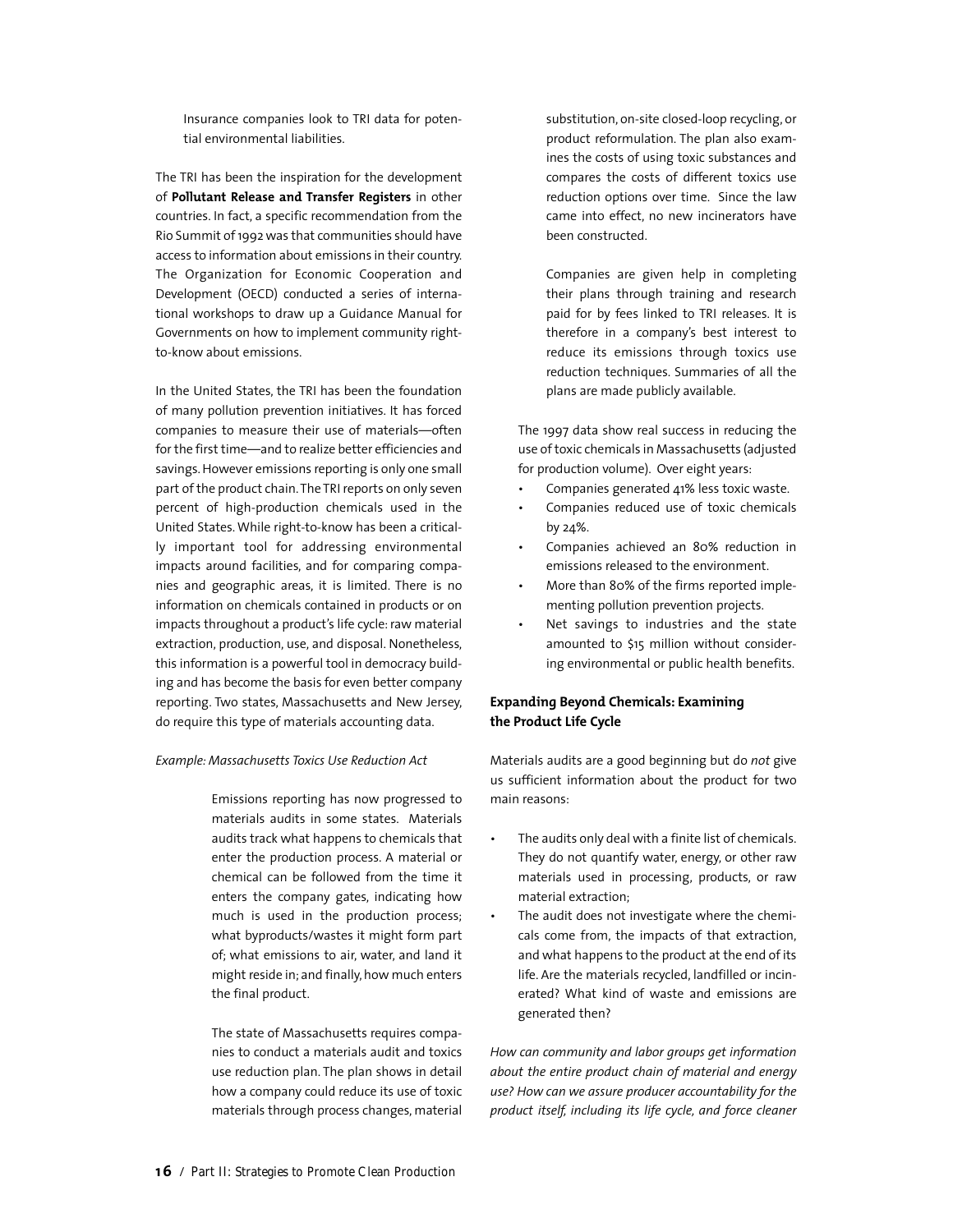

## *product design? How can consumers become more responsible about product choices?*

The life of a product consists of a number of steps, each of which uses energy and creates waste and potentially toxic emissions. Clean production requires that we look at all of these impacts to determine the best course of action for evaluating alternative products or product designs and improving production processes.

## **Life Cycle Assessments (LCAs): From Cradle to Grave**

Life cycle assessment is a tool to holistically evaluate the environmental consequences of a product across its entire life, or from "cradle to grave." It can be used to support a decision about a purchase, innovation in production processes, or product approval. LCA evaluates the environmental effects associated with any given activity from the initial gathering of raw material from the earth to the point at which all residuals are returned to the earth. An LCA has three components: inventory analysis, impact analysis, and improvement analysis. LCA is designed as a comparative tool and is always linked to improvements in product design.

Many manuals, software programs, and consultants are available to help companies do life cycle assessments. People involved with company LCAs are designers, engineers, managers, and all staff in accounting, marketing, distribution, strategy, environmental, health and safety, legal, purchasing, and service departments.

*How useful is an LCA to a consumer?*

- Life cycle assessments and product information are increasingly used in government procurement of environmentally beneficial products and services.
- Since 1990, companies have used LCAs in marketing to advertise their products over their competitors'. The credibility of these LCAs is often called into question because of the tendency of results to come out in favor of the company that sponsors the study. Unless the assumptions of the LCA are made public, the conclusions a company can draw from them have little meaning. In fact, different LCA results can be compiled for the same product, much the same as two different groups can come up with two different risk assessment results for the same problem.
- Not all producers carry out LCAs for their products. Those that do may keep this information confidential and only give consumers the summary of their studies, without indicating how the studies were done.
- LCAs are only as good as the data on which they are based. It is impossible to design a complete LCA because the study must limit the data to be included. The researcher must decide how far up the chain to go, what is considered relevant regarding the impact of a product's material on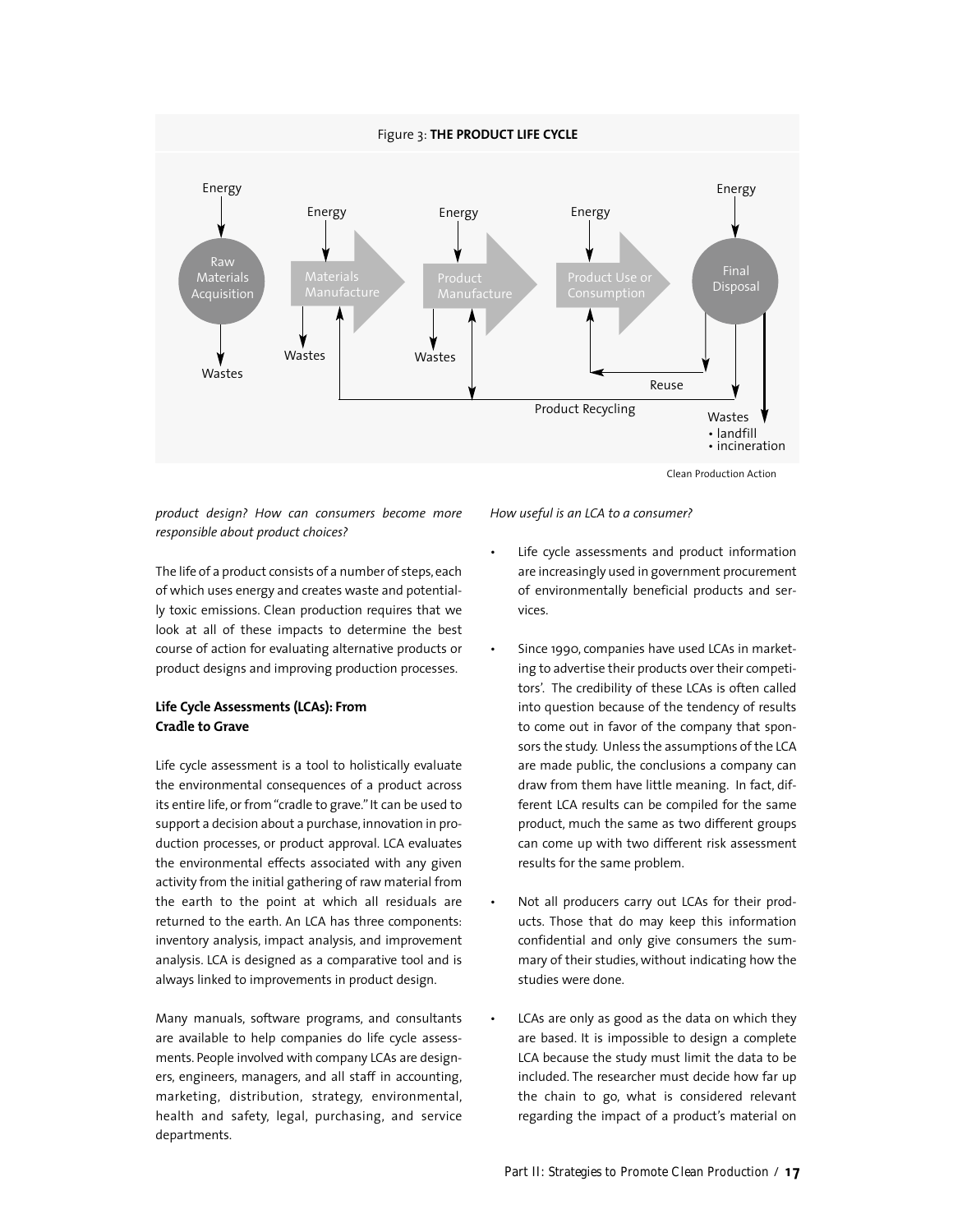human health and the environment, and how to rank and score all this information.

Often persistent and toxic materials are given the same scoring as other raw materials and thus undervalued in their importance. In some ways, the pitfalls of LCAs mirror the pitfalls of attempting to do a "scientifically sound" risk assessment for chemicals. It depends on the assumptions used and the availability of data at hand.

LCAs never factor in social criteria such as who is affected, where the materials are extracted, or where the product is made. This is considered even more difficult to quantify than all the other assumptions necessary in analyzing material and energy flows. Worker and consumer health is included to some degree in environmental assessments of the data.

#### *Example: PVC versus concrete pipes*

Polyvinyl chloride (PVC) producers conducting LCAs on PVC plastic products find little scientific basis to label PVC environmentally less preferable than other materials. LCAs conducted by the clay industry have found vitrified clay pipes better than PVC, and concrete manufacturers have found concrete materials to be better than PVC.

A recent Dutch study compared concrete and PVC for production of pipes, including transport to a construction site, transportation from the site to a waste processor, and waste processing. The study found that concrete pipes score better than PVC on all counts mainly because of energy consumption. For concrete pipes, the largest amount of energy is consumed in producing cement clinker and crushing of cement. For PVC pipes, production of virgin PVC granulate is the main energy consumer.

This study shows the problem with deciding what to measure in LCAs. Other considerations could have been brought in such as toxicity of raw materials and recyclability of material at the product's end of life—in which case PVC would have scored even lower.

#### *Why should we demand life cycle assessments?*

- Public availability of this type of information will promote environmental responsibility on the part of producers. This will lead to process and product innovation and more environmentally sound product design.
- It will allow consumers and public interest groups to independently verify environmental claims made by producers to ensure that they are not merely "greenwash."
- It allows advocates to form new coalitions with people affected along the chain of production, such as trade unions and consumer groups. In particular it allows advocates, producers, and government agencies to identify "hot spots" – points where damage is done or could be done to susceptible populations or parts of the ecosystem during the life cycle of a product.

## *Example: The Greenpeace campaign against PVC (vinyl) plastic*

The Greenpeace campaign against PVC or vinyl plastic has used hot spots throughout the product chain in order to press for a full PVC phaseout worldwide. The origins of the Greenpeace PVC campaign arose from the campaign to protect the marine environment against ocean incineration of PVC and solvent wastes during the 1980s. Fisherfolk supported the campaign to rid the oceans of floating incineration ships. When a ban was secured, PVC wastes then went to land incineration. This galvanized affected communities and farmers to form alliances against toxic transportation and burning. It became increasingly apparent, however, that the product presented problems throughout its life cycle and only a phase out of production would suffice.

The campaign increased its dissemination of information on the problems of the product life cycle to architects, local government procurement departments, packagers, consumers, and firefighters. The campaign recently focused on the problems of PVC production in Louisiana, highlighting not just the toxic exposure to workers and the com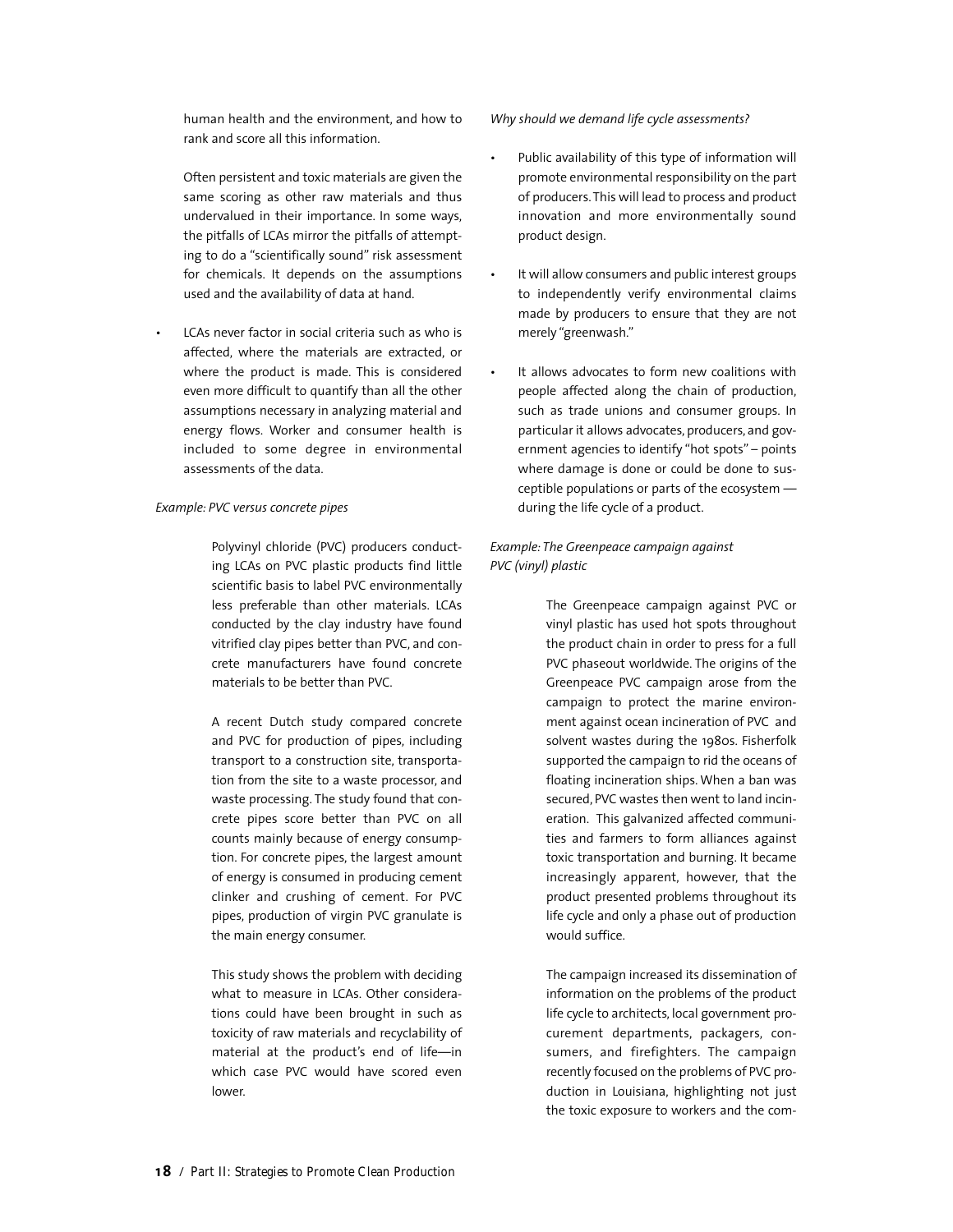munity but also the environmental justice issue of siting toxic industries in low income communities of color.

The campaign has resulted in phase outs of PVC material in Nike shoes, IKEA retail products,and Baxter Healthcare intravenous products, to name a few. However, PVC production is expanding in Asia.

It is essential that international negotiations to eliminate Persistent Organic Pollutants (POPs), such as dioxin, adopt a materials policy rather than depending on pollution control technologies, such as incineration. A materials policy would mandate the substitution of safer materials for products such as PVC that generate these toxic pollutants.

- Increased public demand for LCAs would provide an economic incentive for firms to reduce environmental and health impacts throughout the life cycle of their products and to search for cleaner product design.
- It would allow government agencies and public interest groups to target specific products for substitution. This would form new alliances, including among health coalitions, labor groups, and clean product designers.

## *Example: Forging new alliances—moving from tobacco to hemp*

Responding to public campaigns against smoking, tobacco farmers in southern Ontario, Canada, became concerned over the health effects and economic long-term sustainability of their product. They realized industrial hemp production was an ecologically benign substitute, both during processing and in final product use. They teamed up with university biologists and lobbied for deregulation of hemp cultivation in Canada. Industrial hemp producer societies, with help from one of Canada's major banks, have expanded market outreach to include top fashion designers, the Body Shop retailer of natural cosmetics, non-tree paper producers,

and food suppliers of new hemp products such as hemp cheese and burgers.

Farmers from Kentucky are supporting this Canadian initiative. In April 1999 North Dakota became the first state to legalize the production of industrial hemp in the U.S. and is now developing regulations to implement the law.

## *Example: Health Care Without Harm (HCWH) adopting safer products*

The Health Care Without Harm Campaign encompasses over 180 organizations working to provide a remedy for the pollution from health care practices. The aim is to promote pollution prevention practices within hospitals, support the use of safer materials and technologies, and educate suppliers, workers, and consumers. This is accomplished by eliminating nonessential incineration of medical waste and promoting safer treatment practices; phasing out the use of PVC (polyvinyl chloride) plastics, persistent toxic chemicals,and mercury; enhancing the public's right to know about chemical usage in the health care industry; developing socially just siting and transportation guidelines for waste management; and developing an effective communication structure among campaign allies.

Recently shareholders—two Roman Catholic groups and a trade union—lobbied Baxter International,one of the largest manufacturers of infusion medical devices in the world, to agree to develop alternatives to PVC products such as intravenous bags. Much of the impetus for this phaseout came from European practices. Baxter's Swiss-based company, Bieffe, markets non-PVC bags. European groups and Greenpeace International, who are working to implement PVC phaseouts, have provided information to the U.S.-based Health Care Without Harm, demonstrating the success of working internationally on productfocused campaigns.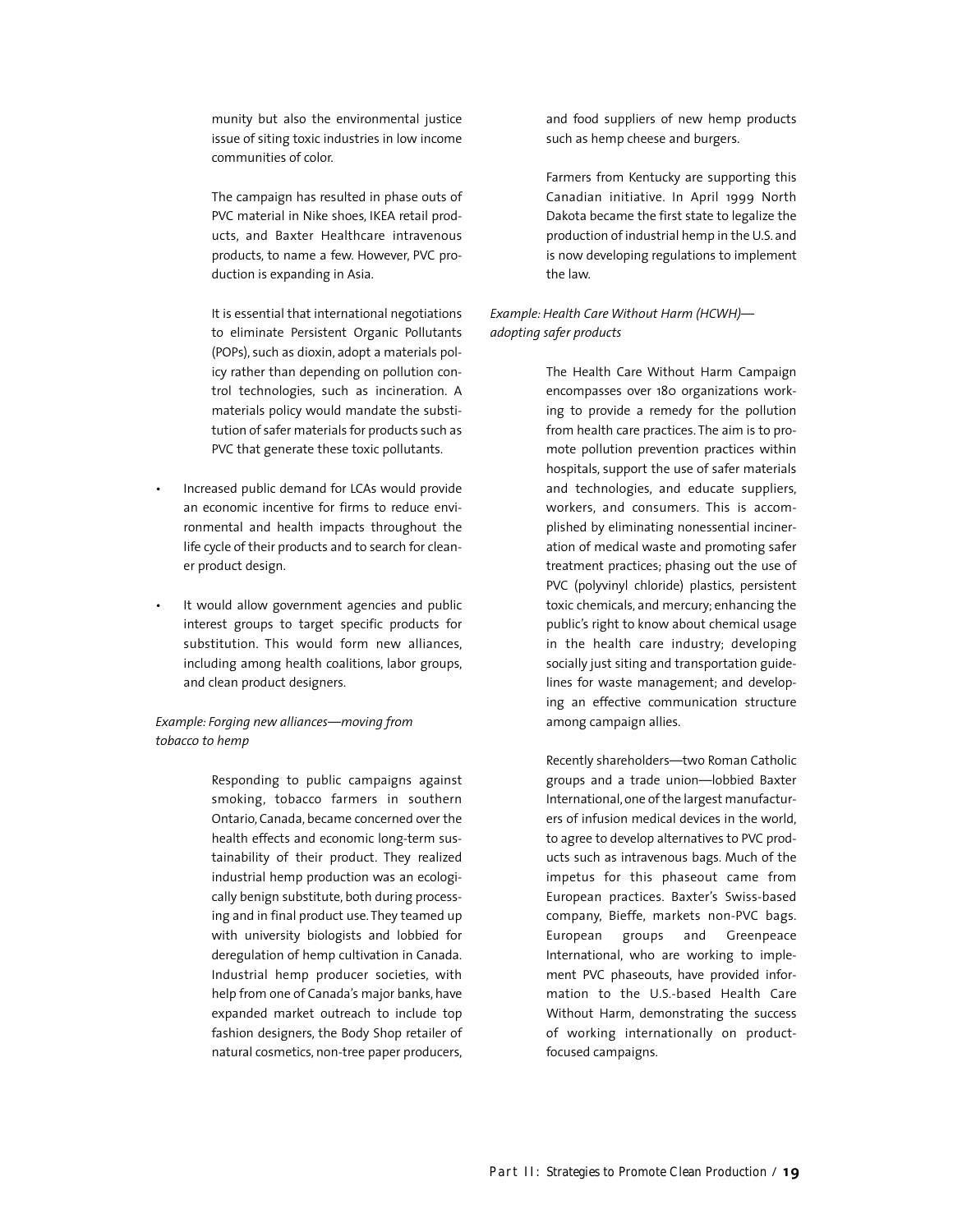## *Moving on from TRI: How to get and understand product life cycle information*

Even with the limitations of LCAs, they are useful tools for consumer right to know. However, because advocates and consumers have not been demanding product life cycle information, their availability is very limited or even lacking. Industry's excuse for not producing and disseminating these data is that they cost a great deal to produce, use confidential information, and are too burdensome for the public to use.

In many ways these arguments mirror early opposition to public dissemination of TRI data. Just as the Environmental Defense Scorecard and Right-to-Know Network have enabled easy access and interpretation of TRI data for the public, so should life cycle information be made more accessible.

## *Example: Difficulties in finding product information*

The Ecology Center of Ann Arbor attempted to find background information on the automobile life cycle as part of an initiative with the Environmental Defense Fund to clean up the car life cycle. They were able to find out where final assembly plants were located, what Toxic Release Inventory data existed, what VOC (volatile organic compounds) data existed under both the EPA and state air programs, as well as information about hazardous waste from EPA's Resource Conservation and Recovery Act (RCRA) biennial report database. Regarding the product itself, emission and mileage data were available because some states require this information for car sales.

Not available were environmental impacts related to materials production and manufacture of parts. Data related to specific models were confidential. It was particularly difficult to find information on emissions and energy use for the end-of-life/disposal stage of the car.

This exercise demonstrates the urgent need for the consumer to have easy access to information on product life cycles.

## **WHAT YOU CAN DO: WHAT TO LOOK FOR IN A LIFE CYCLE ASSESSMENT**

As a minimum, a product life cycle profile could contain the following types of information:

- *Emissions:* air, land, water emissions in raw material extraction, product component production, and product assembly and waste disposal.
- *Waste generation:* in raw material extraction, product component production, and product assembly and end of life.
- *Energy use:* energy requirements for raw material extraction, product component production, and product assembly. Energy use during product lifetime.
- *Toxicological information:* on emissions, chemicals used in production, and those in the product itself.
- *Transportation:* locations of raw material extraction, component production, and distribution and sales.
- *Packaging:* type and amount of packaging used for the product.
- *Disposal:* recyclability of the product or percentage of components that can be reused or recycled.
- *Improvements:* How is the company moving toward a policy of returning materials and waste from the process and product safely to the earth? How is the company planning to reduce its net use of resources in product design? How is the company planning to phase out hazardous materials?

## **A Breakthrough: Environmental Product Declarations**

The Swedish Environmental Protection Agency has initiated a project on Environmental Product Declarations (EPD). The idea is that EPDs would be tailored to a particular product chain but would include general and comprehensive life cycle information as well as guidelines for using and repairing the product. The goal of the Swedish initiative is to stimulate manufacturers to develop products with improved properties. The EPDs would mainly be prepared for companies and public authorities; however, they could also be easily adopted for use by public interest groups as an educational tool.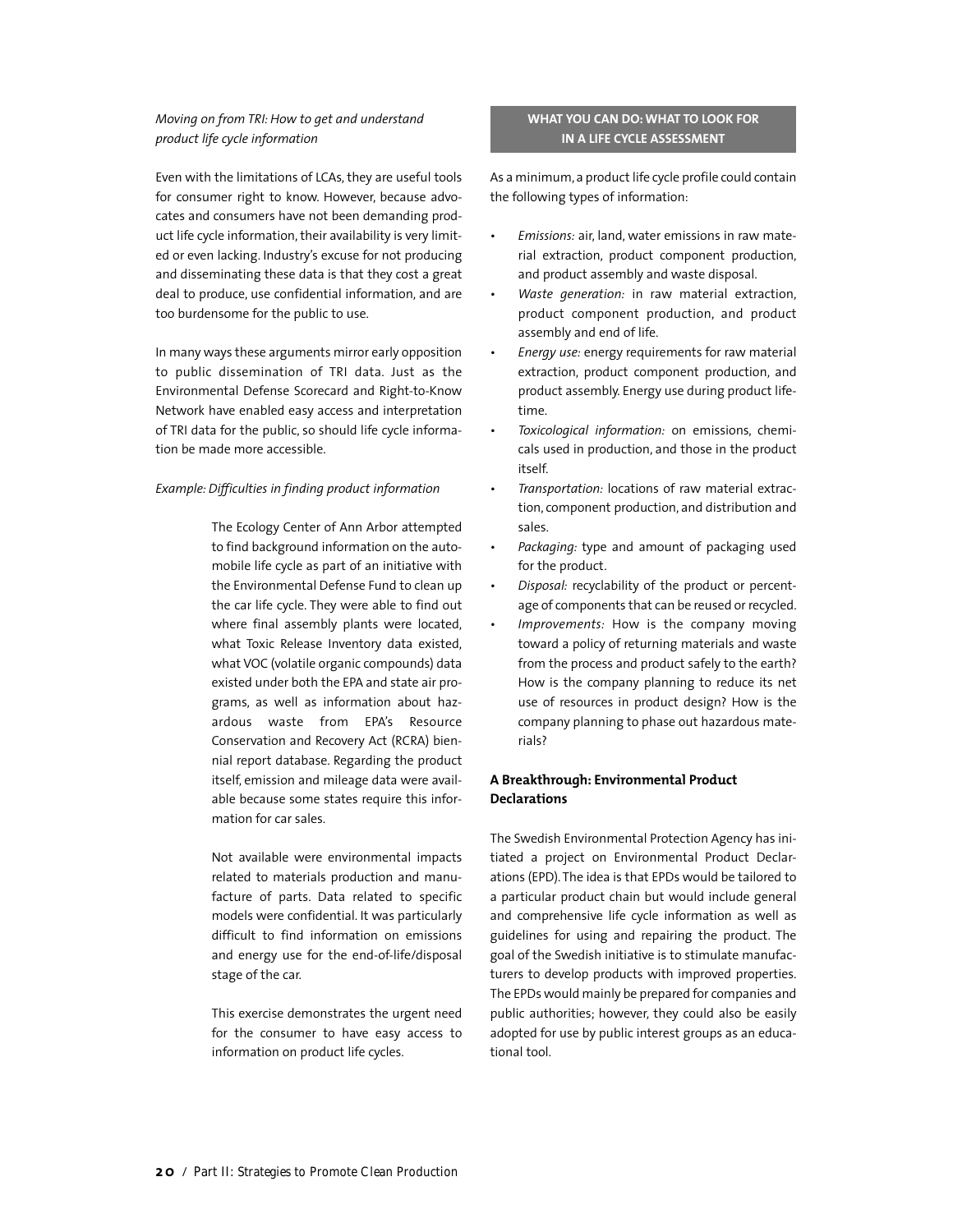## *Example: The EPD by Electrolux for its refrigerator/freezer*

The EPD supplied by Electrolux is a one-page summary of useful information for the consumer. It lists:

- *Materials:* the percentage and types of materials used in the product as well as a description of how they have improved materials choices. For example, plastics do not contain cadmium, lead, mercury or their compounds or chlorinated or brominated flame retardants; metals are not coated with cadmium, chromium, or nickel; and metal paints do not contain pigments and additives based on heavy metals.
- *Energy and Product Performance:* the daily and yearly energy consumption and noise levels.
- *Production:* where the product was made, and the main processes used. For example, painting of flat doors requires solvents that are chlorine free. In production processes, there is no use of heavy metals.
- *Packaging and Distribution:* weight of polyethylene and polystyrene plastics used in packaging that are marked and recyclable; 75% of the product within Europe uses the railway system.
- *Recycling and Disposal:* The product is designed for easy disassembly, shredding, and separation; composites as well as potentially harmful materials are avoided as far as possible; 80% of the steel is made from recycled metals; plastic parts over 20 grams are marked for recycling; the refrigerant can be easily recovered; 80% by weight of the product is recyclable.

## **What About Ecolabels?**

Ecolabels provide a snapshot of the environmental aspects of a product and have been successful in giving consumers information on most often one or two aspects of a product such as its degradability, its recyclability, or its recycled content. Sometimes it lists the absence of a toxic material such as PVC-free cling film, or non-chlorine bleached paper. In the U.S., Green Seal and Scientific Certification Systems do ecolabeling. Both organizations conduct product profiles and award labels to products that meet their criteria. U.S. businesses and the EPA have expressed opposition to

ecolabels, whereas ecolabeling is prominent in European countries, providing consumers useful information to guide purchasing choices. Most ecolabeling programs throughout the world are completely voluntary.

Ecolabels are not as comprehensive as Environmental Product Declarations. However, if the certification body uses a comprehensive method for evaluating and comparing products, the ecolabel could relieve consumers of wading through large quantities of information on product life cycle impacts.

## **Product Labeling**

The amount of information available on a product's packaging is limited both by what the manufacturer perceives as important and by the space available. Food labeling is deemed comprehensive in North America, but genetically engineered ingredients are not listed for the consumer. (In fact, efforts have been made to prevent responsible companies from labeling their products *free* of genetic engineering.) Labeling of genetically modified products has become the basis for a major international campaign on consumer right to know to Europe.

## *Example: Genetically modified foods*

The recent use of genetically modified organisms (GMOs) poses unique threats to the biosphere because these organisms possess traits that do not exist in nature. Plants have now been modified to produce more commercially valuable traits. Examples include implanting fish DNA into tomatoes to give them better frost protection or scorpion DNA into corn to give it pest resistance. Most of the GMOs have been altered to withstand intense herbicide use, thereby allowing surrounding weeds to be eliminated with little harm to the crop. For example, genetically engineered soybeans, produced by Monsanto and now prevalent in the U.S., are made immune to the glyphosate herbicide called Roundup—also produced by Monsanto—and labeled as "Roundup ready." In 1996 only 2% of the U.S. soybean crop was genetically engineered. Today it is over 50%. Sixty percent of all processed food bought and consumed in the U.S. contains some genetically engineered ingredients.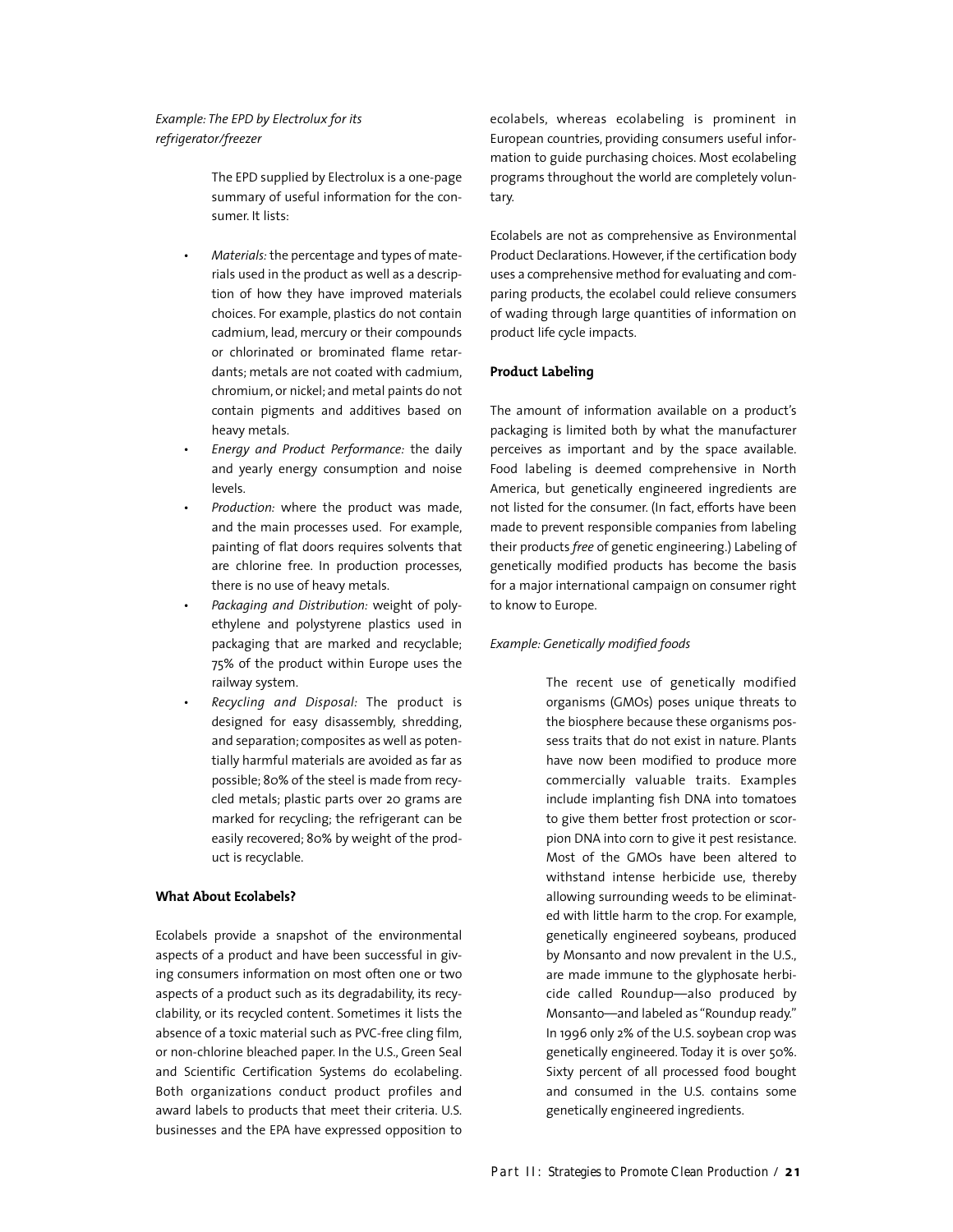Numerous concerns exist around genetically engineered species: Natural species could be driven out and "foreign" genes could spread throughout the environment causing unpredictable, unstoppable changes. Intellectual property rights and the development of "terminator seeds" (seeds modified to be sterile so plants cannot reproduce) mean that farmers must now buy new seeds every year from the controlling corporations and are prohibited from saving seeds for the next year's planting. Recent concerns over risks associated with eating genetically modified food escalated when research results showed that rats fed engineered potatoes suffered damage to vital organs and had a weakened immune system

These and other public concerns have resulted in massive consumer concern in Europe, prompting bans on genetically modified food imports in many European countries. Restaurant chains and major grocery chain retailers are promoting their produce as "genetically engineered-free." Sainsbury's, one of Britain's largest grocery chains, announced it would ban these foods after receiving over 600 phone calls a day from concerned consumers. The level of public concern has been such that U.S. producers of non-genetically altered soybeans are expanding their markets in Europe while losing ground in North America.

There is no consumer labeling for GM food in the U.S. or Canada. In fact the U.S. Food and Drug Administration has ruled that it is illegal. Nor is there adequate public consultation on this technology. This is one of the biggest tests of public right to know in the U.S. and Canada today.

## **C HOLDING PRODUCERS RESPONSIBLE**

This section describes a series of tools to promote producer responsibility and accountability for environmental and health protection in production.

#### **Corporate Reporting: CERES**

Multinational corporations are increasingly realizing the need to make corporate reports available to the public. The biggest question for them to resolve is what the public wants to know and how they can deliver this information.

Glossy corporate reports are hard to verify. Equally difficult is knowing what political lobbying companies might be doing behind the scenes. One way to attempt to find this out is to investigate what financial contributions corporations have made to political parties.

A voluntary initiative to standardize reports is the Global Reporting Initiative (GRI) being developed by the Coalition for Environmentally Responsible Economies (CERES). The goal is to develop a Corporate Sustainability Reporting form (not yet available) which will be disseminated and used by member companies.

CERES is a non-profit coalition of corporations, investors, public pension funds, foundations, labor unions, and environmental, religious, and public interest groups, working to promote corporate environmental responsibility. CERES has developed a series of principles which member companies must endorse and use to measure their progress. Members range from the Body Shop, Ben & Jerry's Homemade, Inc., and Baxter International Inc. to Coca-Cola, General Motors, Polaroid, and Sunoco. Endorsers of the CERES Principles claim to work to disclose "publicly meaningful" environmental performance data, to engage in dialogue, and to identify opportunities for constant improvement.

The CERES Principles, also known as the Valdez Principles, encompass 10 standards for corporate responsibility dealing with: protection of the biosphere; sustainable use of natural resources; reduction and disposal of waste; wise use of energy; risk reduction; marketing of safe products and services; damage compensation; disclosure; environmental directors and managers; assessment and annual audit. The standards that companies voluntarily agree to include community protection from their processes, disclosure of possible hazards from production to the surrounding community, risk reduction to employees in the plant, and protection of consumers through information about the environmental impacts of their products or services.

#### **ISO 14000**

While not as complete or verifiable, the International Organization on Standardization (known by its French acronym, ISO) has developed its ISO 14000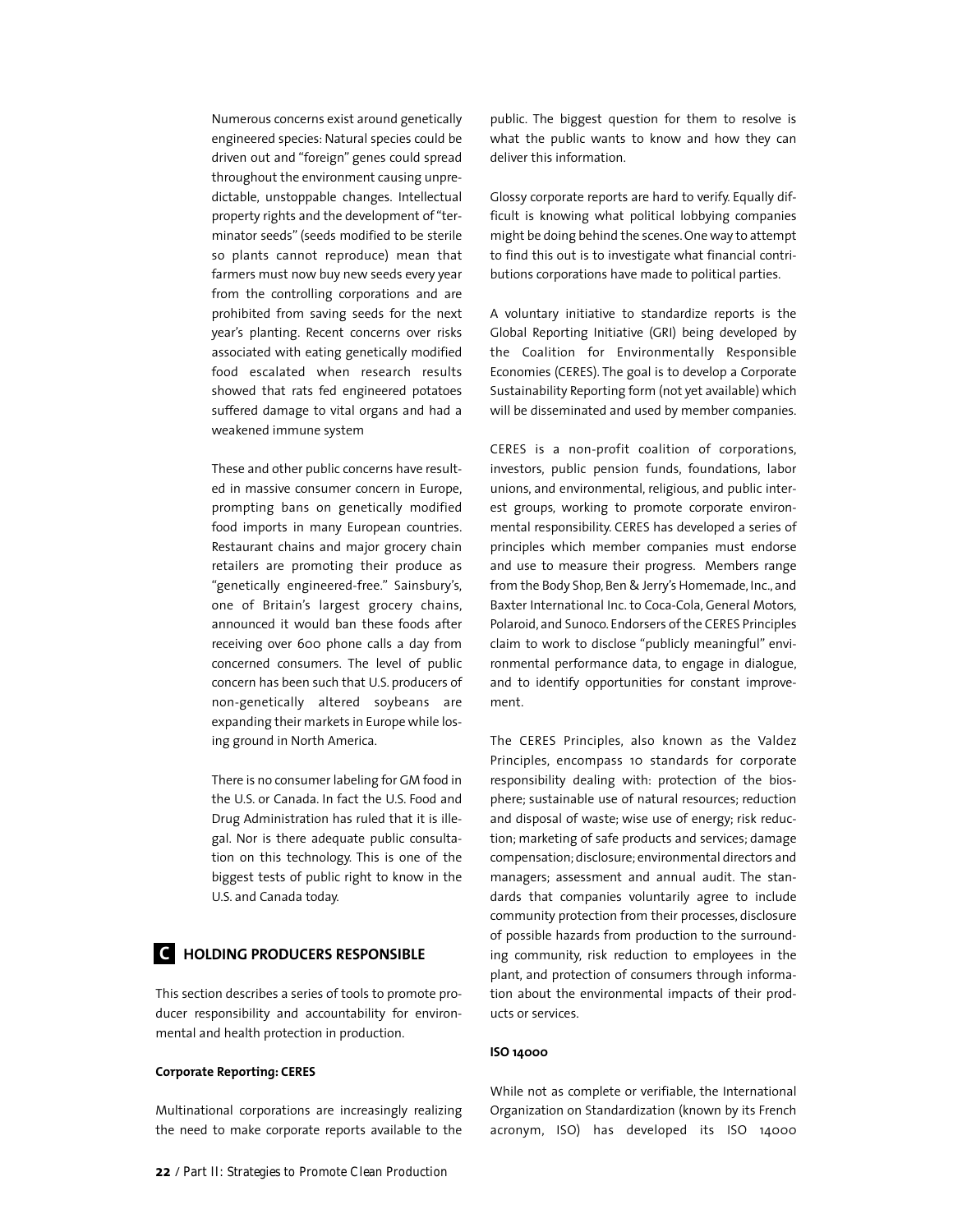Environmental Management System (EMS) program. This program requires companies to develop a system for managing their environmental impacts (an EMS), undergo audits of their EMS, examine their product impacts, and make its environmental policy public. There is no requirement for environmental improvement, however.

## **Supplier Responsibility**

Some corporations are recognizing the need to exert some control earlier in the product life cycle to ensure more environmentally-friendly products. Some firms require this type of commitment from suppliers under the ISO 9,000 Total Quality Management Standard. For example, the sportswear manufacturer Patagonia is in continuous contact with suppliers to ensure that the company obtains the most environmentally friendly materials produced with minimal impacts.

## *Example: Hewlett Packard and its supply chain*

Hewlett Packard (HP), the manufacturer of telecommunication and computer equipment, adopted a product stewardship program in 1992 that analyzes environmental performance of its suppliers. HP suppliers worldwide are expected to adopt a policy focused on continuous environmental improvement and a plan to implement this policy. Environmental improvement policies include cleaner manufacturing processes, information and labeling, recycling and reuse, power consumption reduction, packaging, and safe disposal.

HP seeks to obtain safer plastic resins from suppliers through the following procurement guidelines. Each potential supplier is rated through a simple scoring system, and HP chooses those that score best. Some of the questions HP asks its plastic suppliers:

## *Recycling*

- $\Omega$  Is there a program to take back postconsumer plastics from HP for formulation of recycled resin?
- 2 Can the supplier offer a minimum 25 percent recycled-content plastic resin?
- 3 Can the supplier offer recycled plastic resin at parity or lower prices compared to comparable virgin grades?

#### *Environmental Awareness*

- $\Omega$  Is the supplier aware of and in compliance with country-specific requirements (such as Sweden's bans on some polybrominated flame retardants)?
- 2 Can the supplier inform HP about potential bans on plastic additives and offer alternative solutions?

## *Waste Reduction*

- 1 Does the supplier have a program to help HP reduce the amount of materials used in all applications?
- 2 Does the supplier have processes to reduce and responsibly dispose of production-related and non-recyclable wastes?
- 3 Does the supplier minimize, reuse, or recycle packaging materials?

#### **Retailer Responsibility**

Some retailers are responding to consumer pressure to obtain sustainable products.

For instance B&Q, a major do-it-yourself housewares and sporting goods chain in Britain, ensures that all of its wood products are from sustainable-forestrycertified sources. When consumers asked if B&Q used wood from the Amazon or from clear-cut forests, the company realized that "didn't know" really meant "didn't care" and set out to correct this lack of information. The Swedish retailer IKEA has a similar environmental commitment. It does not allow the sale of products produced using unsustainable forestry practices or PVC plastics. The cosmetics retailer Body Shop has a similar policy for environmentally sustainable products.

## *Example: Major retailer seeks transparency in supply chains*

In 1992 B&Q launched its program to audit the environmental performance of its suppliers. By 1994 the proportion meeting certain criteria had increased from less than 10% to 95%. Last year the company launched an action program for all of its stores known as QUEST (Quality, Ethics, and Safety) and by May 1999 it intended to have drawn up "a vision of a retailer in a sustainable society." B&Q suppliers must have a thorough under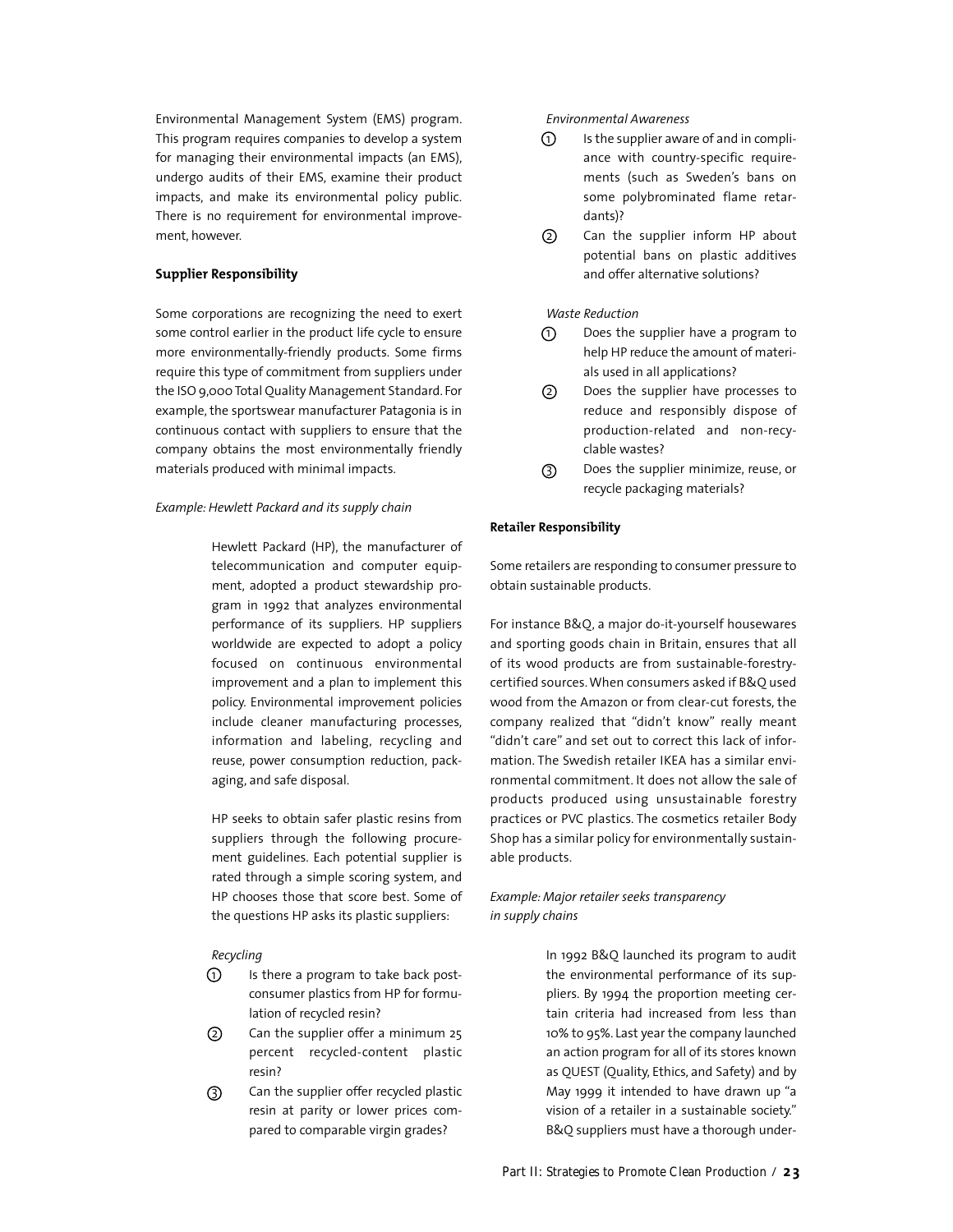standing of the key impacts of their products' life cycles and a systematic program to address them by the end of 1999. The policy must be backed up by an action plan with specific targets and deadlines. Commerce with suppliers who do not know where their products come from will be discontinued.

Targets for the year 2000 include becoming "carbon neutral" - offsetting CO<sub>2</sub> emissions caused by its distribution of goods as well as heating and lighting of stores and offices with support for tree planting programs around the world. All carpet suppliers must demonstrate their involvement in trials to develop a recyclable carpet. All suppliers of bathroom products containing PVC must eventually seek alternatives.

#### **Social Responsibility in the Product Chain**

There is currently no common standard by which clean production and social justice or job security are combined. Life cycle assessments, environmental product declarations, and eco-labels focus only on the environmental effects of production.

Finding out about the working conditions of people along the product chain is also difficult because a product's label seldom provides this kind of information. Once in a while a union-certified label is found on products. To date there is no standard social audit available similar to the quality control standards that have been in place for years and to which companies can subscribe. However, the concept of producer responsibility throughout the product life cycle is increasingly being merged with social responsibility.

Worker right to know and participation in the processing and recycling/disposal part of the product chain is still an urgent necessity. Much of the world's newly industrializing countries could benefit from closer collaboration with U.S. labor and public advocacy groups who are proficient in worker right-to-know lobbying and could teach skills for achieving these rights.

Consumer campaigns such as Fair Trade, which obtains and sells organic teas, coffee, and other products in the North that are produced by locally run cooperatives in the South, have set some of the early criteria for socially just and clean production. Other more corporate campaigns such as the campaign against the sweatshops of Nike have met with some success, although most Nike consumers are unaware of these issues. Coalitions do work, however, and more campaigns are promoting standards of conduct among different product sectors.

## *Example: The Clean Clothes Campaign: merging environment with labor*

The Clean Clothes Campaign is an international campaign based in the Netherlands. It aims to improve the working conditions in the entire subcontracting chain of the garment industry worldwide by focusing on the safety of the materials and labor involved in producing textiles. It is an alliance of consumer groups, retailers, the Center for Research on Multinational Corporations, and several country solidarity groups in India, the Philippines, and Bangladesh. Further cooperation exists with a large number of other groups such as unions, women's organizations, and church groups.

The campaign focuses on the responsibility of retailers and clothing companies to be accountable for bad working conditions in the garment trade and hazards of pesticide use on cotton crops. Evidence has shown that Western companies profit from different labor standards in other countries such as low wages, firing workers for joining a union, long work weeks, forced and unpaid overtime, and bad health provisions. The campaign has negotiated a code of conduct for retailers and buyers called the Fair Trade Charter for Garments. The campaign has been successful in getting retailers to obtain organic cotton and institute just labor practices.

#### *Social Accountability 8000 (SA 8000)*

The SA 8000 was developed by a coalition led by the Council on Economic Priorities and the independent nonprofit Council on Economic Priorities Accreditation Agency. SA 8000 is based on various conventions of the International Labor Organization, the Universal Declaration of Human Rights, and the United Nations Convention on the Right of the Child.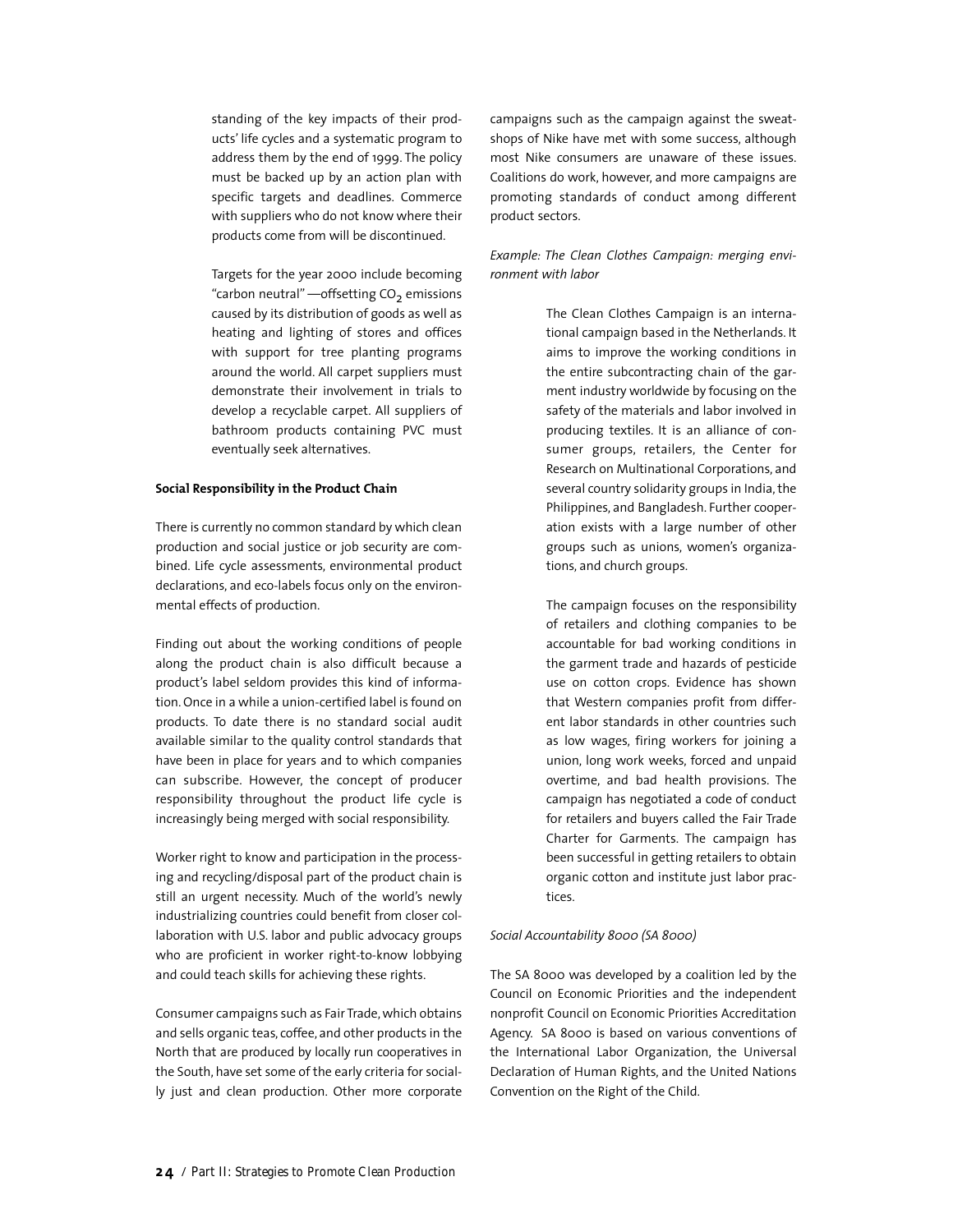The SA 8000 covers issues such as: child labor, forced labor, health and safety, freedom of association and the right to collective bargaining, discrimination, disciplinary practices, working hours, compensation, and management systems.The standards associated with these topics will be applied within the company and by their suppliers, and audits will be done by certified bodies.Individual workers and NGOs are allowed the right to appeal to a certification body if they want to challenge the decision to certify a supplier, seek revocation of a certification, or have evidence to support major violations.So far three companies have made a commitment to adopting SA 8000: Toys 'R Us will require its 5,000 suppliers to adopt the standard; Avon Products will implement the standard at its 19 facilities; and the German mail order company Otto-Versand will implement SA 8000 with its key suppliers.

## **WHAT YOU CAN DO: STIMULATING THE MARKET FOR CLEAN PRODUCTION**

Consumer pressure on retailers and manufacturers is often a more effective and faster way than regulation to move the market to cleaner products.Attempts to phase out hazardous materials are increasingly being met by free trade restrictions and challenges (see EPR section). Stimulating market demand for cleaner products by demanding direct accountability by the producer may be the public's most effective tool.

You can contact producers directly via their 1-800 number, as well as mail, fax, phone and website.Here are some suggestions for questions to ask of manufacturers and retailers, on such matters as genetically engineered food policy. Public advocacy groups can link with other groups to focus on different parts of the same product chain.

*Sample Questions to Ask a Manufacturer:*

- 1 Has your company conducted life cycle assessments for its products? How international is the scope of these assessments?
- 2 Are these studies available to consumers? How?
- 3 Do you use any carcinogens, mutagens, or endocrine disrupting chemicals in your products? Do you use persistent or bioaccumulative chemicals?
- 4 Do you support producer responsibility for managing product waste? Do you take back your products for reuse, repair, or recycling?
- 5 Social criteria: What is your policy on labor practices? Do these extend to your suppliers? How do you monitor labor practices in developing countries? Is this independently certified?
- 6 Are results of your LCAs discussed with workers?
- 7 Do you use LCAs when evaluating your suppliers?
- 8 What happens to your product at the end of its life?
- 9 Do you have plans to improve your product profile? If so, how? For example, do you have plans for your company and your suppliers to:
	- Prolong the durability of the product?
	- Make it repairable?
	- Reduce its material and energy use?
	- Phase out toxic materials?
	- Reduce packaging?
	- Reduce transportation needs?

## *Sample Questions to Ask a Food Producer*

- 1 Has your company conducted Life Cycle Assessments for its products? How international is the scope of these assessments?
- 2 Are these studies available to consumers? How?
- 3 Are results of your LCAs discussed with workers?
- (4) Do you use LCAs when evaluating your suppliers?
- 5 Do you use, or do you plan to use, genetically modified crops?
- 6 Will you label your food as containing GE or being GE-free?
- $(7)$  What happens to packaging at the end of its life?
- 8 Social criteria: What are your policies on labor practices? Do these extend to your suppliers? How do you monitor labor practices in developing countries? Is this independently certified?
- 9 Do you have plans to improve your product profile? If so, how? For example, do you have plans for you and your suppliers to:
	- Reduce chemical and energy inputs into your crops?
	- Adopt organic standards?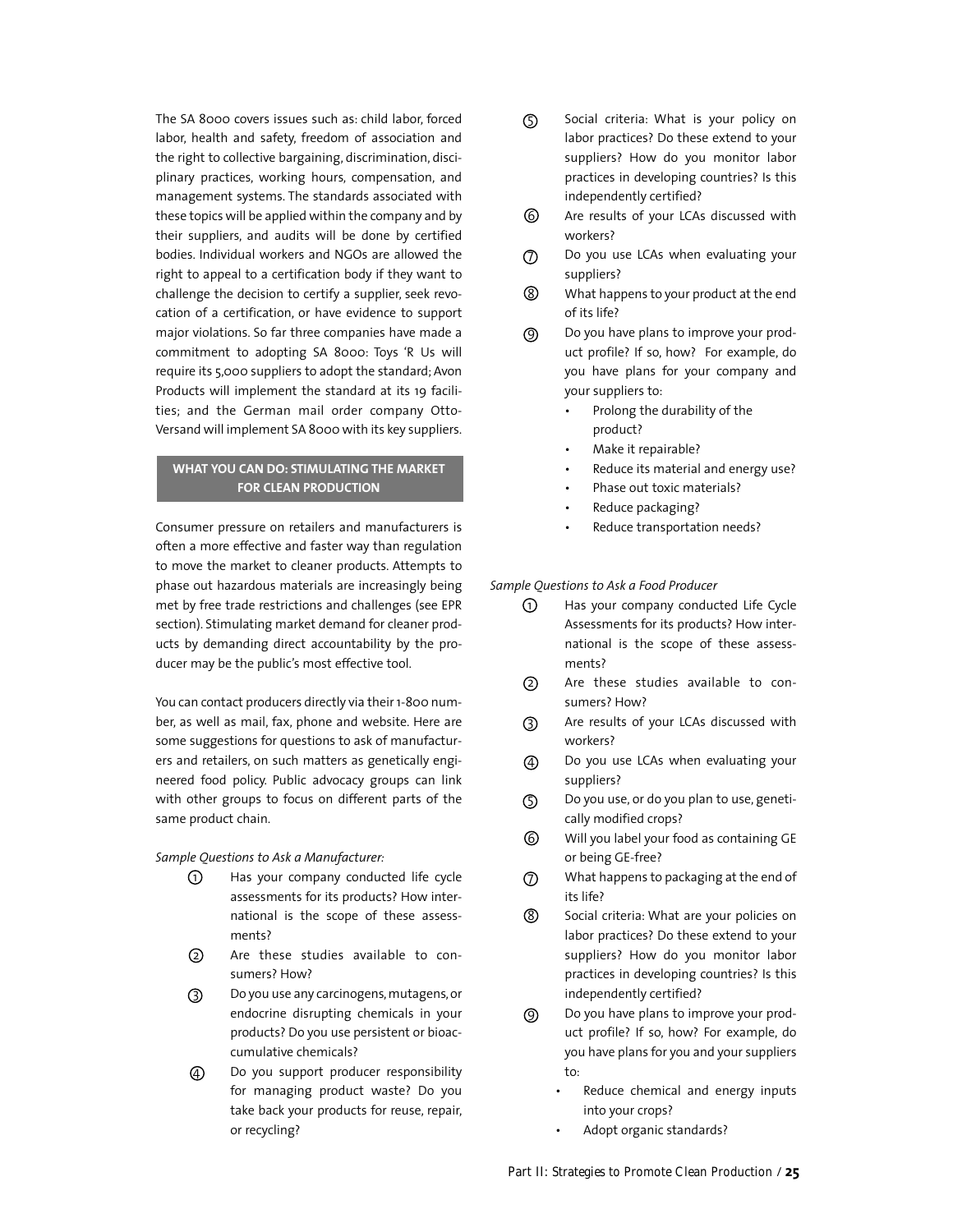- Reduce packaging?
- Reduce transportation needs?

*Sample Questions to Ask Retailers:*

- 1 Does your company obtain products from sustainable businesses?
- 2 In particular, where does your wood come from? Paper? What types of plastics do you sell? Do you have a PVC-free policy? What is your policy on genetically modified food?
- 3 Social criteria: What are your policies on labor practices and do these extend to your suppliers? How do you monitor labor practices in developing countries? Is this independently certified?

*Sample Questions to Ask School Cafeteria Managers, Restaurants:*

- 1 Do you use organic food?
- 2 Do you supply vegetarian food?
- 3 Do you supply genetically modified food?
- 4 How do you limit your use of potentially toxic cleaning chemicals?

If producers, suppliers, and retailers have no policy on producing or procuring cleaner products and food, tell them that you as an individual, as shareholders, and as coalitions will no longer buy from them. It is essential that retailers and producers hear clear consumer demands. The success of the anti-genetically engineered food campaign in Europe has shown the power of the consumer lobby.

In parallel, alternative consumption methods can be created. One such initiative is Community Supported Agriculture projects which are now growing in popularity. Individuals pay money up front to farmers in the spring to grow organic produce and deliver food in season under a local distribution scheme. Church groups and community associations have been instrumental in increasing the popularity of this direct producerconsumer link.

## **D Extended Producer Responsibility: A Tool for Cleaner Production Design**

Producer responsibility extends to the waste management of products as well. Known as **Extended Producer Responsibility** (EPR), this makes the producer financially and/or physically responsible for taking back products. The model example of EPR is when a producer takes back a product at the end of its useful life (i.e., when discarded), either directly or through a third party. Other terms used are "take-back,""product liability," or "product responsibility."

## **The Range of Responsibilities**

Conceptually, the ultimate form of EPR is leasing: the producer never terminates ownership. Many companies such as Xerox advocate leasing of their products because it gives them (as producers) control over the entire life cycle of their products and allows them to repair and reuse components. However, this is imprac-

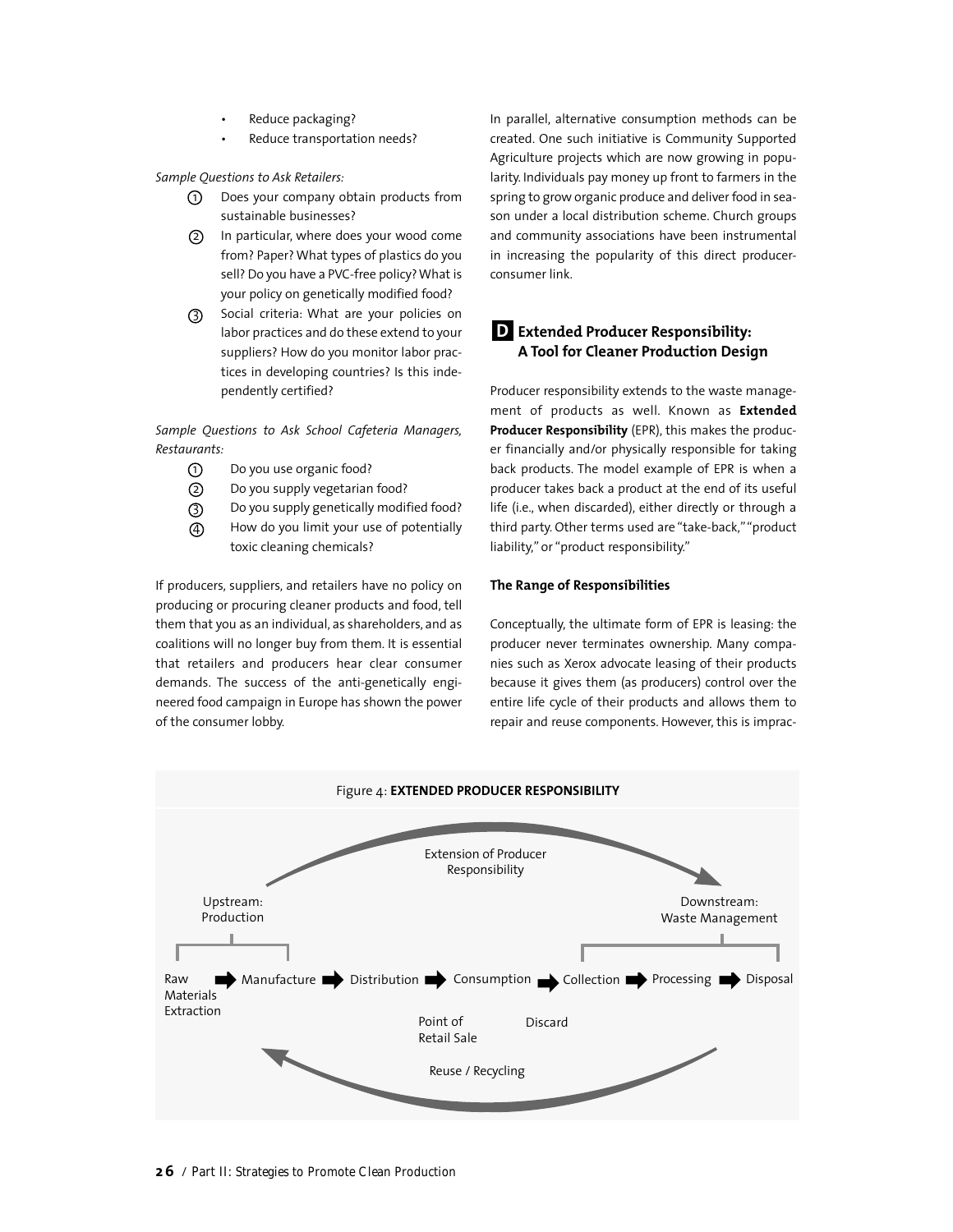tical or impossible for many product categories and so other policy tools are used such as:

- *Physical responsibility*, in which the producer is involved in the physical management of the products, used products, or the impacts of the products through development of technology or provision of services;
- *Economic responsibility*, in which a producer covers all or part of the costs for managing wastes at the end of a product's life (e.g. collection, processing, treatment, or disposal);
- *Liability*, in which responsibility for environmental damages caused by a product—in production, use or disposal—is borne by a producer; and
- *Informative liability*, in which the producer is required to provide information on the product and its effects during various stages of its life cycle.

## **WHAT YOU CAN DO: KEY QUESTIONS TO ASK WITH ANY TAKE-BACK SCHEME**

- What will be the fate of used products or waste when they are returned?
- Will EPR result in less per capita consumption of resources?
- Will EPR encourage use of less hazardous materials, capable of being safely recycled?
- Will EPR result in more reuse and less use or simply more recycling?
- Will EPR shift the idea of product ownership to product leasing?

## **Going Beyond Recycling**

*We should recycle, but it is not the first thing we should do, it is the last. Redesign first, then reduce, reuse and finally recycle, if there is no other alternative (William McDonough).*

One-use throwaway products usually leave a large ecological footprint—raw materials and energy are used through a long product chain involving transportation manufacturing, packaging, and distribution. The product may be used for less than ten minutes and then discarded. Even if the materials, such as one-use plastic forks, are recycled, this again necessitates collection, transportation, and energy to recycle the plastic into a "downcycled" product.

"Downcycling" is producing secondary material that is somehow inferior to the virgin post-consumer material that it is made from. Eventually, downcycled materials become of such poor quality that they become waste. If the material has been made of toxic substances, it poses waste management problems. This includes toxic waste generation from incinerators or leachate from hazardous landfills. If burned in cement kilns, the hazards are diluted in cement.

The goal of EPR is to bring about better and cleaner product design—e.g. the conservation of resources and the use of less or nontoxic materials. Thus, an effective EPR program goes beyond recycling programs.

Because it is costly to change product design, extended producer responsibility could prevent the production and sale of short-life, disposable goods designed for obsolescence. It would question the economic feasibility of reprocessing toxic materials contained in used products. It would question the use of multiple and composite materials as well as the design of products whose components cannot be reused or their materials recycled.

More immediately, EPR can be a way to shift waste management costs from the public sector back to the private sector. Today, responsibility for the disposal of used products rests ultimately on local government and the general taxpayer, not on the producer. As solid waste burdens have increased and more stringent disposal regulations have made waste management more expensive, the budgets of local governments have been stretched thin, and local taxes have been increased. The siting of solid waste facilities has become a major political battleground. Local governments have been saddled with the responsibility for a problem that is not of their own making and which they can do little to prevent.

Of course, consumers also have responsibility but the producer has ultimate choice over materials and product design. Many consumers would welcome more reusable and repairable products, but such products are becoming less available.

## **Extended Producer Responsibility— Progress to Date**

Ever since the Ordinance on Avoidance of Packaging Waste was enacted in Germany in 1991, product takeback and related forms of EPR have spread across industrialized countries, industry sectors, product categories, and waste streams. Although some of the appli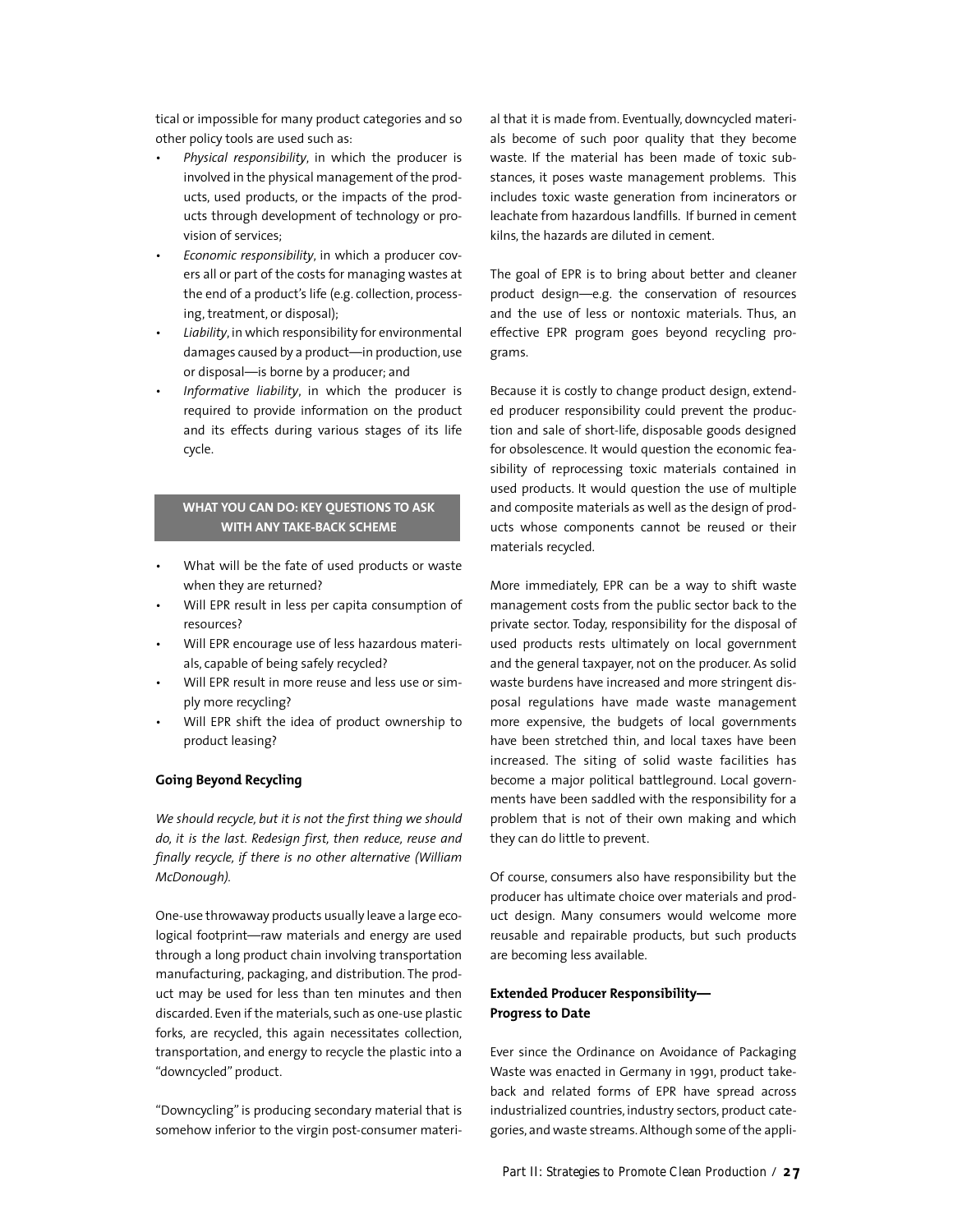cations of EPR may be new, the idea is not. After all, deposit refund systems on refillable glass bottles are some of the earliest forms of EPR.

The extension of producer responsibility throughout the product cycle has been enacted or is under serious consideration in Austria, Germany, Belgium, France, the Netherlands, Sweden, Japan, Taiwan, Korea, the U.K., and Canada, as well as in numerous local and regional governments. The range of products and waste streams targeted under these emerging EPR policies includes packaging, paper goods, consumer electronics, office machinery, cars, tires, furniture, electric appliances, buildings and construction materials, mercury, batteries, and household hazardous wastes. The epicenter of the movement to increase the environmental responsibility of producers remains in Northern Europe.

Many industrial sectors are particularly alarmed at the prospect of EPR and are lobbying to dilute their responsibilities for used products. Instead of EPR, they favor "Extended Stakeholder Responsibility" or "Shared Product Responsibility," which transfers much of their liability onto consumers, or the even weaker term "Product Stewardship." However, if the objectives are indeed to reduce the use of resources through a better choice of materials and product design, producers should be targeted. Producers are the actors with the greatest leverage over environmental improvement.

EPR is still in its infancy and time will tell if legislation will promote no use, extended use and reuse—and thus a drop in resource consumption—or an expanded recycling industry that simply perpetuates resourceintensive and hazardous production for expanding markets.

#### **Some Product Take-Back Schemes**

Product take-back programs have been enacted for the following product categories: packaging, batteries (particularly small consumer batteries), electric and electronic products, and end-of-life vehicles.

#### *Germany's Packaging Law*

In December 1991, the Ordinance on the Avoidance of Packaging Waste (*Verpackungsverordnung*) was introduced in Germany. It has since been adapted for use in Austria, France, Belgium, Luxembourg, Spain, and Portugal. However, unlike other countries that put costs on local authorities and consumers as well as

producers, Germany puts full financial responsibility on manufacturers and distributors for the packaging they create. The idea behind the ordinance is to make industry pay for managing the waste generated by its packaging by taking back packaging materials and either reusing or recycling them. Its goals are to reduce packaging waste requiring disposal and to develop sound materials use practices.

The ordinance is implemented by setting governmentmandated recycling and refilling (for beverage containers) targets and allowing industry to impose fees on packaging materials. It imposes a minimum 72% quota for refillable bottles. On average, from January 1, 1999, the following quantities of materials, by weight, must be recycled: glass—75%; tinplate—70%; aluminum— 60%; paper, cardboard—60%; composites—60%. From January 1, 1999, 60% of plastic packaging must be recovered. Currently 33% of plastic waste is mechanically recycled, most of it polyethylene and polypropylene. The rest is sent to chemical depolymerization plants for "feedstock" recycling whereby the plastic is reduced to its original chemicals—these now take the bulk of plastic waste (58%). Chemical recycling of plastics—which is itself highly energy intensive—extracts the gas and oils in the plastic for use as a substitute for heavy oil in blast furnaces to make pig iron or to liquify the polymer for recycling into other plastics. In 1997, 9% of plastic waste was shipped to other countries for recycling.

The original ordinance specifically prohibited incineration but this was changed in 1998 to allow energy recycling under strict conditions: the waste must only be used as fuel and not burned simply for disposal; the caloric value of the waste must be high; the incineration efficiency must be high; and any additional waste arising during recovery can be disposed of without further treatment. Of the 57 incinerators operating in Germany today, only two or three can fulfill these requirements.

A small amount of PVC (2.5%) is still used in packaging. This has proved a problem since it contaminates other plastics in mechanical recycling and creates additional waste disposal problems in feedstock recycling. For this reason PVC packaging waste is sent to landfill.

The ordinance also requires retailers to provide bins so that consumers can leave outer packaging in the stores. Under pressure from retailers, the Duales System Deutschland (DSD)—a consortium of 600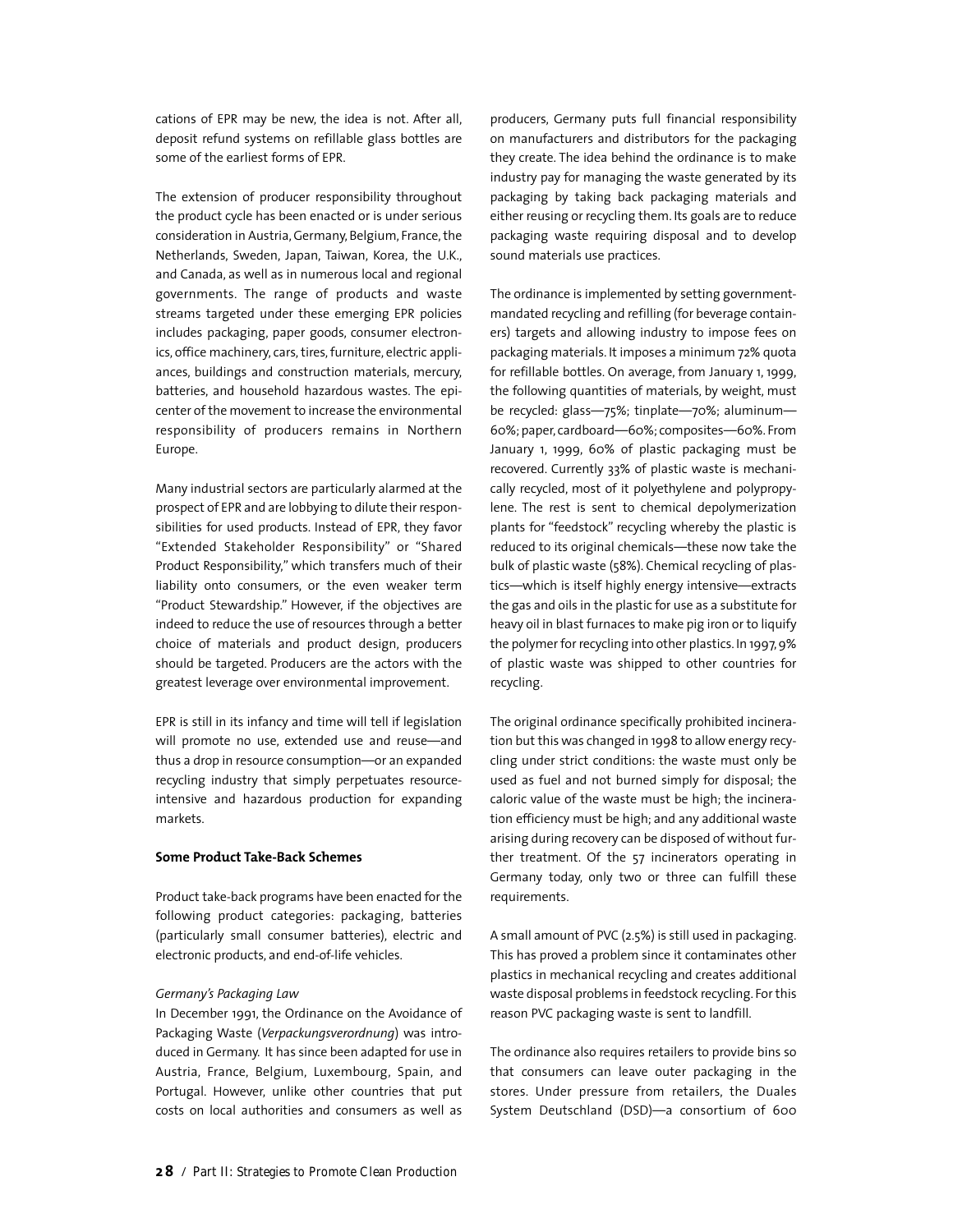companies—started operating in January 1993. Under this system, all products licensed by DSD carry a green dot and are collected by the consortium-funded private service. Over seventy-five percent of all packaging in German stores carries the green dot. Consumers pay an increased price for the packaging, based on what material it is made from, to cover the cost of recycling. Because of this, manufacturers have an incentive to reduce the price by using materials which have a lower disposal fee or by reducing the amount of packaging.

*Impact of the Packaging Ordinance.* The law generated a mountain of recyclable waste, the majority of which in the early days was exported and disposed of abroad. However, the law has subsequently reduced per-capita packaging use. According to the DSD there has been a total drop in per-capita consumption of packaging from 94.7 kg in 1992 to 82.3 kg in 1997. This 13 percent drop in consumption compares to the 15 percent increase in per-capita packaging use in the U.S. over the same time period.The proportion of beverages sold in refillable containers has increased. The transportation packaging sector, which has seen the greatest drop in packaging, has developed reusable shipping containers. Furthermore, the ordinance has also raised awareness among packaging producers of the need to radically rethink materials use, both types and amounts, in packaging.

*Has the take-back system resulted in real reductions in resource use?* Critics of the system point out that material bans need to accompany take-back targets. For instance, aluminum has a large environmental footprint throughout its life cycle, from mining bauxite in tropical countries to the intensive use of electricity to process the ore. The use of aluminum in disposable Tetra Paks or drink cartons cannot be justified. Similarly, a ban on PVC and other halogenated materials would alleviate the problems of hazardous emissions throughout manufacturing, use, and disposal (this has happened to some degree through changes in packaging). For heavy metals, the revised ordinance stipulates a reduction in the total use of lead, mercury, cadmium, and hexavalent chromium in packaging from 600 parts per million (ppm) in 1998 to 100 ppm in 2001. This could be better achieved with a total ban. A ban on all one-use beverage containers, which could later be extended to all food and cleaning packaging, as well as incentives for more regional recycling, would further reduce the use of resources. The Oko Institut in Germany has further recommended a Red Dot labeling scheme to warn consumers of non-recyclable materials. Obviously incineration is still not an acceptable disposal option.

*Take-Back for Waste from Electrical and Electronic Equipment*

An important initiative in the European Union (EU) is the drafting of legislation to tackle the growing amount of waste from electrical and electronic equipment (WEEE), estimated today at more than 6 million tons. The life cycles of some electronic goods, such as computers, have become increasingly shorter due to innovations. Miniaturization of electronic equipment reduces the volume of waste but makes collection, repair, and recycling more difficult. Also, the relative costs of repair and buying new electronic equipment have changed, so that repair is economically feasible only for very expensive and large electronic goods. The problem of WEEE is not only the quantity, but also the hazardous impacts associated with final disposal. WEEE often contains heavy metals, arsenic, halogenated organic substances such as brominated flame retardants, and toxic plastic such as PVC that create problems when landfilled and especially when incinerated.

The EU draft legislation on WEEE aims to promote electrical products designed for repair, upgrade, reuse, dismantling, and safer recycling. (Similar legislation was proposed recently for automobiles.) The latest draft of the proposed Directive from August 1998 has sharpened producer responsibility and tightened the recovery targets. Environmental groups support the following elements of the draft Directive (a European Union form of legislation ratified by individual countries):

- financial responsibility of producers for collection, treatment, recovery and disposal;
- the inclusion of tough re-use and recycling targets, a minimum recovery rate of 90% by weight for large household appliances and 70% for other categories by January 2004;
- the inclusion of targets for use of recycled materials—the share of recycled plastic in new equipment should be 5% of total plastic content by 2004;
- the phase-out of the use of hazardous substances—lead, mercury, cadmium, hexavalent chromium and halogenated flame retardants by 2004;
- the exclusion of energy recovery as a means of meeting the recycling targets.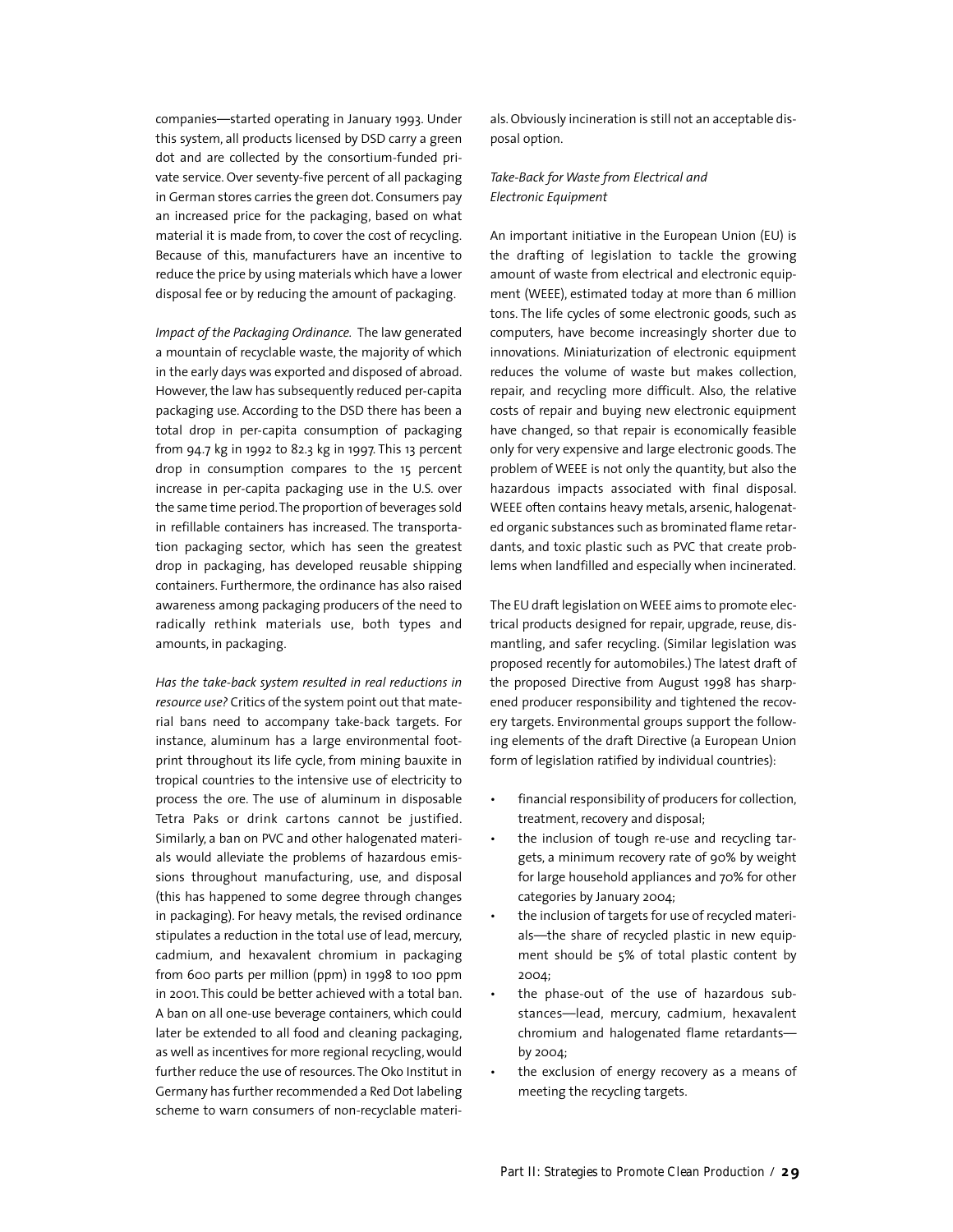Some member states, such as Sweden, are strong in their support for the directive with its focus on producer responsibility and hazardous material phase outs. A few progressive electronic manufacturers, that can easily meet the criteria, support harmonized legislation to avoid "free-riders."The draft directive is a good attempt at moving toward cleaner design but it needs more emphasis on reuse and upgradability rather than recycling. The phaseouts should also include PVC plastic, but the European Union backed down in the face of industry opposition during a previous attempt at car take-back legislation.The EU is attempting to deal with PVC materials under a separate study of the problems of PVC waste from all product sectors. In reality this has been an effective stalling tactic by the PVC industry to prevent quick action on PVC bans.

## **How Can EPR Promote Cleaner Design for Electronic Products?**

Electronic products entering the waste stream today were not designed with reuse and recycling in mind. Designing for durability by making products easily upgradeable has not been a feature of the electronics sector, where product design changes rapidly. A lack of information on product composition, material variety, and hazardous constituents presents obstacles to recycling, particularly for plastics. Cost-effective reuse and recycling in the future will require product design changes that will increase the reuse and recyclability of components, phase out toxic materials, reduce disassembly time, and make products upgradeable to prevent more junking.

#### *Examples: Initiatives by some manufacturers*

At Sony Europe, new television designs incorporate more snap-together parts and fewer screws to facilitate product disassembly. They also include fewer material types to reduce the amount of sorting required for recycling. PVC plastic has been phased out.

Nortel's office communication systems introduced in the 1970s were "backwards compatible": even in the 1990s a customer can easily upgrade and expand to provide enhanced communication capabilities without replacing the entire system. The company has now adopted a modular product philosophy for its new line of telephones, allowing the customer to upgrade the unit with-

out scrapping the old one. The new model is designed in two parts—a standard base with basic telephony features and an upgradeable slide-in module that can add features such as caller ID, call waiting, a larger screen size, or a better graphics display. The module can be replaced to provide the latest features at half the cost of replacing the telephone. It also reduces the volume of product going to recycling or disposal.

The countries most actively pursuing EPR for electronic products are Germany, the Netherlands, Sweden, Japan, Taiwan, Austria, UK, Switzerland, and France. One reason why EPR is slow to get started in North America is that significant landfill space is still available for waste disposal. Other countries faced with landfill scarcity have had to address product-based environmental legislation much sooner.

*Example: Surveying product manufacturers on their life cycle: the Clean Computer Campaign*

> The Clean Computer campaign is developing a report card for each manufacturer. The results will be widely publicized. At the same time, groups in the Silicon Valley are working with workers in Silicon Glen, Scotland, to disseminate information on reproductive hazards associated with high-tech manufacturing, the status of U.S. class-action suits for cancer clusters against major computer manufacturers, and U.S. worker right-toknow legislation. The campaign has also linked up with waste activists and recyclers in both North America and Europe who are concerned with the rising amount of computer junk. One strategy currently being used to pressure manufacturers to design products with nontoxic materials and fewer resources is extended producer responsibility for computer take-back.

> The U.S. Trade Representative and the American Electronics Association have opposed a recent legislative proposal in Europe that would phase out certain hazardous substances in electronic products, make the producer responsible for taking back old products, prohibit incineration as a form of recycling, and mandate a certain percentage of recycled plastics in new products.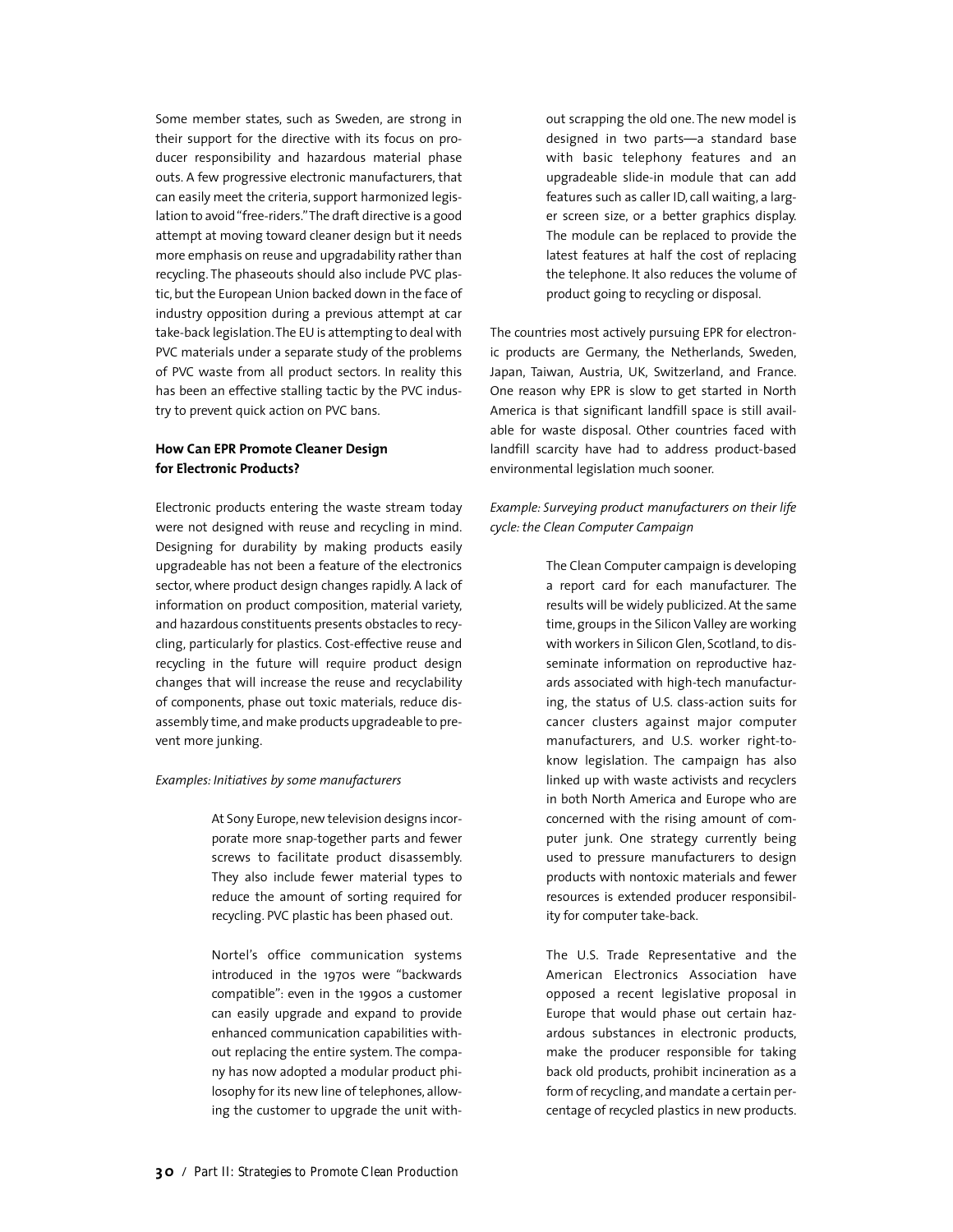Both claim these measures run counter to free trade.

A coalition of waste activists and public advocacy groups is highlighting the obstruction by the U.S. government of this proposal. They believe that effective legislation in Europe would force U.S. exporters to comply and thus stimulate the development of EPR legislation and cleaner product design in the electronic industry.

## **E ARE THERE U.S. EPR INITIATIVES?**

Extended Producer Responsibility is far better developed in Europe than it is in the United States, but there have been several EPR initiatives in this country. These programs and campaigns are a mixed bag. The most promising efforts are still in their infancy, while the better-known programs, especially the battery takeback scheme, do not go far enough.

## **An Early Attempt to Solve Car Waste Problems**

The U.S. House of Representatives proposed legislation in 1991 that would have required manufacturers to take back end-of-life vehicles. Called the Automobile Recycling Study Act of 1991 and introduced by Representative Torricelli of New Jersey, the act did not pass and was not reintroduced in subsequent Congresses. Included in the findings of the bill was the statement:

> Automobile manufacturers must work in tandem with the producers of raw materials for automobiles, materials suppliers, the automotive dismantling industry, the scrap processing industry, chemical process engineers, and the recycling industry to develop a more recyclable automobile.

The proposed study would have included "methods for incorporating recyclability into the planning, design, and manufacturing of new automobiles" and the "feasibility of establishing design standards for automobiles that would result in a gradual phaseout of hazardous and nonrecyclable materials used in automobiles."

Approximately 10-11 million vehicles are junked in the U.S. every year. The 25 percent of the vehicle that is not recycled represents a major solid waste problem. This waste, which is composed primarily of plastics and fibers, is called auto shredder residue (or fluff). About 3 million tons of it are disposed of in landfills every year. The shredder waste is classified as hazardous in California and Europe because it contains heavy metals and can leak chemicals.

## **The Clean Car Campaign**

A new initiative to increase fuel efficiency, phase out toxic materials such as PVC plastics and heavy metals, and lobby for EPR has been developed by the Ecology Center of Ann Arbor and Environmental Defense Fund. The campaign is building alliances along the product chain to force producers to adopt cleaner material and product design. In particular the campaign has prepared

- a life cycle perspective on the environmental impacts of the motor vehicle and ways to reduce them;
- a description of the processes, associated wastes, and pollution prevention opportunities at different life cycle stages;
- facility-specific information on pollution, compliance, and community demographics;
- pollution prevention rankings, and information on which models are made at each plant;
- a green vehicle consumer pledge form challenging the companies to make more environmentally sound vehicles.

## **Battery Take-Back in the U.S.**

EPR has been most effective with battery take-back. In 1996 Congress passed The Mercury Containing and Rechargeable Battery Management Act, which eliminates barriers to the take-back system caused by hazardous waste laws. It establishes national uniform labeling requirements for rechargeable batteries deemed toxic such as nickel cadmium (Ni-Cd) and sealed lead-acid batteries. The law also mandates that rechargeables be easily removable from consumer products and restricts the sale of mercury-containing batteries. The law does not apply to alkaline rechargeables which are considered non-toxic under this Act, and can therefore be disposed of with regular trash.

Laws affecting rechargeable batteries had previously been enacted in Minnesota in 1990 and in New Jersey in 1992. Both states required that rechargeable batteries be easily removable from products, be labeled as to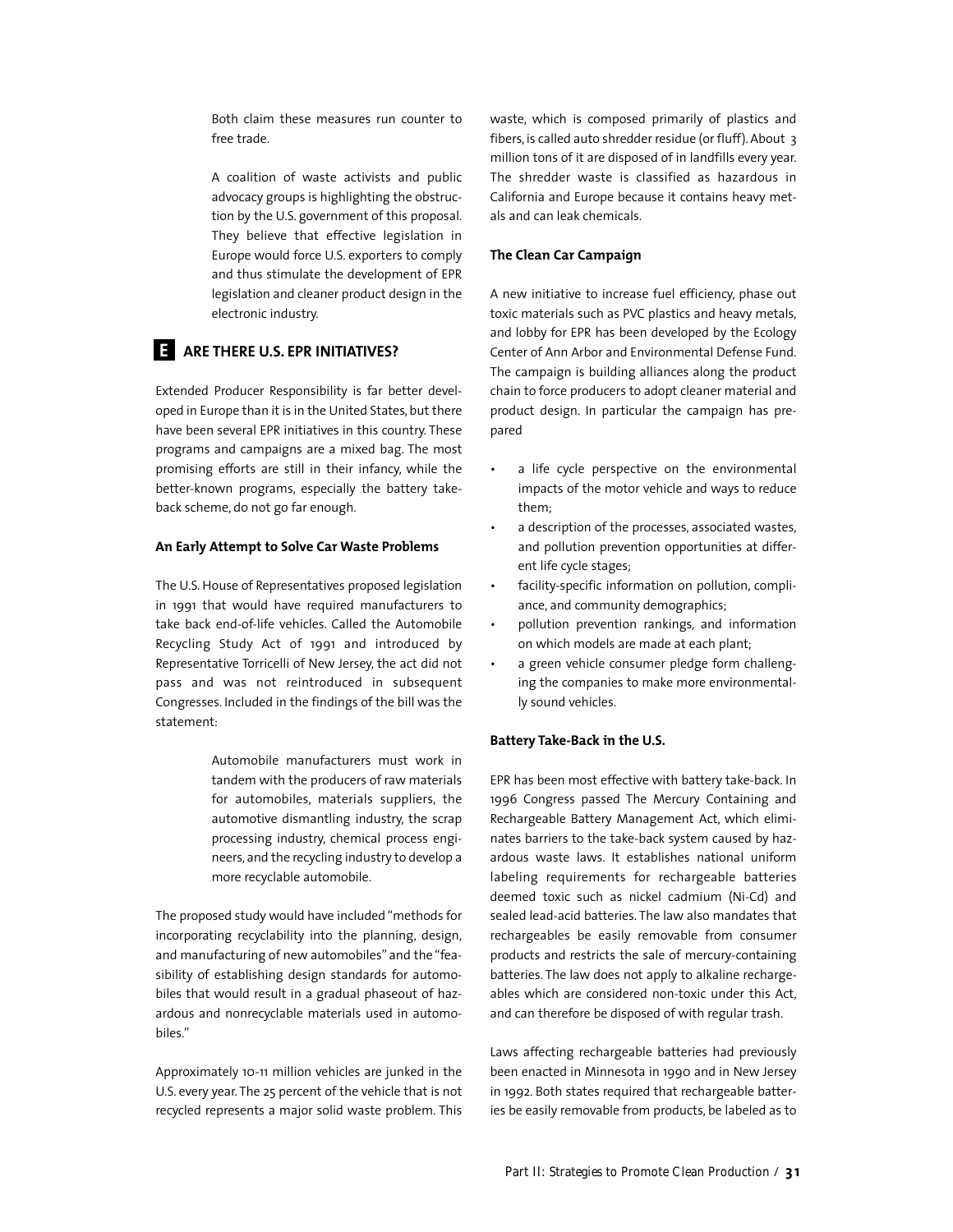content and proper disposal, and be banned from the municipal waste stream. They also require producers to be financially responsible for recycling or disposal. A major incentive for New Jersey to push battery takeback is that the state depends heavily on incineration and wishes to get heavy metals out of its waste stream for both economic and environmental reasons. The New Jersey Department of Environmental Protection estimates it costs \$17 million a year to control cadmium, lead, and mercury (from discarded products) in municipal incinerators.

While the technology was available in the U.S. to recycle Ni-Cds prior to passage of the Minnesota and New Jersey laws, very few were actually recycled. State legislation spurred the development of a recycling infrastructure. The legislation requiring removability is important since Ni-Cds must be removed from products in order to separate them for recycling. Eighty percent of Ni-Cds are enclosed in cordless tools and appliances, and most were not accessible before the mandate for removability was implemented. Following passage of the federal law, major retailers across the country were targeted to join the program, and retailers began asking for collection bins. Public agencies and recycling coordinators were also contacted.

## *Ni-Cd battery take-back is a hindrance to clean production*

- Although some batteries are being diverted from landfills and incineration, capture rates are low. The recycling effort may in fact help perpetuate the production and use of a toxic product cadmium is a highly toxic material.
- Rechargeable batteries have been marked as "green" products because of their reusability, with no attention given to their toxic nature.
- Other forms of power generation, such as manual or renewable electric, are not promoted instead. For example, BayGen has developed both a windup radio and windup flashlight—originally developed for use in Africa but now sold in fashionable stores in Europe.
- With intense research taking place on fuel cell and battery technologies for electric vehicles, Ni-Cds may be positioned as a green option because of the collection system in place.

## **A U.S. Town's Resolution on Extended Producer Responsibility**

In September 1998 the Town of Carrboro, North Carolina, passed a resolution asking the state's General Assembly and the U.S. Congress to adopt legislation that shifts the burden of managing discarded products and packaging from local governments to the producers of those products. They are now requesting their representatives to sponsor such legislation.

The resolution was prompted by the fact that 7,500 tons of waste will be landfilled in the town this year at a cost to taxpayers of \$773,000. Because 70 percent of these wastes are manufactured products, the town believes "the success of waste prevention, reuse, recycling, and composting programs depends upon efforts by producers to take responsibility for minimizing waste and utilizing recovered resources."

#### **Mercury Take-Back Legislation**

Mercury is a toxic metal widely found in products including toys, switches, medical devices, lights, apparel, and vaccines. When these products are discarded, they contribute about one third of the mercury emissions each year in the U.S. Supported by grassroots campaigns, all but one of the six New England states have proposed legislation to require labeling of mercury-containing products. Product labeling and takeback requirements are also included in the Mercury Action Plan agreed to by the New England governors and Eastern Canadian premiers. The Plan, adopted in June 1998, calls for the virtual elimination of mercury releases from man-made sources and establishes a five-year, 50 percent mercury reduction goal.

Vermont and Minnesota have already passed mercury labeling requirements and landfill bans. Vermont's new law extends labeling requirements beyond Minnesota's to include labeling of mercury-containing lamps and of cars that contain mercury switches. Additionally, Minnesota mandates certain mercury product take-back requirements. Legislation introduced recently in the U.S. Congress by Senator Patrick Leahy (D-VT) would require the establishment of manufacturer take-back programs for products when nonmercury substitutes are not available.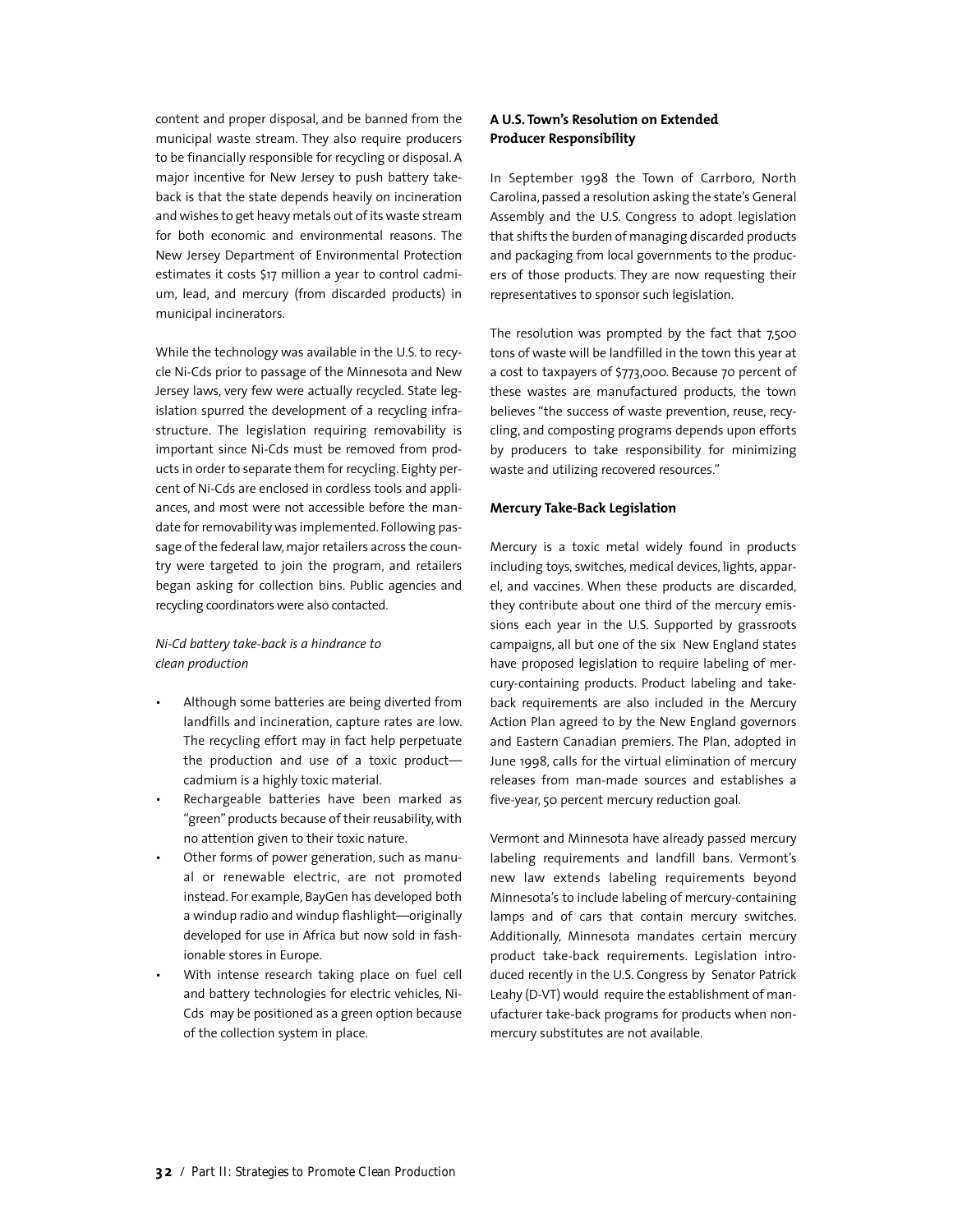#### **WHAT YOU CAN DO**

- If you are involved in anti-incineration and antiwaste campaigns, determine what products are causing the main problem, approach the producers of these products, and ask them what their views are on EPR. (See sample questions above.) Ask them how their products are disposed of, if they are incinerated or landfilled, and how they intend to redesign their products to implement safe recycling and reuse.
- Enact local ordinances making producers responsible for product take-back and re-design. Contact the GrassRoots Recycling Network (see contact list)
- Use green procurement policies to support cleaner design by rewarding companies that close the material loop in their products.
- Join the campaign to defend European EPR initiatives, since this will have an important bearing on the future of EPR in the U.S. Join the clean computer campaign. For more information contact the International Campaign for Responsible Technology c/o Silicon Valley Toxics Coalition, 760 N. First Street, San Jose, CA 95112. Tel: (408) 287- 6707; email svtc@igc.org, web site at www.svtc.org.
- Join the Clean Car Campaign. For more information contact the Ecology Center of Ann Arbor, tel: (734) 663 2400, email: charlesg@ecocenter.org or Environmental Defense Fund at tel (202) 287 3500 email: Kevin\_Mills@edf.org.
- Replace your recycling campaigns with Extended Producer Responsibility initiatives. Ask yourself if your recycling programs are resulting in less percapita consumption of resources and encouraging the use of less hazardous materials. Is your recycling program resulting in more reuse and less use or simply more recycling?

## **F FINANCING SUSTAINABILITY: ECOLOGICAL TAX REFORM**

Extended Producer Responsibility is only one tool to move to clean production systems. EPR must be reinforced with ecological tax reform. The existing economic model, supported by the current tax and subsidies system, favors the use of resources and energy over people. Tax reform can increase the effectiveness of EPR by making resources more expensive and labor costs cheaper.

## **Reducing Labor Costs and Creating Jobs through Increased Pollution Charges**

Ecological tax reform (ETR) shifts the tax burden away from "value-adding activities" such as labor and increases the tax burden of "value-depleting" activities, such as resource depletion. Most ETR programs aim to make the final tax income/revenue neutral. This means the savings employers would gain from paying less in employee benefits, such as social security contributions, would be balanced, for instance, by their increased taxes on energy use. ETR thereby provides an incentive to save money through environmentally sound actions—in this case by installing energy efficiency measures.

Pressure to implement ETR has come initially from countries with some of the highest income tax rates in Europe (and high unemployment).

#### *Example: Union Support for ETR in Germany*

A 1994 a German study prepared by the influential German Economic Research Institute and commissioned by Greenpeace showed that a unilateral Ecological Tax Reform program that raised energy prices by 7% per year for 15 years and recycled the revenues to industry and households would not damage competitiveness. It would pool the tax receipts taken from consumers through their utility bills and return it all by mailing "eco-bonus" checks, worth a flat amount per person, to every home in the country. Poorer households, which spend less than average on energy (though more as a percentage of their incomes), would gain from the system. Rich households would lose—though very slightly compared with their incomes.

Similarly, industry would get its money back in the form of across-the-board payroll tax cuts, which would stimulate job creation. Total energy use would fall by the year 2010 to 14 percent below what it would be without tax reform. In addition, 600,000 jobs would be generated within 10 years.

Under this plan, industries that use the most energy and the least labor, such as chemical manufacturers, steelmakers, and coal companies—which were responsible for 46 percent of value added in private industry in 1988, but only 42 percent of employment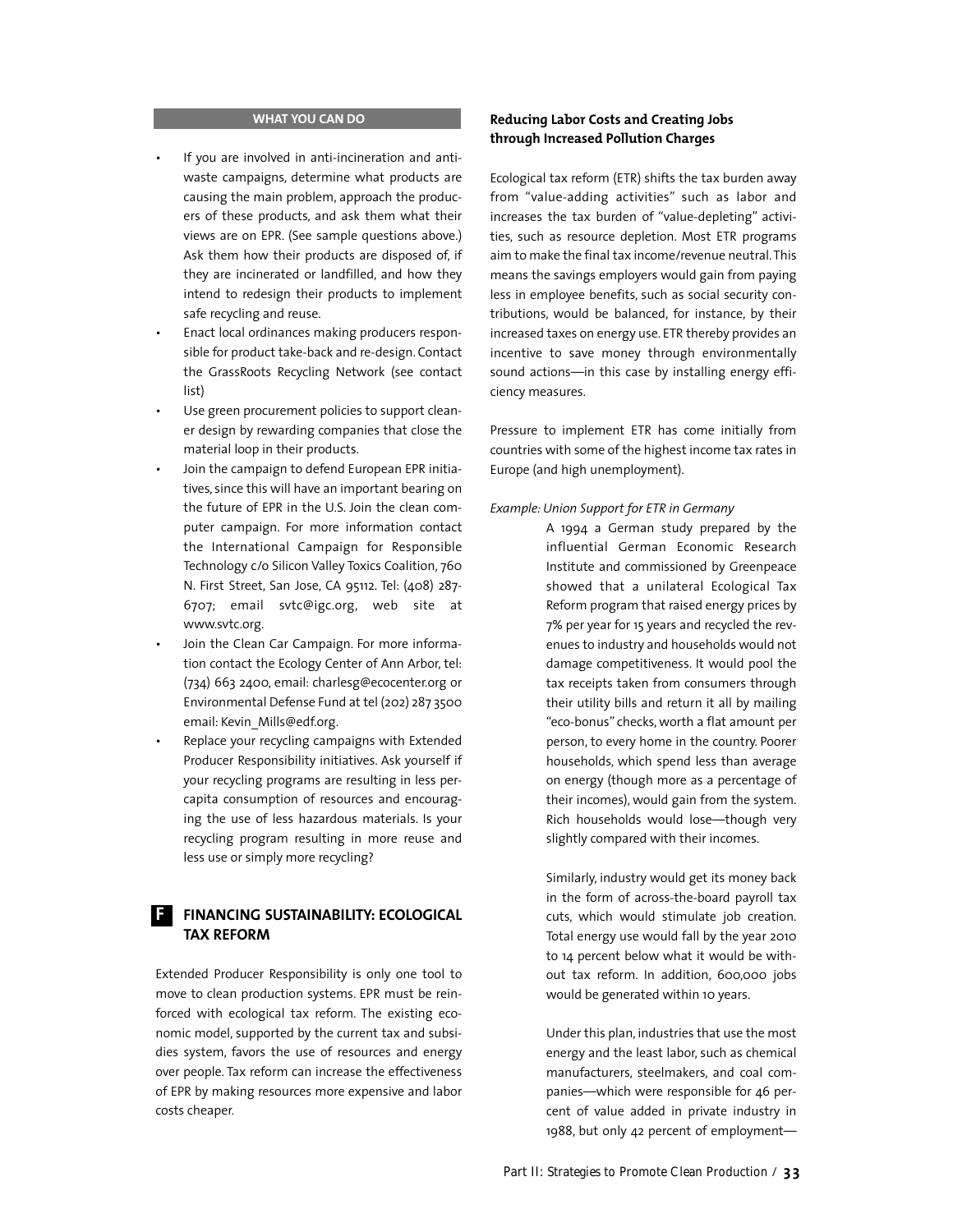would see their costs rise. Cleaner, more labor-intensive industries—from education to telecommunications to retail—representing 50 percent of output and 54 percent of employment, would save money and probably expand. The automobile industry, with 4 percent of output and employment, would break even.

The proposal is popular with many industry and labor groups. Even the head of BMW has endorsed the idea because he believes that energy taxes will encourage consumers to invest a little extra in more energy-efficient cars. The German metal workers union, IG-Metall, the largest union in Europe, has also voiced strong support. With employment already falling steadily in the German iron and steel industries, it is clear that the status quo offers little security for union members in this sector. Payroll tax cuts and an accelerated transition to a sustainable, more laborintensive steel recycling industry would do them more good. It would create more jobs, and longer lasting ones.

The results of the Germany ETR study were in line with others produced in the Netherlands, Belgium, Austria, and France. The European Commission funded a sixcountry study that showed that, unless economic and environmental policies were integrated through an ETR program, either the economy or the environment would suffer.

The task of reducing greenhouse gases should be a job creator. It has been calculated that half a million jobs could be created if Europe immediately implemented ecological tax reform. The EU Commissioner for the Environment sees this as the only effective way of meeting the Kyoto agreement to reduce Europe's greenhouse gas emissions by 8% by 2010. This would involve taxing energy products and directly linking the benefits to job creation.

By contrast, when President Clinton proposed an energy tax in 1993, its costs were clear to those who would pay but not directly clear to those who would benefit. Political support for the tax was therefore weak. Major manufacturers and energy producers launched a multimillion-dollar lobbying campaign against the tax the largest such effort ever mounted to stop a bill in U.S. history—and won.

#### **Removing Tax Breaks to Polluting Industries**

States supposedly give tax incentives to industry to create jobs. However, analyses by groups like the Louisiana Coalition for Tax Justice have shown that these tax breaks offer no net benefit to the community.

Thus far in the 1990s, Louisiana has wiped off the books \$3.1 billion in property taxes alone. In the past 10 years the state canceled:

- \$213 million in industrial property taxes owed by Exxon Corporation—in return for the creation of 305 jobs;
- \$140 million in taxes owed by Shell Oil affiliates in return for 167 jobs;
- \$103 million in taxes owed by International Paper—in return for 172 jobs;
- \$96 million in taxes owed by Dow Chemical Company-in return for 9 jobs.

The list could go on. In return Louisiana has the highest releases of toxic substances in the U.S. and among the highest income disparity between rich and poor. Louisiana industrial users also have the lowest energy costs in the country, while Louisiana residential electricity consumers have among the highest. An elimination of these tax breaks would allow the state to better fund schools and invest in environmentally friendly technologies such as solar power.

#### **Removing Subsidies to Polluting Industries**

The U.S. is funding unsustainability. Not only is the government subsidizing environmental degradation, but average citizens must make up for the lost revenue by paying higher taxes or suffering under the burden of increased national debt. Every year, these polluting tax subsidies cost U.S. taxpayers \$4 billion.

For example each year billions of dollars benefit the mining industry through depletion allowance costs. Depletion allowance is based on the idea that as minerals are extracted, the mine's value decreases. Mining companies can deduct up to 22 percent of total income. The subsidy encourages wanton mining regardless of the true economic value of the resource.

Ironically the more toxic the mineral, the higher the subsidy. Mercury, zinc, uranium, cadmium, and asbestos are among the minerals that receive the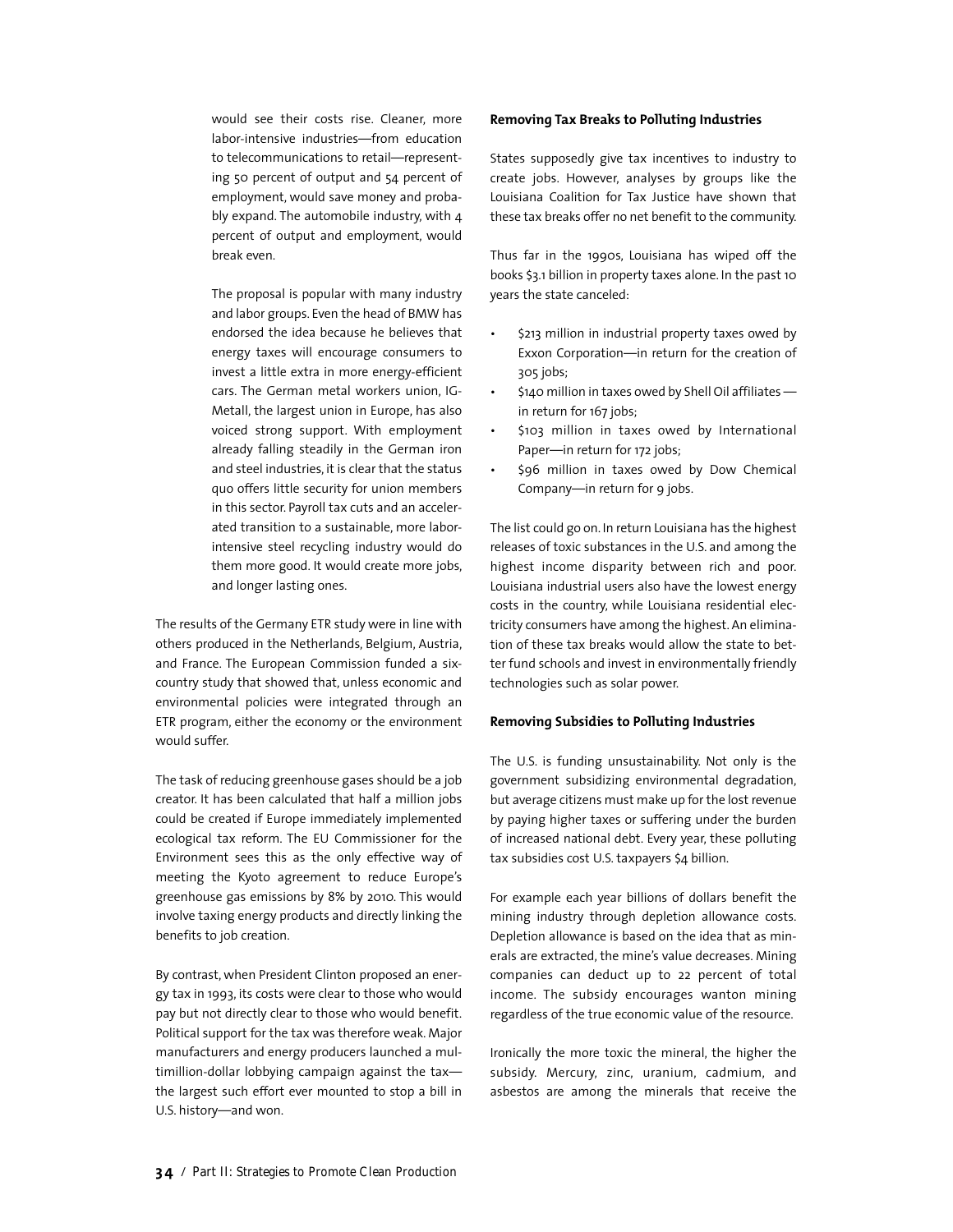highest percentage depletion allowance, while less toxic substances have lower rates. In many instances, this tax break creates absurd contradictions in government policy. Nearly nine percent of U.S. preschoolers, 2.7 million, have lead poisoning. Federal agencies spend nearly two hundred million taxpayer dollars each year to prevent lead poisoning, test young children, and research solutions. At the same time, the mining of lead is subsidized with a 22 percent depletion allowance. Eliminating the percentage depletion allowance for mining operations would save \$1.5 billion over five years, according to the Congressional Joint Committee on Taxation.

If there are to be tax breaks for materials, they should be for recycled materials and bio-based ones, not extraction of scarce raw materials.

#### **Why Changes Don't Happen**

It is politics and not sound policy that best explains the remarkable resilience of outmoded resource regimes in the U.S. Between 1993 and mid-1996, oil and gas companies gave \$10.3 million to protect special tax breaks worth roughly \$4 billion over the same period. Lumber lobbies donated \$2.3 million in an effort to keep the subsidized timber coming. Mining firms handed out \$2.9 million to members of Congress to fend off royalty charges on public hardrock minerals, something they have succeeded in doing since 1872. Ranching interests contributed, too, in order to keep federal grazing fees low as they have been since 1906.

#### **WHAT YOU CAN DO**

#### *Find out where your tax dollars are going.*

Removing tax breaks and subsidies to polluting industries is essential to move our production and consumption to sustainability. Citizens can find out where their tax money is going through a variety of means.

Community groups can demand detailed disclosure of forgone revenues and direct payments by governments as well as projected public benefits. Some states already have passed laws requiring the disclosure of this information and keep excellent records of the subsidies that state agencies grant. A few states even have "tax expenditure budgets" that track the amount of tax dollars that have been forgone through targeted tax abatements. Other states and localities are less vigilant. Sometimes the best way to start a campaign is

by demanding that states do a better job monitoring business incentives.

The extent of corporate disclosure required by state and local governments varies. Right-to-know laws were originally passed so that the public could monitor toxic releases. Where subsidy policies are concerned, some states and cities have passed laws that extend right to know to other types of information, including compliance with job creation targets. Much more is needed for corporate disclosure, however. A true model for a subsidy right-to-know system does not as yet exist in any state or locality.

Few cities and states actually know the real cost of what they are giving away or what they are getting in return. The National Association of State Development Agencies found that few states conduct rigorous evaluations of incentives. Similarly, a survey conducted by the University of Illinois at Chicago discovered that no cities use this kind of analysis to determine the amount of subsidy to be given.

#### *Evaluate what your tax dollars achieve.*

Citizens need to measure if our taxes are being spent on sustainable industries. Community groups can demand these analyses. These evaluations can be more cost effective than simply requiring subsidized companies to estimate how many jobs they think they will create or retain. They could audit the actual number and wages of jobs created, the impact on revenues, the secondary industry effects, and the impact on state and local service provision.The analysis could audit the ecological footprint of industries, the life cycle impacts of products, and the contribution the industry or company is making to sustainability.

Some states are setting goals that companies receiving financial incentives must meet:

- Minnesota has led the way in developing benchmarks to assess its progress toward making "small cities, rural, and urban areas economically viable."
- In Connecticut, peace activists, unions, and local legislators recently helped to pass state legislation that ties the receipt of state financial incentives to defense diversification. The legislation requires every Connecticut firm that receives assistance from the state and more than one million dollars per year in defense contracts to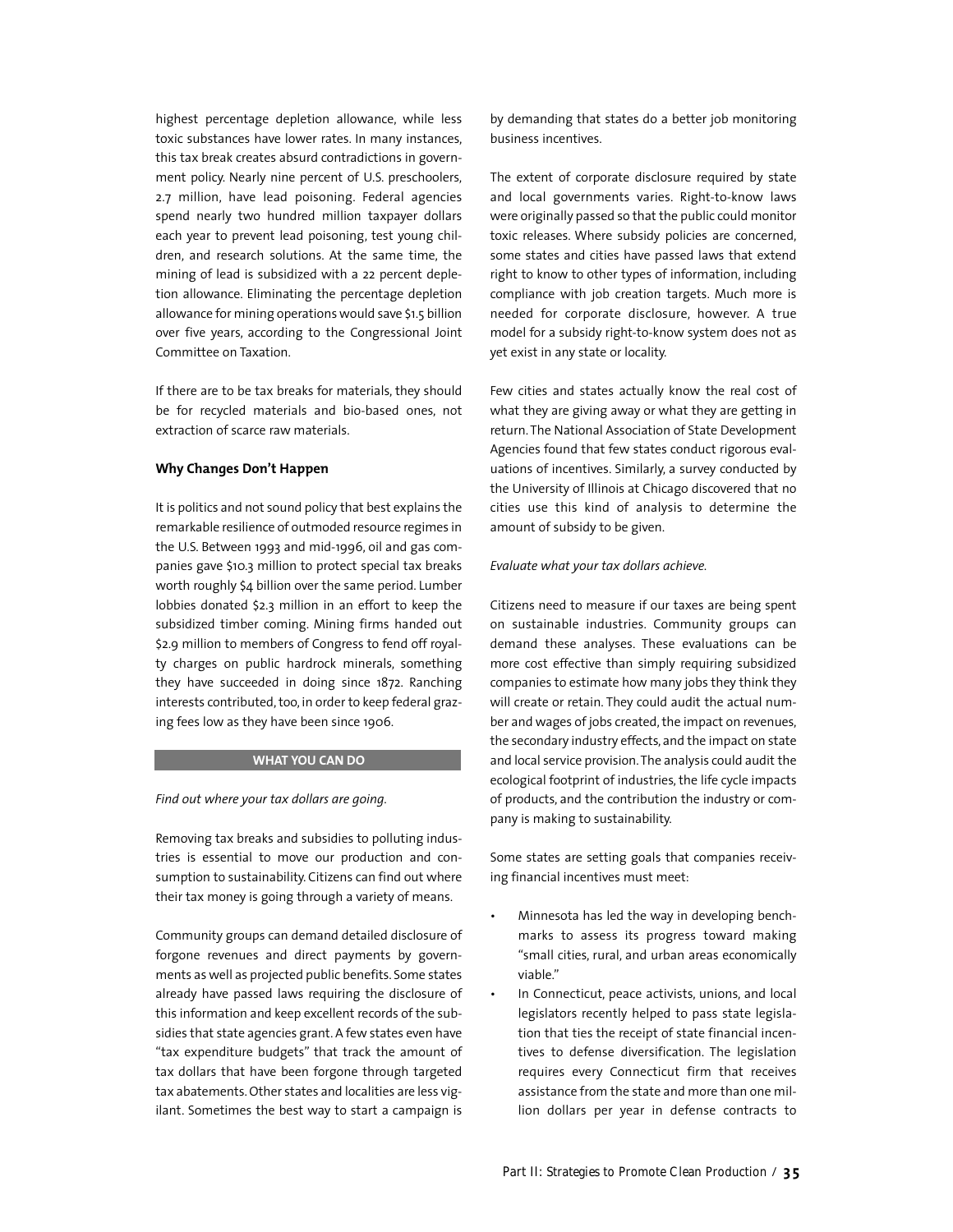establish an alternative-use committee to identify new commercial products and determine retraining needs.

## *Demand clean production strategies that are tied to subsidies.*

Integrating clean production criteria and strategies to state goals is now essential. Recouping tax breaks and subsidies to polluting industries would allow financing for renewable solar energy pilot projects to stimulate the market and bring down the price of solar cells. It could help farmers make the transition from intensive agriculture to organic. It could also subsidize public transportation and increase the frequency of service to areas poorly serviced by buses and trains.

#### *Example: Using good subsidies*

The Netherlands has developed cleaner production incentives to the fullest. Its tax breaks apply specifically to purchases of 400 or so technologies officially listed as cutting-edge, from devices for recycling concrete to machines that generate ozone for use as a chlorine-free bleaching agent in paper making. When these become commonplace, they get bumped off the list by newer entries, thus creating a steady incentive to prod industry to develop cleaner production. In another path-breaking step, the Dutch government now grants complete tax exemption for mutual funds that invest in green projects such as wind farms and pollution prevention research and development.

#### *Demand government procurement of cleaner products.*

Stimulating the market for cleaner products is most effectively done by major buyers. For example, President Clinton signed an Executive Order in 1993 requiring federal agencies to purchase only computers and printers that meet Energy Star requirements.

Barry Commoner says we are losing a major opportunity by not pressuring federal and local governments to pursue such things as electric vehicles, organic food caterers, and renewable energy. Indeed, the growth of the high-tech computer industry was accelerated by government purchasing. It was the U.S. military establishment during the 1950s that accelerated the development of the integrated circuit computer to prepare for rapid nuclear response in time of war. Because the U.S. had no large-scale facilities for producing computer chips, the Pentagon offered private entrepreneurs large, lucrative contracts, enabling them to set up the required production facilities. In a few years, a computer chip that originally cost \$50 came down in price to \$2.50.

Twenty-five years later, during the Carter administration, an effort was made to resurrect this practice for the development of photovoltaic cells. It was estimated that if demand increased through government purchasing, the price of a silicon cell could be reduced from \$20 per peak watt to \$2-3 within a year, to \$1 in three years, and to 50 cents in five years. At this price, photovoltaic cells were expected to be competitive with electric utilities in many parts of the country. A bill for the purchase of nearly half a billion dollars' worth of photovoltaic cells for federal installations was passed, but was never realized because the bill was vetoed by President Carter.

## **G REDUCING CONSUMPTION—SELLING THE SERVICE, NOT THE PRODUCT**

Advocates must encourage consumers to adopt a different attitude toward buying products, if we are to support the move toward clean production. The first questions to ask when looking at a product are: What is the need this material good is supposed to satisfy? What is the function I am buying?

Some companies have realized they can supply consumers' needs with less material and energy use by focusing on the service sold. This provides an incentive for designing more environmentally friendly products that are more easily recycled. The idea behind this concept is that consumers may not need to own a product if they have the benefit of the service it provides.

## *Example: Interface, Inc: covering your floor, not selling carpets*

In 1994 Interface, Inc., a leading maker of commercial carpet and interior furnishings, began changing its \$1 billion company to become "the first name in commercial and industrial ecology worldwide." Instead of selling wall-to-wall carpets, the company has developed carpet tiles which are modular and can easily be replaced one by one when worn out (focusing changes on areas with highest traffic). The company contracts